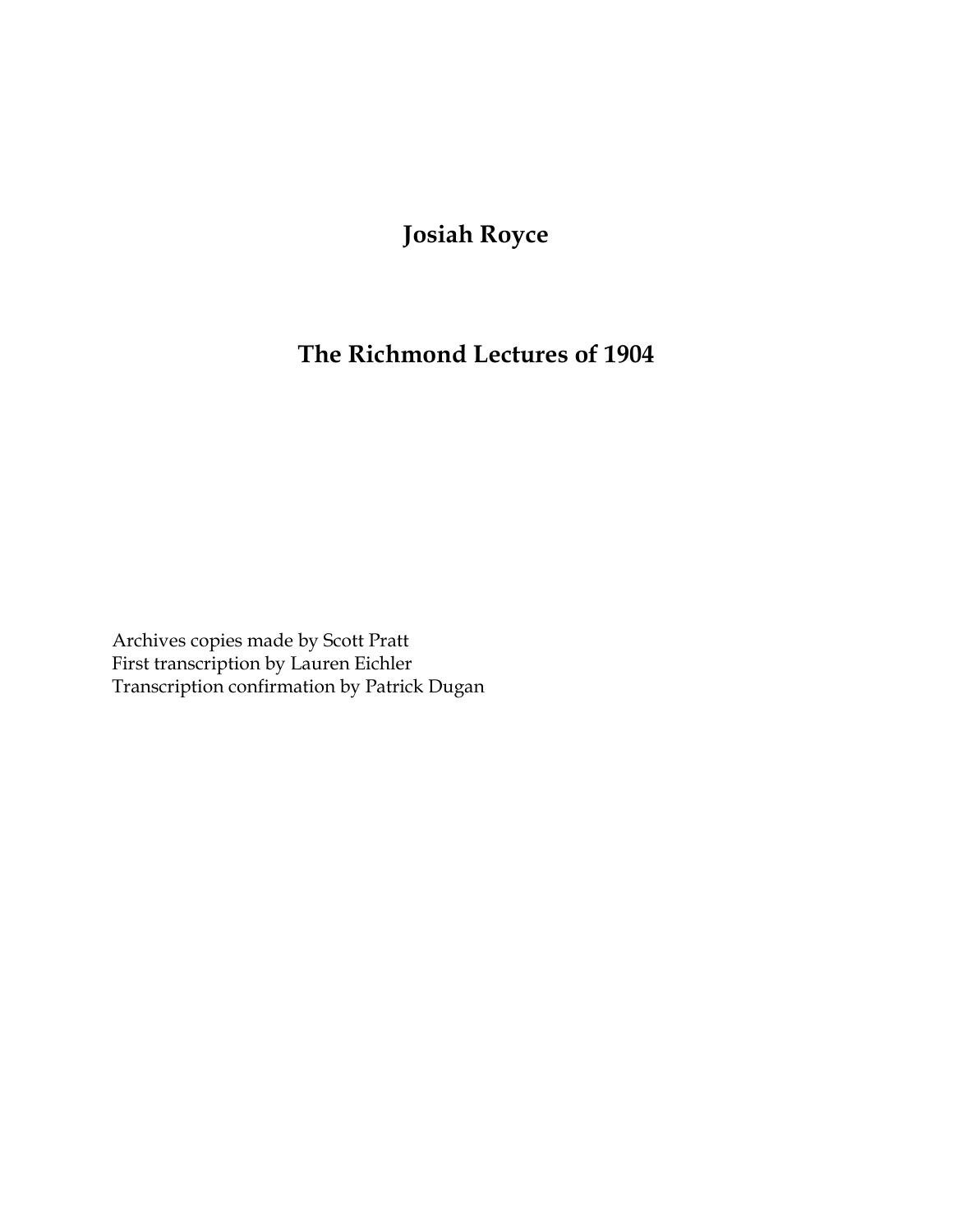### **The Harry Cotton Memo**

WABASH COLLEGE CRAWFORDSVILLE, INDIANA

DEPARTMENT OF PHILOSOPHY

These "Richmond" lectures were given at the University<br>of Richmond, Richmond, virginia, in november, 1904, under<br>the Thomas Museum Lecture Endowment.

The records of that university show that Professor Royce gave three lectures as follows:

ı

Thursday, November 3<br>"The Orderly Arrangement of racts and ideas: 'Series' and "Levels""

II

Friday, November 4

"Transformations and Their Laws"

III

Saturday, november 5

"The World and the Will"

lest J. Harry Cotton

September 4th, 1953

 $N$   $U$   $G$   $1755.5$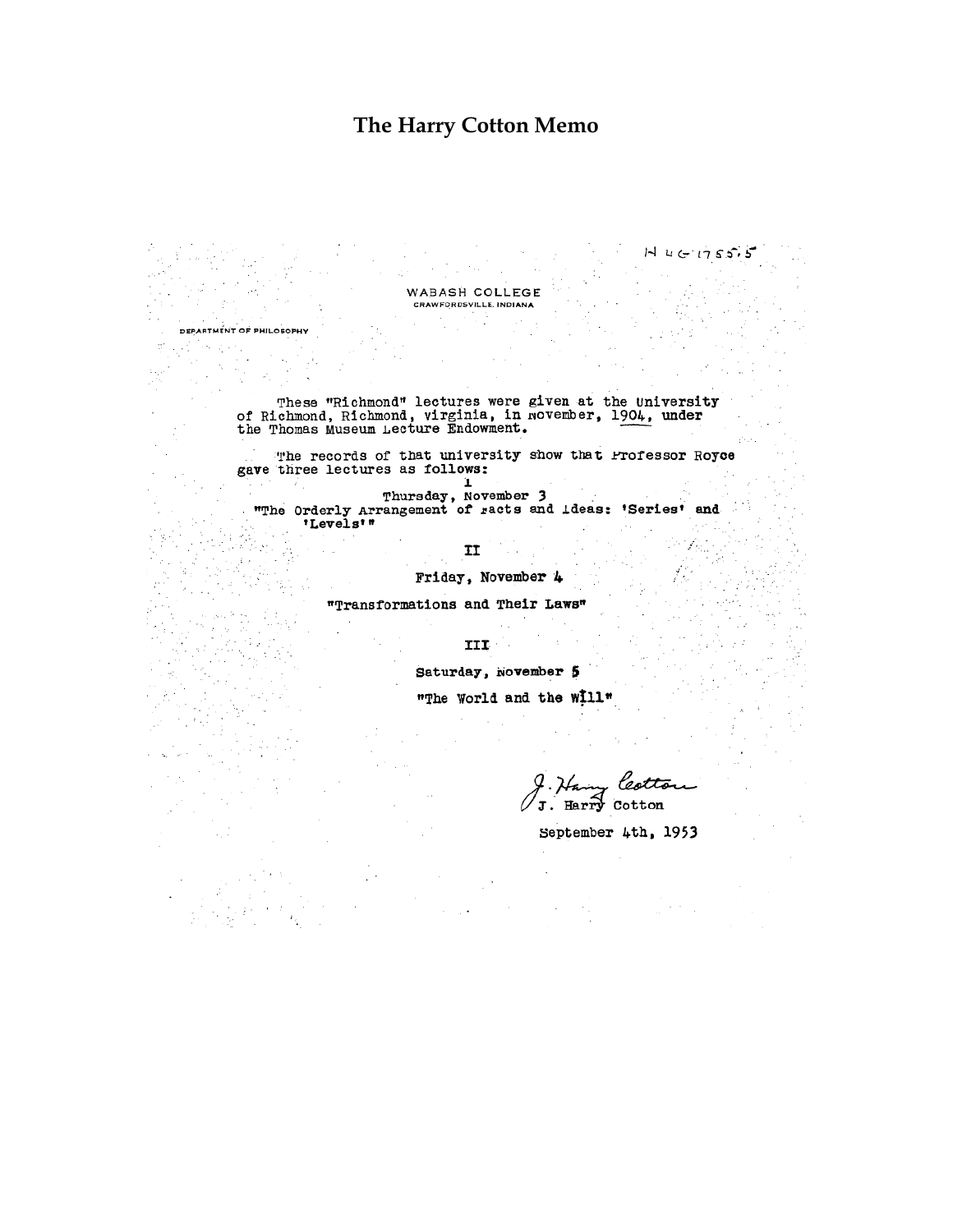*Numbers in square brackets are the page numbers of the manuscript or original typescript.*

### 1904

# The Richmond Lectures on "Some Fundamental Conceptions of Science"

#### **Lecture I: The Orderly Arrangements of Facts and Ideas: Series and Levels**.

I propose, in the following lectures, to point out the philosophical bearing of a few ideas with which, in a sense, you are all more or less familiar. I have called these ideas, in my general title: -- "Some Fundamental Conceptions of Science". In this lecture I shall try to tell you what these ideas are, and why they are [2] fundamental, and why I have ventured to trouble you with the mention and examination of them. Since there is a good deal to say about these ideas, you will forgive me if I spend little time upon introductory speeches, but plunge at once into the heart of my undertaking. One word only, as I begin, regarding my personal attitude towards this audience and this undertaking.

You have very kindly invited me to this institution, and to this community, to address you upon [3] some topics connected with philosophy. I delight at this opportunity to become more closely acquainted with you, and to further the academic and personal relations between your community and ours.

My lectures, as I fear, if judged by their titles, and perhaps too if judged by their contents, will seem to you to deal with very dry and remote topics. I shall be sorry if this impression proves in the end to be the most prominent one in your minds; but as a fact I want, so far as I can, in the brief time, to show you that precisely these problems, dry and remote though they may seem, have a very real [4] relation to the practical lives of all of us. If I fail in this effort to apply philosophy to life, it will not be from good will. Nor will it be because philosophy itself, if rightly interpreted, is uninspiring. In any case, I beg you to be patient if especially the earlier portions of my discussion seem to you to be technical, and sometimes hopelessly distant from practical interests. Before I am done with the whole task, I intend to reach less arid topics, and more obviously vital considerations. In the present lecture then, and in the next one, shall be at some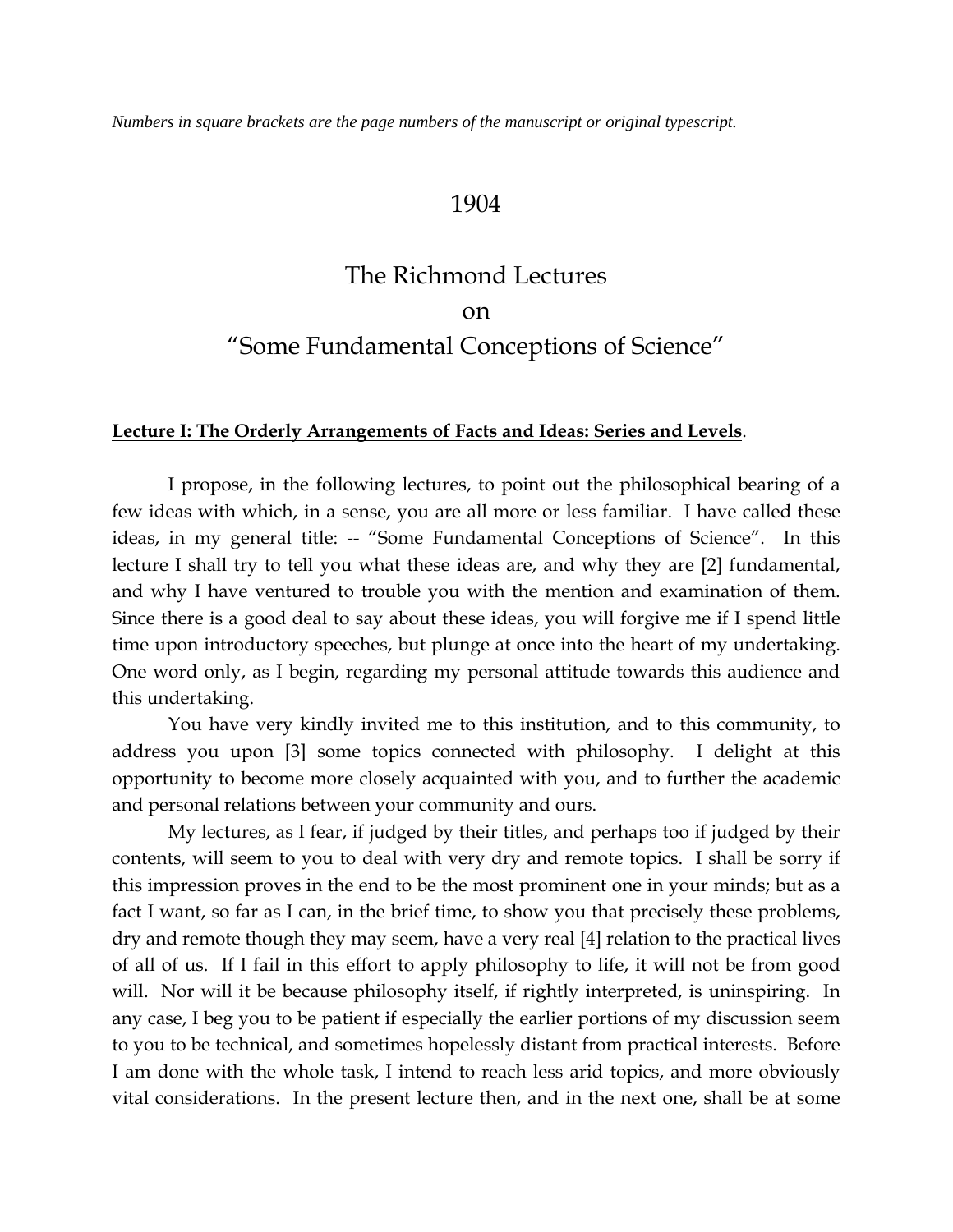point concerned with decidedly abstract matters; and some of these will seem to be decidedly [5] forbidding. If you can bear with me while I speak of these matters, what will follow, in the third lecture, will be, I hope, much more interesting.

#### I.

One of the principle problems of the thought of the present time is this: How much can our natural sciences tell us about the true nature of the world that we live in? To this question you will find a great variety of answers given. If, in the first place, you ask the special students of any one science, such as physics or zöology, what that science teaches us about [6] the universe, you will generally get, in substance, the answer that physics tells us about certain properties of matter, and does not attempt to tell us any more about the true nature of things than physical experience itself enables us to verify; while zöology investigates animal life, and does so by the aid of observation and experiment, and tells us precisely as much about the nature of things as its own range of observation and experiment reveals, and no more. Were this the only sort of answer that we ever got to the question about what it is which the special sciences of nature reveal to us concerning the [7] universe, we should of course by no means lose our keen interest in the existence and in the progress of the natural sciences. We should honor physics for the vast control over natural phenomena that it gives those who know it, who advance and who apply it, and zöology for the enormous mass of knowledge of the processes of animal life which it is gathering; but we should not feel the concern that some of us feel in the true relations between science and philosophy, or in the bearing of science upon religion and upon men's general attitude towards the problems of life as a fact, however, there are some students of the special sciences, and many philosophers and theologians, who do not rest satisfied with this first answer. Some of these students give us a second answer to this question, -- an answer which you all have heard. They tell us [8] namely, that the lesson of science is wider and deeper than the lesson which you could learn by merely mastering the details of a large number of special sciences, were such a mastery possible to you. This lesson of science is, they say, that the comparative, i.e., by the distinctly philosophical study of the combined work of many sciences something decidedly definite has been made out concerning what the whole nature of things is. Science, they say, -- not any one science alone, -- but a science as an organized body of research, has taught us that the whole universe is subject to certain types of law, -- mechanical law (as say some such students); -- evolutionary law (so say others); while some men (for instance such as the late Herbert Spencer), attempt what they [9] regard as an unification of science and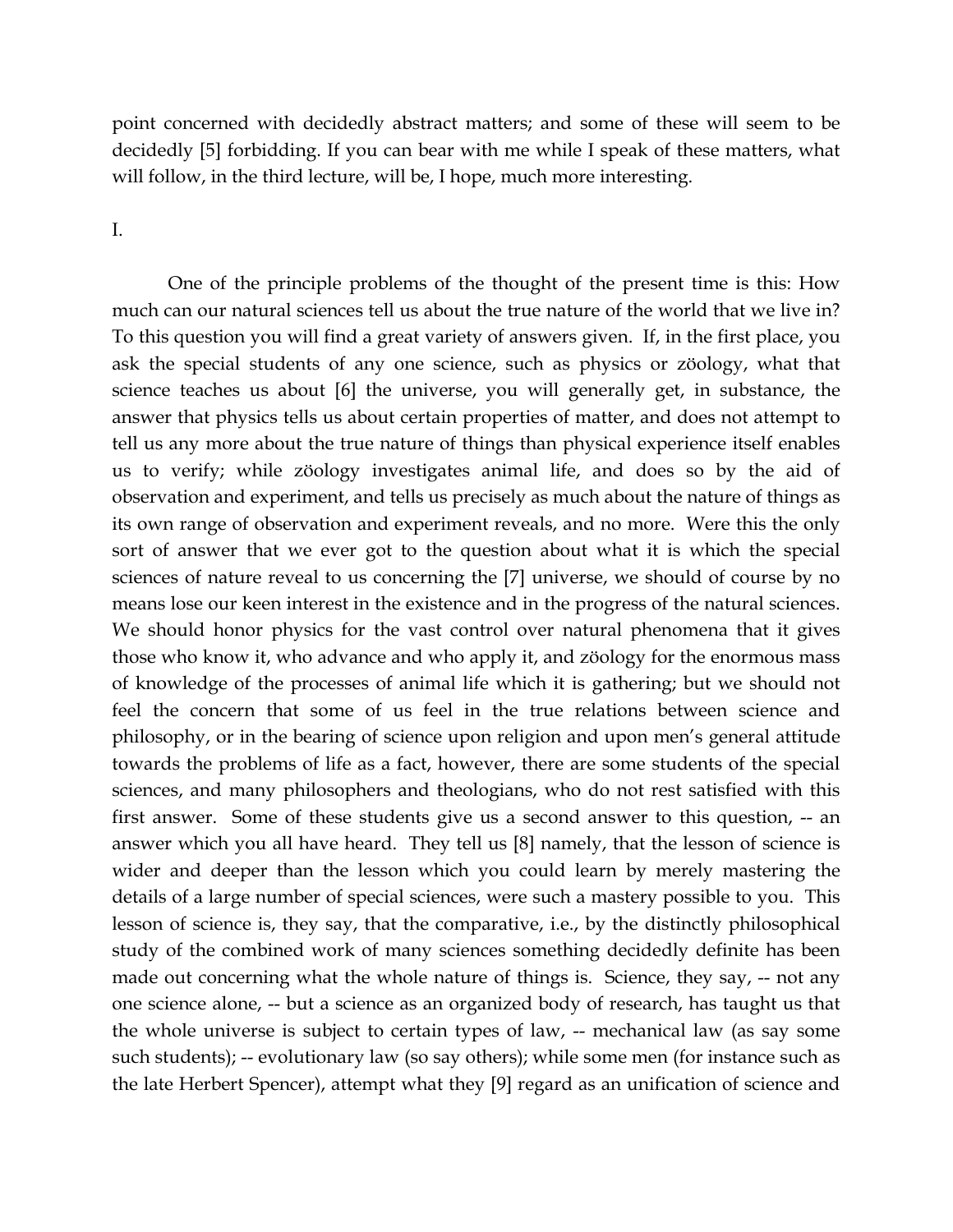try to show us how some vast process of evolution, which includes in its sweep physical, chemical, vital, mental, and social processes, results from the very mechanism of things, and even the entire knowable world is a treasure house of examples of a single type of natural processes. Some of these unifiers of science prefer materialistic formulas; some of them attempt to reconcile science and theology; some of them try to interpret the entire world as an expression of a mental process, -- that is, of a process similar to what goes on in our ours [sic] [10] minds, when we think and choose. On the other hand, many of these general students of the supposed lessons of science lay stress upon the limitations of our power to know the nature of things,-- limitations which, as they say, the very study of science emphasizes. Spencer himself, as you know, drew such a lesson, when in one part of his system, he defined, so far as was possible, the Unknowable, and showed, as he held, how hopeless it is for man to try to penetrate the mystery of the true nature of the universe, as it exists apart from our experience. Many others, using still other methods and arguments besides those of Spencer, tell you that the very [11] successes of science, showing us, as they do, that all our actual knowledge of things depends upon observation and experiment, prove that we can never get, in our study of nature, beyond precisely what observations and experiment verify; so that any philosophical effort to define the ultimate truth of things must necessarily fail. According to such views, the general lesson of scientific study is that you never can hope to find out, for instance, whether God exists, or whether the soul is immortal, or whether the universe is simply a complex of material atoms, subject to the laws of motion, unless you can [12] submit all these problems (about god and immortality and materialism) to the test of observation and experiment. If the telescope or the laboratory could, by searching, find our god as something observable, or can submit the hypothesis of his existence to an absolutely crucial empirical test, than the problem of God's existence would become a scientific problem, and some special science could deal with it. Otherwise, say such investigators, speculation is vain: god's existence remains unknowable, and a similar result follows in case of the other problems mentioned.

Thus then some of our teachers hope to get from a comparative study of the results of various sciences a genuinely unified and enlightening view of the real nature [13] of things. Some, on the other hand, emphasize the fact that science, by virtue of the very method which has led to its successes, teaches us the lesson that, since observation and experiment, which always lead to special results only, are our sure guide, no enlightening view of the whole nature of things, -- no philosophy, -- can ever be hoped for as a natural result. Some, like Spencer, sharply distinguish the knowable from the unknowable aspect of things, and attempt to verify the one, but forbid us to enquire with the other. And thus, between the frequent glorification of the light that science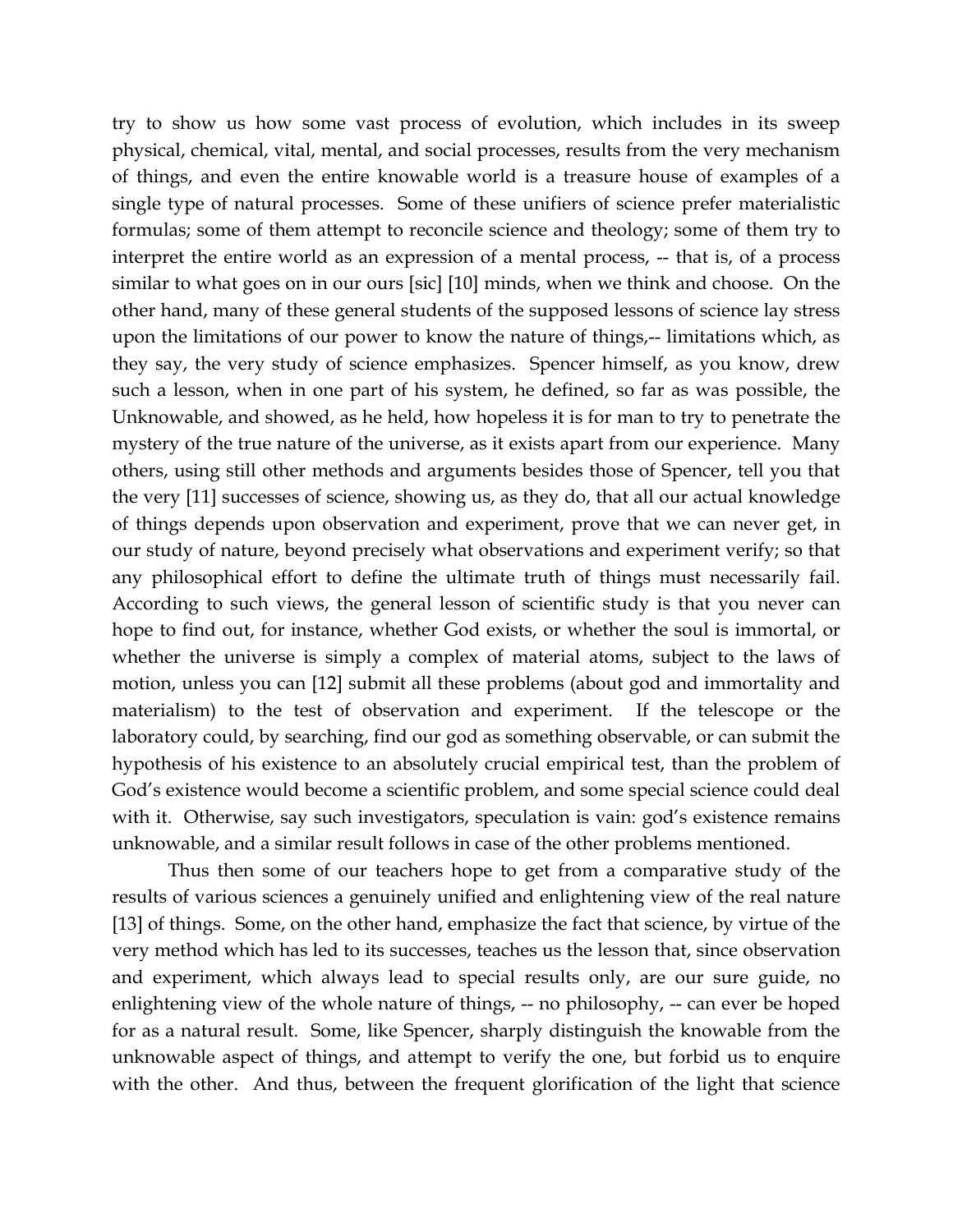brings us, and the insistence upon the modesty that science teaches us to practice and the deep ignorance which science [finds to...beyond, and beneath all our researches, (between those  $...,$ ),]<sup>[1](#page-5-0)</sup> we students of philosophy often feel baffled, and so the question: What [14] general lessons does the study of science teach us concerning the constitution of things remains, for most of our minds, unanswered.

As I have pointed out, the special investigators in the various sciences are but seldom responsible for these perplexities. They soberly attack particular problems, and deal with these as they can. If we who philosophize persist in asking more general questions, that is not their fault. On the other hand, indeed, I cannot think that we are wrong in bearing in mind the pressing necessity of these more general problems about the nature of things, or in asking whether [15] either the methods or the results of the special sciences have any definite bearing upon universal problems. The universe we have always with us. You cannot live without behaving as if you had solved the problems of philosophy in some very profound and important sense. For instance, to act dutifully (if you have any reason for doing so), implies a trust in the essential reality of the right. To feel confidence in life implies a faith that this world has an ideal value. Even to undertake the study of special science involves a certain trust in the reasonableness of life of things whose far reaching importance [16] many skillful special investigators fail to notice. The assurance that reason rules the universe is one with which man does not lightly, or painlessly, part. If he parts with it,-- if he even rationally doubts it, -- he even then does so upon grounds (if they have any sense at all) which are essentially philosophical grounds. And so the right to philosophize,-- to attack the world-problem in a serious way, is one of the essential rights of a civilized man. You may not exercise the right; but you cannot lose it, except by your own fault.

I insist then,-- we have indeed a right to ask what the general lessons of science are, and in these lectures I propose to make some beginning in such [17] an inquiry.

### II.

 $\overline{a}$ 

Now my method of inquiry, in these discussions, will differ from the method that some of you are accustomed to consider natural. Mr. John Fiske, throughout his career as a public teacher in this country, was accustomed to insist, as are independent followers of Herbert Spencer, upon what Fiske believed to be the positive truth which a comparative study of the results of many special sciences revealed. The doctrine of Evolution which Fiske used so beautifully to expound, was taught by him as such a synthetic result of the discoveries of many [18] sciences. And this doctrine of evolution

<span id="page-5-0"></span> $<sup>1</sup>$  Part of this line is illegible.</sup>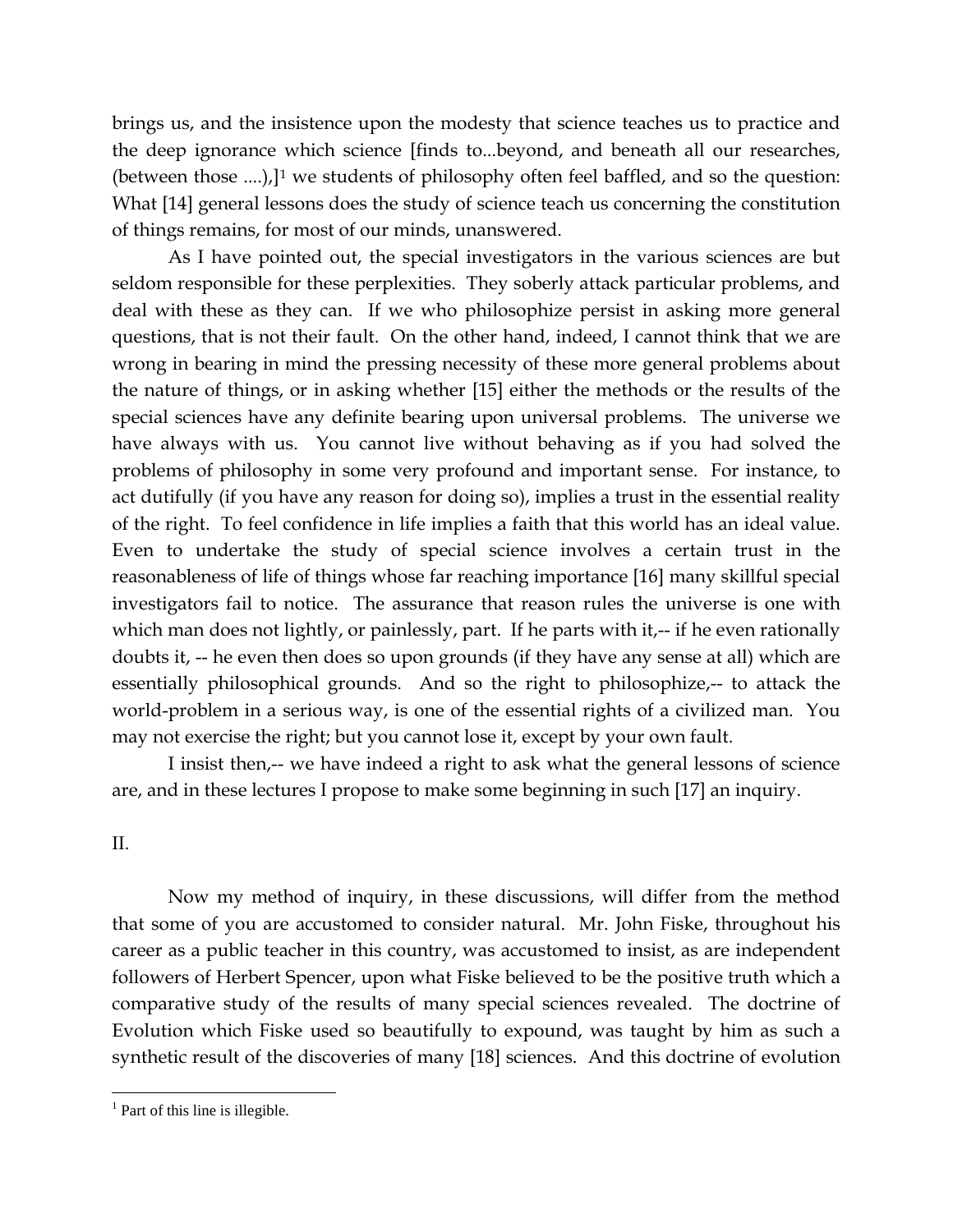as Fiske held, revealed in a very notable respect what the true nature of things is. Here, as you well know, was an effort to read the lesson of science by a synthesis of the generalizations of various sciences. I am not here to criticize, upon the present occasion, the usefulness of that sort of procedure. Only such a procedure is not at present mine, I shall here try to study the general lessons of science in quite another way. I have just reminded you how some people emphasize those limitations of human knowledge which, as they say, the very success of the special sciences bring all the more clearly to our notice. [19] Since observation and experiment, say such teachers, are our only methods of finding out scientific truth, knowledge ceases wherever observation and experiment are no longer our guides. At the present moment I will not as yet criticize this opinion. But the general fashion of studying the lesson of science which this opinion exemplifies will be the fashion that, in another application, I shall here attempt to follow. You can study the results of science, and see whether these bear upon philosophical problems. Or again, you can study the methods, the ways of conceiving things, or the leading ideas, which characterize science in general, or which are notable in various sciences. And you can [20] then ask how far any sort of investigation which uses these methods, which conceives things in that way, or which follows the lead of any such ideas, can hope to throw any light upon the problem of the universe. This second way of studying the lesson of science is the way that I shall here follow. To what final results we shall be led, only a later lecture can show. So then, my question in these lectures will be, what lessons can we derive from a study of the general methods and fundamental conceptions upon which all scientific inquiry depends.

Whatever else our natural sciences are, they are products of human effort and activity. They stand as the embodiment of human interests. They are the result, not indeed of anybody's caprice, but certainly of the efforts of the human will. They [21] are not only theoretical structures. They are the outcome of practical devotion and of personally directed labors. That, in fact, is one reason why they have such close relations to the industrial arts, and such vast influence over the practical activities of these days. I yield to nobody in my admiration for what is called the purely theoretical investigator,-- that is the scientific worker who devotes himself to the truth so eagerly that he hates to hear the question asked: "Of what practical use is this research in which you are engaged?" I love to see a man so confident of the preciousness of mere insight that he throws worldly [22] success behind him, is careless of pecuniary reward, and passes on the treasures of his researches without stint, utterly careless what practical profit others may make out of the consequences of his devotion. Such an investigator,- a Faraday, a Maxwell, a Darwin, a Gauss, a Newton, may all the more certainly aid in the transforming of the practical procedure, of the industrial art of the whole spirit of a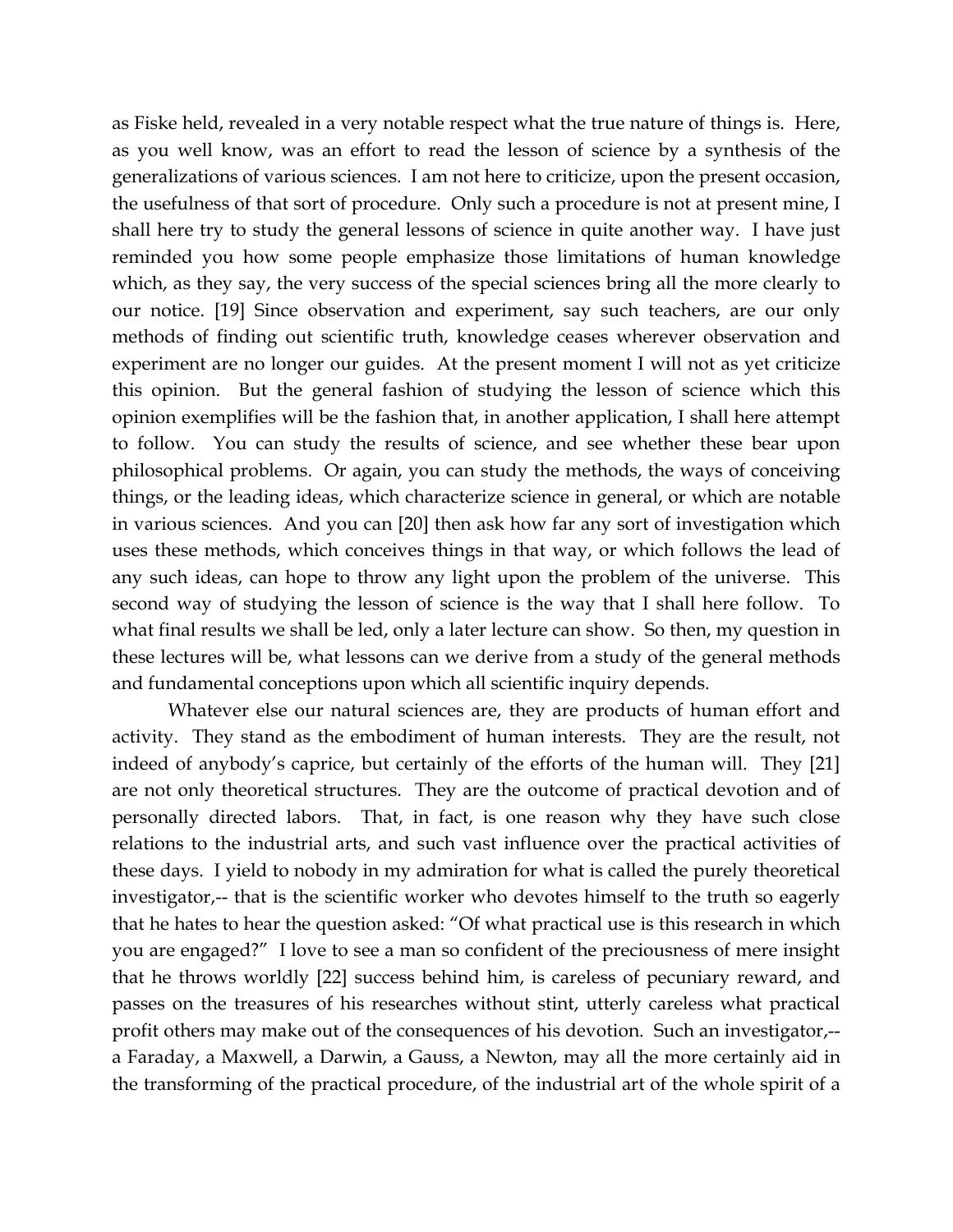civilization, just because he himself is so devoted to what he takes to be the theoretical pursuits of truth for truth's sake. But what I notice in such a man is that he is, as a fact, engaged, despite the theoretical remoteness of his life, in one of the hardest and most fruitful of laborious human activities,-- the activity of conceiving the relations of [23] things. Thinking is itself a sort of doing. Theory is the building and the testing of ideal structures. And ideal structures are often far harder to plan and to rear than are modern office-buildings. Ideas are often much more refractory materials than are steel beams and girders. The tests that serious scientific theories have to meet are often much severer than are the tests applied to railway bridges. The engineering of a scientific plan is often much more of a task than is the spanning of a continent. In brief, the pursuit of a science is hard work, and it is work done with a human purpose, leading to a humanely interesting goal, and guided by ideals which the universe predetermines only in so far [24] as the universe is man's universe, and only in so far as it permits itself to be interpreted in man's way; so that, in one sense, the lesson of science must indeed be limited to showing us, most of all, not how the nature of things would look if you could leave man and man's mind out of the universe, but how man interprets his own life, and his own experience when he tries to conceive them most soberly, most rationally, and most thoroughly. And so, my first thesis in these lectures will be this: --Science does indeed primarily reveal to us, not what the universe is apart from man, *but how man interprets his own experience*. Thus his interpretation is due to his own active efforts. If he had other ideals, if he worked otherwise, if his interests had another trend, [25] if his senses were awakened through other channels, if his will were the will of some angel or of some demon, and not a man's will,-- then his science would use other conceptions, his universe would get some other appearance, his laws of nature would be defined in other fashions, his opinions would possess some other constitution. In order to read aright then, the lesson of science, you must first see to what end and in what way the conceptions of science are built up. You must see by means of what thoughtful deeds man constructs his world-picture, and in what way this structure of human conception is exemplified now by this science, and now by that. [26] In other words you must recognize that, whatever be the facts of experience, man's conceptions of these facts are the results of the essentially practical ideals which guide even his most theoretical undertakings. In sum, you must learn to estimate the importance of the subjective, of the human, of the personal factor in the life of science.

When I say this, am I once more admitting that the nature of things is *wholly* unknowable, and that we are always dealing, even in the most exact science, *merely* with a human interpretation of things, which bears no trace of possessing any eternal value, or of being the genuine and final truth? No, I am not saying [27] that the nature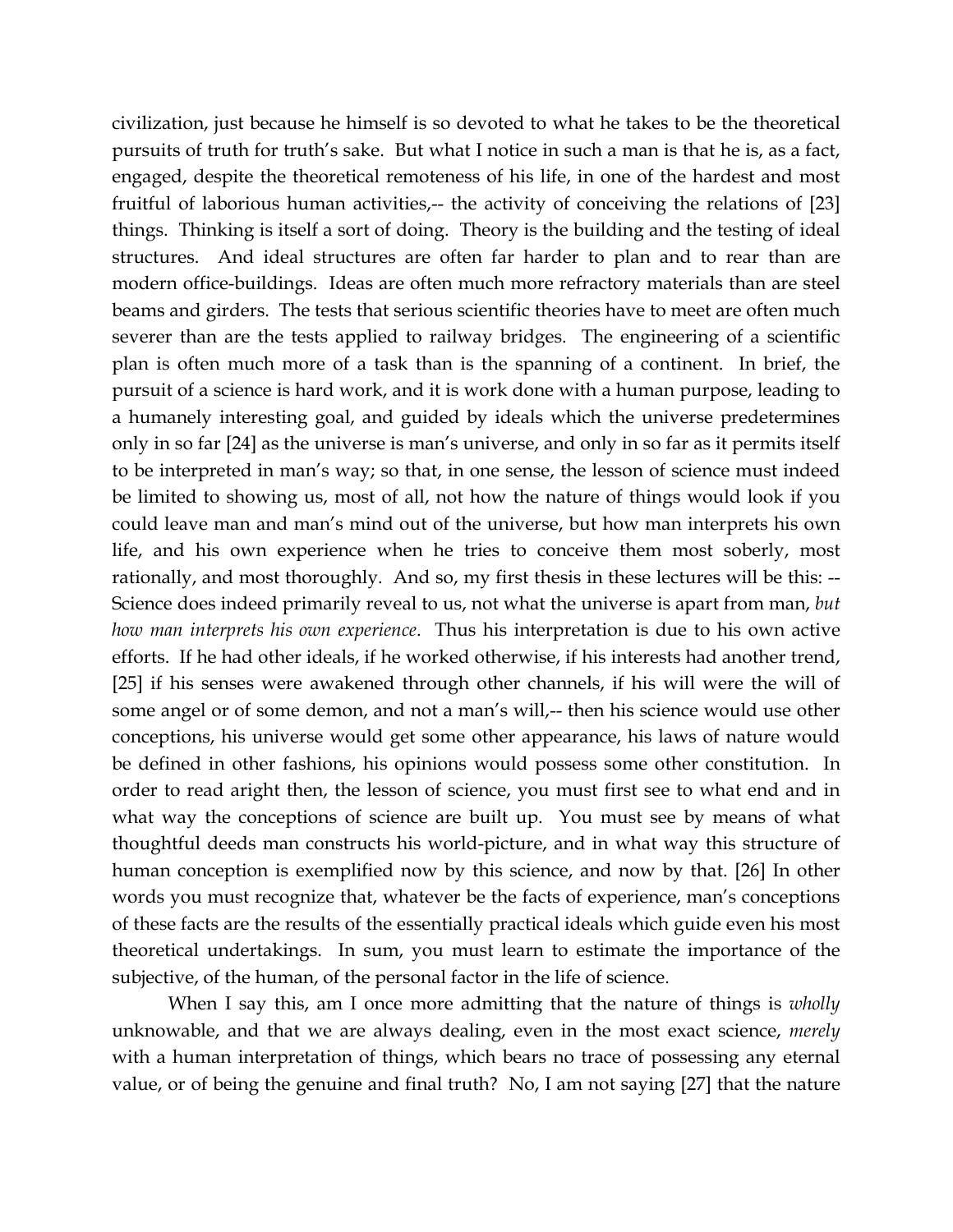of things is wholly unknowable. If you wait until my closing lecture you will hear me tell why this is not my meaning. But at present I am insisting that the lesson of science is always a lesson of human life, and cannot be a revelation of what the world would be if our human nature could be left out of it, and if the world could be studied as if man were not alive at all.

Some students of our topic would admit all that I have just said; but would then attempt to illustrate it by laying their whole stress upon the fact that all our ideas of the physical world depend [28] upon our sense organs. They would say, "If we had other senses, if, for instance, we had some new and special electro-magnetic sense, in addition to our present sense of sight, we should perhaps directly feel Herzian waves, so that wireless telegraphy might appeal to us as music now does. "This," they would observe, "does indeed show us how subjective and limited our present impressions of things are." But I am not now laying any chief stress upon the human character and limitations of our sense organs, or upon the subjectively determined quality of our sensory experiences. What I am here emphasizing is rather the extremely human character of our modes of scientific conception, the extremely [29] human character of the fundamental ideals and methods upon which every science depends. In other words, I am laying most stress upon the lesson which Kant first taught us,-- upon the lesson that what Kant called the Categories of our thinking,-- the fundamental modes of conception upon which our sciences depend, are human categories; so that we may not teach as the lesson of our sciences, anything about what the world would be if man, the conceiving thinker, the scientific worker, the organizer of his realm of empirically illustrated ideas, were not an essential factor in the world as he conceives it.

This is what I want to bring to your notice. The philosophical lesson [30] of such a set of considerations I have already faintly outlined; but that we must postpone, in the main, until our final lecture. For the time I want to make you better acquainted with some of these fundamental modes of conception, as the various sciences reveal them. To this task I now turn.

#### III.

The facts of experience come to us however they happen to come. When we are successful in the work of any of our sciences, we learn to conceive the facts of experience in an orderly way. Science, as you all know, is knowledge [31] reduced to order. The conception of Order then, is the central one amongst the most fundamental conception of science. If we are to reduce facts to order, we must engage in various processes of ideal construction which are usually decidedly complicated and difficult.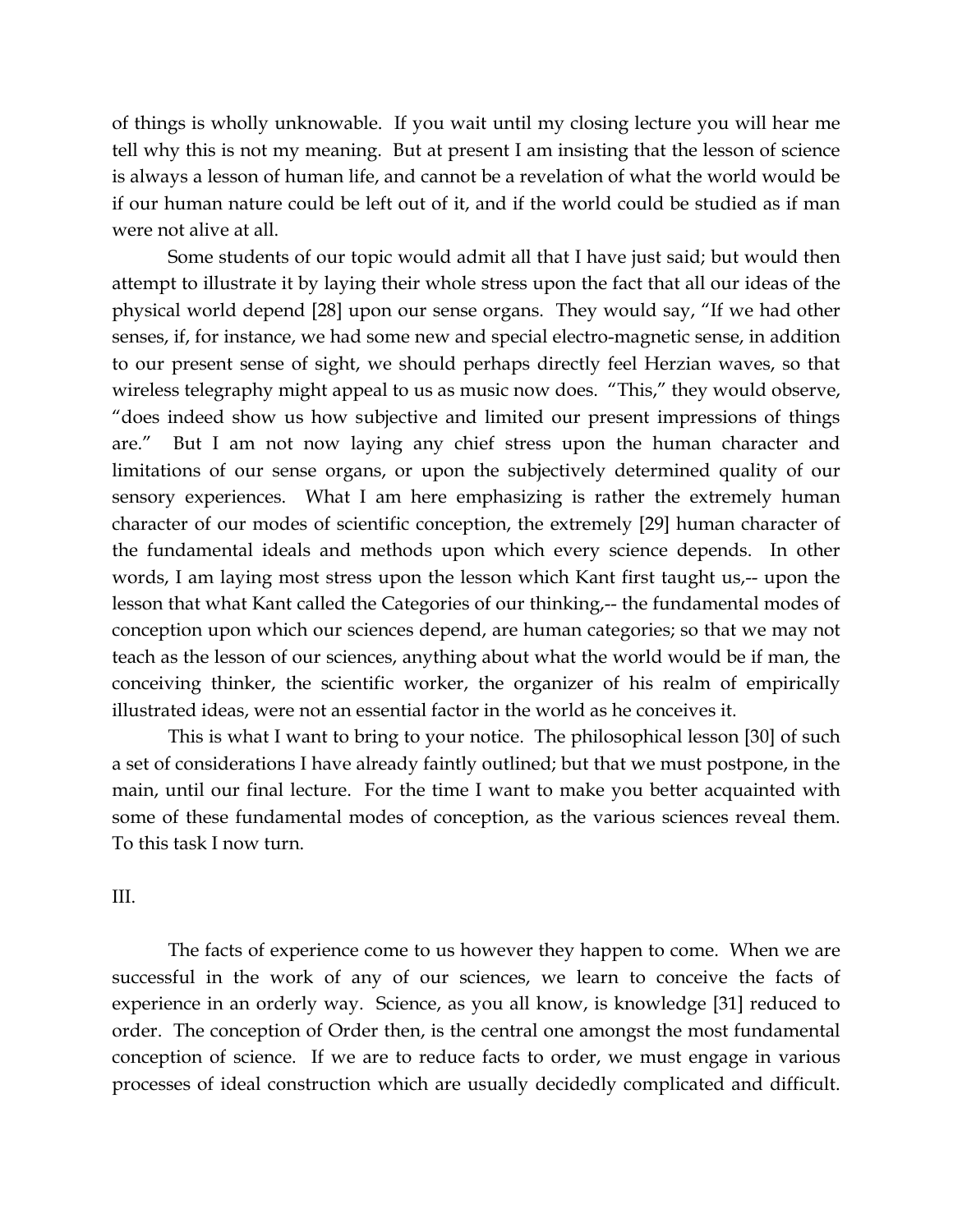As a result of these processes we build up certain systems of ideas to which we find our experience conforming, precisely in so far as our scientific theories prove to be successful devices for predicting and for controling [sic] experience. These systems constitute the various types of order which occur in our sciences. What we mean by order, our own rational ideals determine. And these rational ideals as we have said, are essentially practical ideals. An orderly system of ideals offers to us a certain freedom [32] of movement in which our will takes satisfaction. In getting our ideas into order, and in adjusting these orderly systems of ideas to our experience, we thus enable ourselves to win a freer control over our lives such as industrial art in manifold ways impressively illustrates, while pure science, despite its frequent apparent remoteness from practical concerns, none the less constitutes one form of free and successful and rational living. Understand what order is, therefore, and you will come to understand what science accomplishes. Understand why order is significant, and you will see why science is enlightening, and powerful, and ideal. Understand that any [33] science consists simply in getting some portion of human experience into order and you will begin to see what sort of lesson science can teach us. The assertion that all science is orderly knowledge or knowledge set in order is easy to illustrate. We know many things; but whoever knows a science, is not merely acquainted with many facts, but also possessed of such principles, methods, and mastery, as enable him to hold together these facts as we have now asserted, in an orderly unity of insight. Look about you during a journey, and you shall see countless beautiful features of landscape,-- hills, streams, valleys, cliffs, plains, headlands, mountain peaks. These are facts which you know. These are data for science. But this is not scientific knowledge. Make this journey, however, in company with a geologist, scientifically acquainted with the country in question; and he will begin to reduce these observed facts of human experience to some sort of order for you. These cliffs are, for him, fragments of a certain rock formation, [34] traceable, perhaps, in this or in that direction across the country, and related thus and thus to earlier or later formations. These hills and mountain peaks have their specific relations also to a great mountain system, which, perhaps, extends along the shores of a whole continent. This entire landscape is full of records of what the geologist, using the ideal devices at his disposal, conceives as geological time, capable of conceiving an orderly reading. Geology involves then, in this special case, the power to reduce to a certain order facts of human experience which, for the unscientific tourist appear fascinating, indeed, but disconnected. What this single instance suggests, any science, so far as it is a science, illustrates. Whoever has even touched the edge of any science, knows how the very essence of scientific mastery is the [35] grouping of experienced facts into such systems as the geologist's knowledge has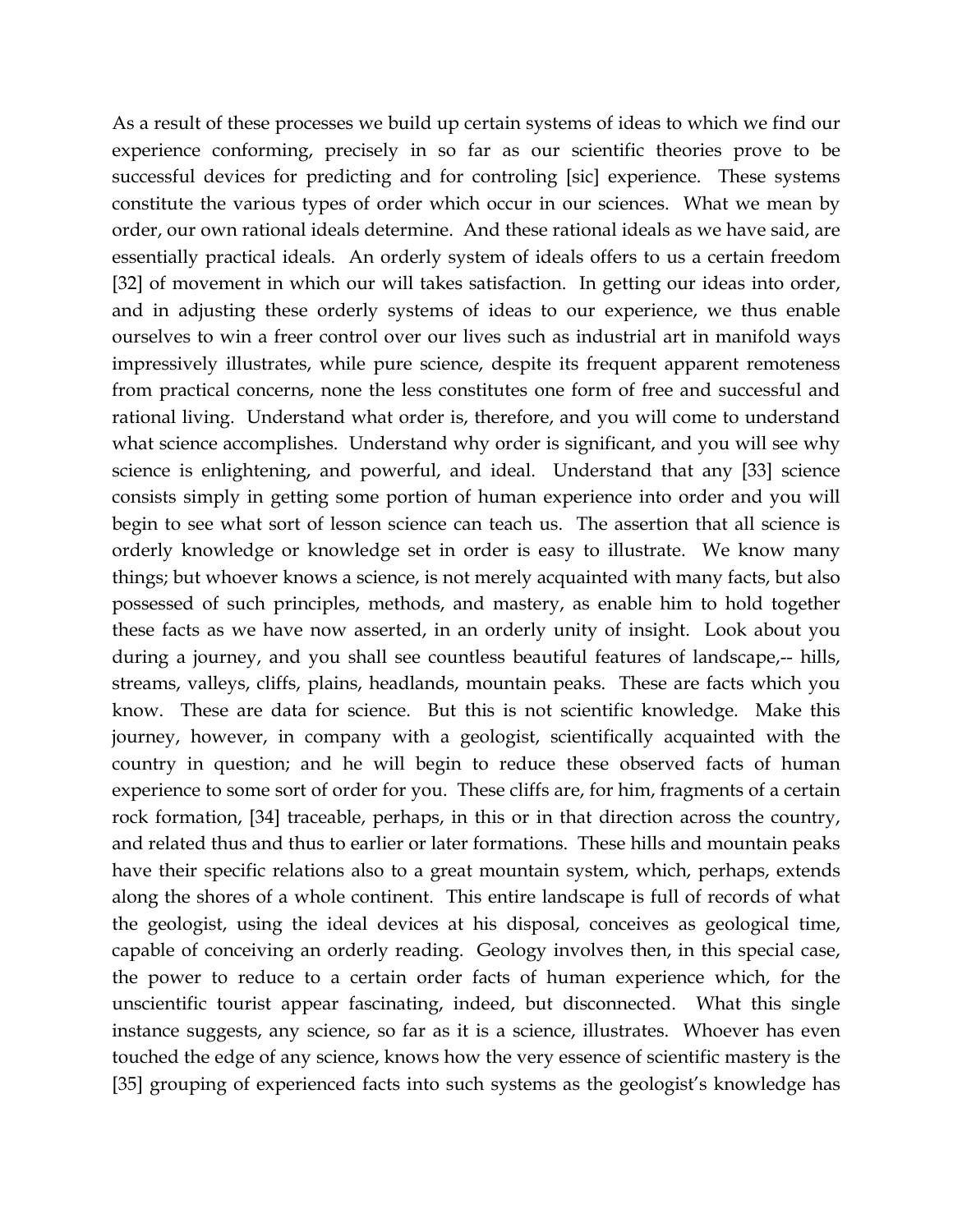just illustrated. But hereupon let us ask: What is Order? The question as thus stated has indeed no very practical seeming. It seems to refer to a very abstract logical problem. Yet as I must at once point out, it is a question that also meets you at every turn in practical life. And it certainly has very practical bearings. Order, people tell you, is heaven's first law. Order, I should tell you, is in any case the very basis of all human lawfulness of conduct and ideas. Certainly then, this concept of order is not only a scientific concept; but it is a social, a moral, an industrial, an aesthetic, a domestic ideal. And wherever you meet it, its human significance is enormous. Order and civilization go together in social affairs. The moral life is the orderly life. We [36] speak of criminals as disorderly people, and characterize an immoral life as a disordered life. Delirium, and insanity in general, impress us as instances of disorderly mental life. We also speak of any physical diseases as a disorder. Housekeeping uses the concept of order as its most fundamental one. Without order, no domestic life. But order is not only scientifically and practically essential. In many forms it is beautiful. All the effects of art depend upon order of one sort or another. Music is an order of tones; painting, sculpting, and the decorative arts involve order of light and shades, of forms and of colors. Dramatic art has its orderly presentation and sequence of scenes and of acts. Poetry is dependent upon rhythmic order. Order [37] then is everywhere where goodness, beauty, successful living, and power of spirit are to be found. The opposite of order is chaos, or confusion, or distraction, or incoherence, or anarchy, or at best the miscellaneous heaping of things – mere formlessness. All these names for the disorderly suggest to us states of things, or of ideas, which we regard with one or another form of dread or dislike, according as we are thinking of moral of aesthetic [sic], or of scientific interests. Disorder stands for failure of one sort or another. Success, of any reasonable sort, involves order.

Thus then, the conception of Order is not merely a fundamental conception of science, but one of the most fundamental of all human ideas. [38] The postman who orders his letters and the apothecary who arranges on shelves his bottles, the housewife and the artist, the philosopher and the moralist, all equally need and use, in their various ways and worlds, this one idea of Order. The reason why I am especially to emphasize in these lectures the scientific uses of the conception of Order, rather than the other aspects of the concept, is due to my choice to topic [sic]. But in any case order has its distinctly human interest and, as a fact, the concept of order is an essential part of every wholesome and civilized form of consciousness. It is so because we men need order for the sake of our own ideals.

All this is familiar enough. But now once more: What is order? What constitutes order as opposed to disorder? This question is no easy one. Only recently have the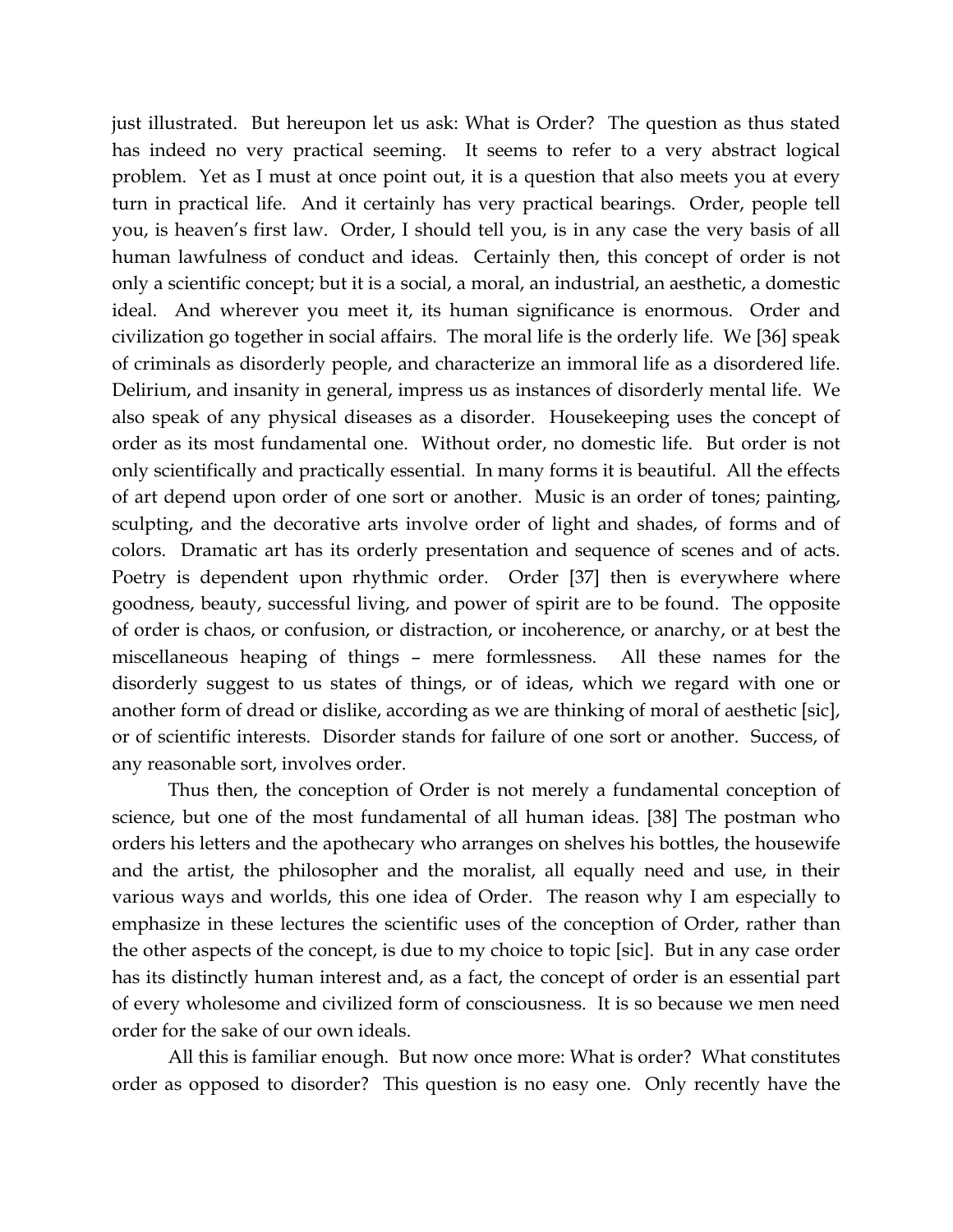philosophical logicians learned how [39] to deal with it. Order is in some respects like what St Augustine declared time to be. Namely, you do not ask me what time is, said Augustine, I know; but if you ask me, then (at least at the outset of the inquiry) I do not know. It is very much so with Order. If some disorderly child, whom we are trying to teach to be orderly, with his playthings, clothes, books, sports, studies,-- should turn upon us suddenly and ask: What is order? – could we answer him? Some of us would find it hard.

Let us, however, make a beginning with this question. And to this end let us turn back, for the time, from the vast complications of the world of art, of social life, of business, and of morals, and try to exemplify what order [40] means in science. Here the various ideas concerned stand out a little more clearly. The instances that we shall have to study will be freer from emotional and other extraneous complications. Our view of what is essential in order to constitute order will be thus rendered more accessible, and in the end more exact.

The simplest instance of a scientifically exact order of objects and of ideas which I can mention to you is furnished by that most familiar of ideal objects, the series of whole numbers, one, two, three, and the rest. I must call [41] your especial attention at once to the fact that, however we may have first come by the idea of number, the number names stand in our minds as the names of a series of possible ideal objects,-- a series of objects which would remain unchanged in character and in properties whatever might come or might go or might change in the physical world. You can view the whole numbers, if you will, as what the mathematicians call a purely ordinal series of ideal objects. So viewed, the numbers form a series which has a first member, but no last member, while every [42] number has a next successor, and every number in the series has its absolutely determinate place, following every one of a perfectly definite class of numbers, and preceding every number which is, as we usually say, greater than this number. It can be shown that by the assumption and exact statement of a very few principles of this type you can give a perfectly sufficient basis for the entire theory of the arithmetic of whole numbers.

The series of the ordinal whole numbers is an enormously important scientific conception. The [43] human reason has grown great upon it. The earliest human science was busied with it. The higher theory of numbers forms today one of the most difficult regions of mathematical inquiry, but one where new discoveries are constantly made. Meanwhile, one may well say that all science would be impossible without the whole numbers and without the fractions which we define upon the basis of the concept of the whole number. Yet, on the other hand, there can be no question that the numbers, as exact science now understands them, are objects whose properties may be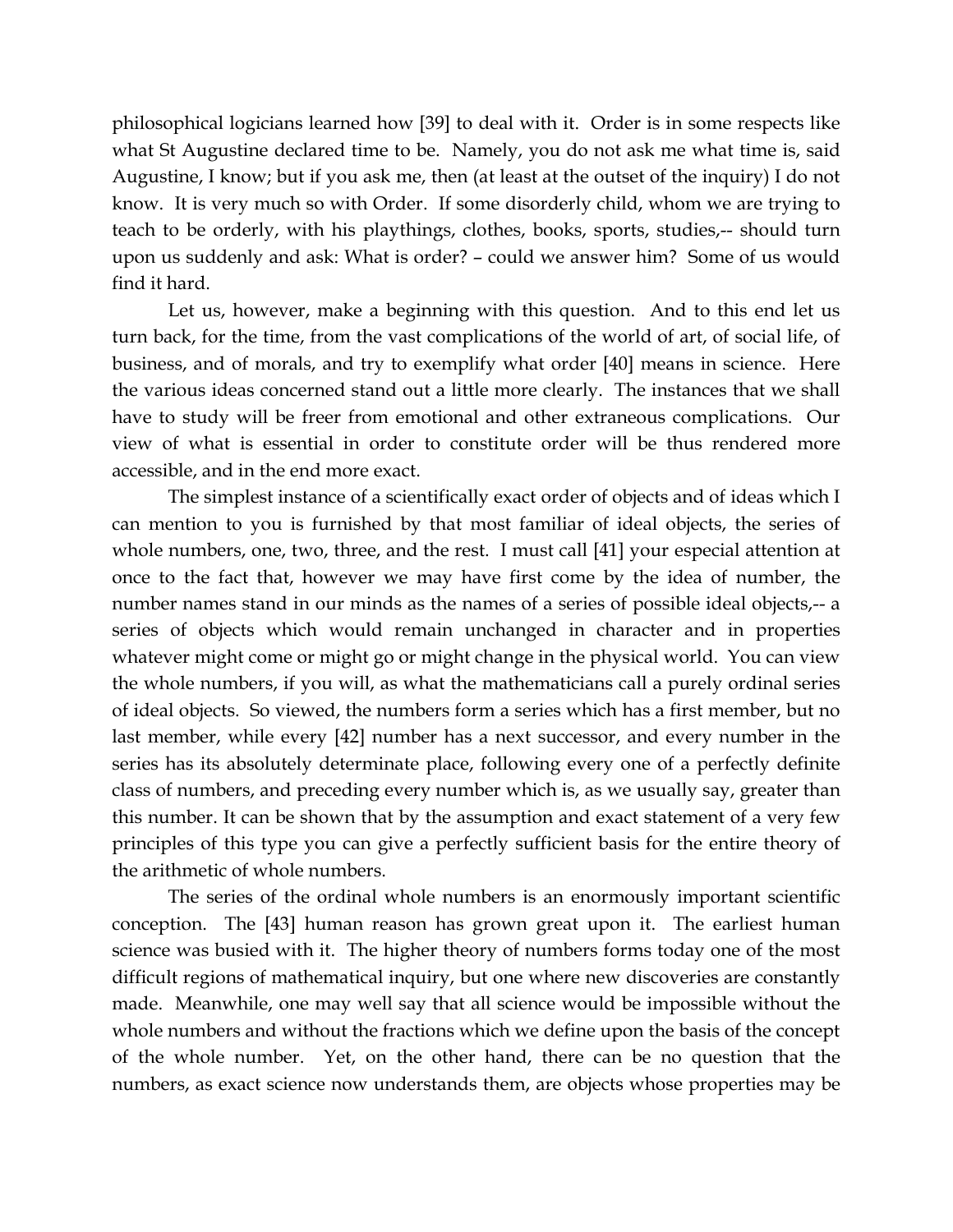determined by taking account of purely ideal considerations. Our mere experience, apart from the rational interests which lead us [44] to count, does not force upon us the existence of numbers, in the sense in which experience forces upon us the existence of pains or of pleasures. We count because we want to count, need to count, find rational and practical satisfaction in counting, and in its result, and gain thereby control over nature, and over our own lives. But apart from the interest which a self-conscious being takes in order, and in its most fundamental instance, viz., numerical order, the existence of numbers is inconceivable. [45]

Now the instance of the number-series is not only our first example of order; it also reveals to us a fundamental property which is always present in those systems which possess any definite order. All such systems, I affirm, are either simple series, or else complexes that are based upon and built up out of series. If the books in a library are in order, that is because the books are arranged in various series, which themselves are formed into series of series; so that by knowing what alcove in a fixed series of alcoves, what row in a certain series of rows in a given alcove, what shelf in a given series of shelves, and what number of a series of volumes on a particular shelves [sic], you are to look for, you [46] can find the book. Precisely so, in just so far as the astronomer's knowledge of the fixed stars is reduced to order, the astronomer deals with a system of facts which consists of series. There is the series of stellar magnitudes; there are statistical series containing the numbers of starts of a given magnitual [sic] which are visible in a certain portion of the heavens. There are such series as the succession of changes of brightness through which a given variable star passes. There are serial arrangements of the spectra of various stars. Meanwhile whatever systems of facts in astronomy, or in any other science, are set in [47] order by means of those countless devices of measurement, which exact science uses, are set in order by being reduced to series, and to complexes of series. For measurable quantities form series of greater and less quantities,-- and that too, whether you are dealing with distances, with masses, with velocities, with pressures, with energies, or with any other measurable objects. The whole value of measurement in science may be logical explained [sic] as reducible to the advantages which result from the exactly definable series which you can get before your mind through the process of measurement.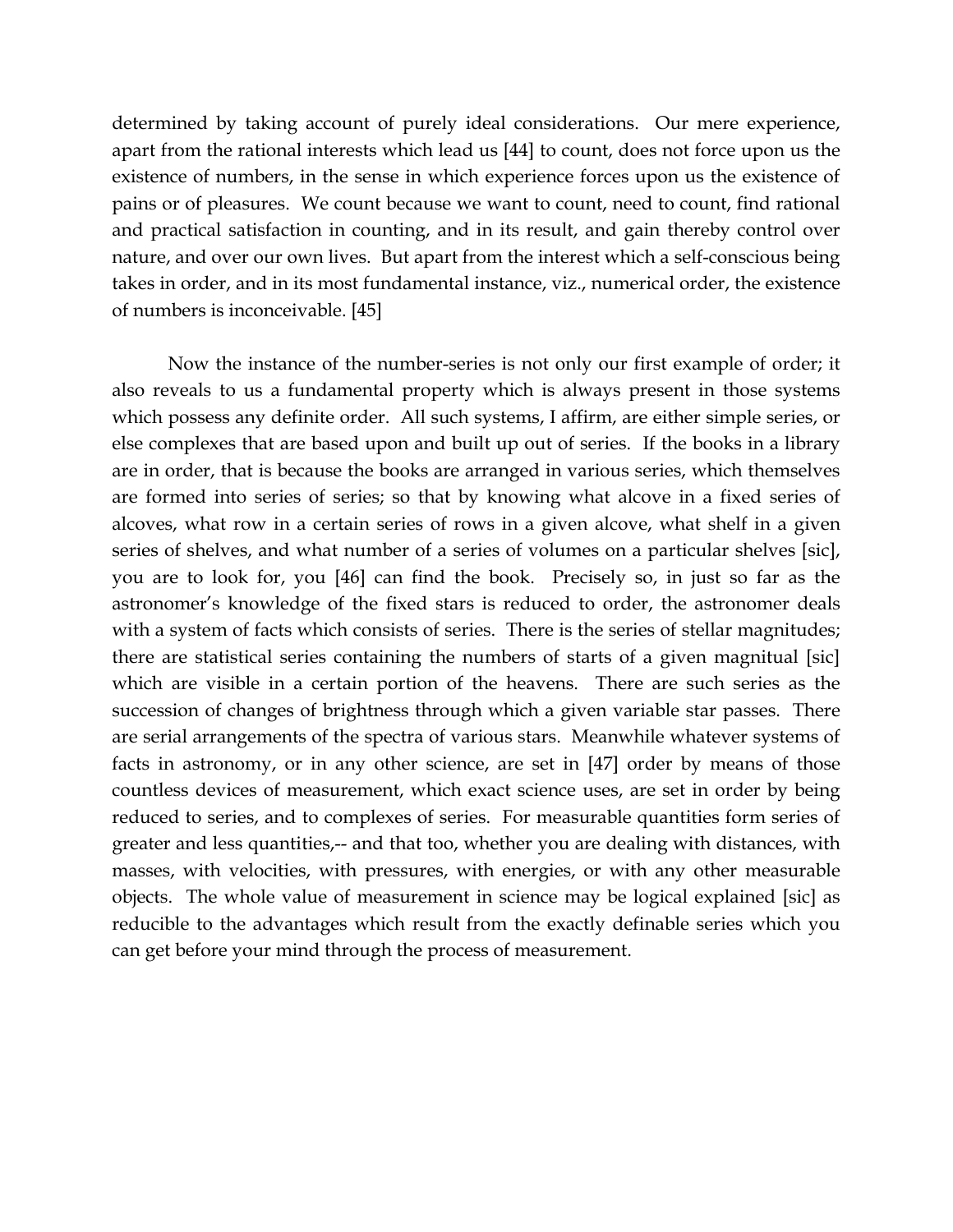#### **Lecture II: Instances of Order, Number, Relation[2](#page-13-0)**

[1]

 $\overline{a}$ 

The simplest and best known instance of order is furnished to us by the familiar series of the whole numbers. In discovering this series the human mind made one of its first steps, and one of its most important steps towards exact science. However we came by the idea of whole numbers,-- and of that subject I have nothing to say on the present occasion – we at present conceive of them as a series of ideal objects, a series marked by certain peculiar characters. The series has a first term, namely number 1. Every term in the series is followed by a term which is called the next member of the series. As for instance, number 2 is followed by the number 3 and so on. The series has no last member. It can be proved, and has been proved in recent discussions of the logic of mathematics, that by increasing the whole number series simply in this way with the additions of a very few formal considerations, one can proceed to deduce all those properties of whole numbers which constitute the vast science of the theory of numbers, including the whole of ordinary arithmetic, so far as that arithmetic deals with whole numbers. To the whole numbers the human mind early learned to add the fractions, although in the earlier stages of mathematics the conception of what a fraction is develops somewhat slowly and in most minds remains comparatively obscure, even after considerable training in the use of numbers. The rational fractions, such as 2/3, 9/10, and the rest form a very complex but very exactly ordered series of ideal objects. If any two fractions are given to you, then by the simple device of reducing them to a common denominator you can tell which of them comes earlier in the series of fractions than the other. The series of [2] fractions is arranged according to the so-called values of these fractions. Just as in the case of the whole numbers one can prove that the science of the theory of numbers may be developed simply by assuming the fixed order of the series of whole numbers, so one may say that the whole arithmetic of fractions depends simply upon the fact that fractions are objects which can be dealt with in certain fixed order. In fact, one can at once say that the whole arithmetic, algebra, analysis,-- that is, the whole of ordinary mathematics apart from geometry, can be developed out of the simple properties of the ordered series of whole numbers and of fractions. This very elementary instance already illustrates both the nature and importance of the conceptions of order. The exactness of mathematical science depends upon the fact that the numbers are objects that stand in precise order.

<span id="page-13-0"></span> $2$  This line was added around 1940 in red pencil by Edgar Franklin Wells, then a Ph.D. candidate a Harvard hired by the Department of Philosophy to help organize the Royce papers. It is unclear whether this is, in fact, the Second Lecture, or a continuation of the First.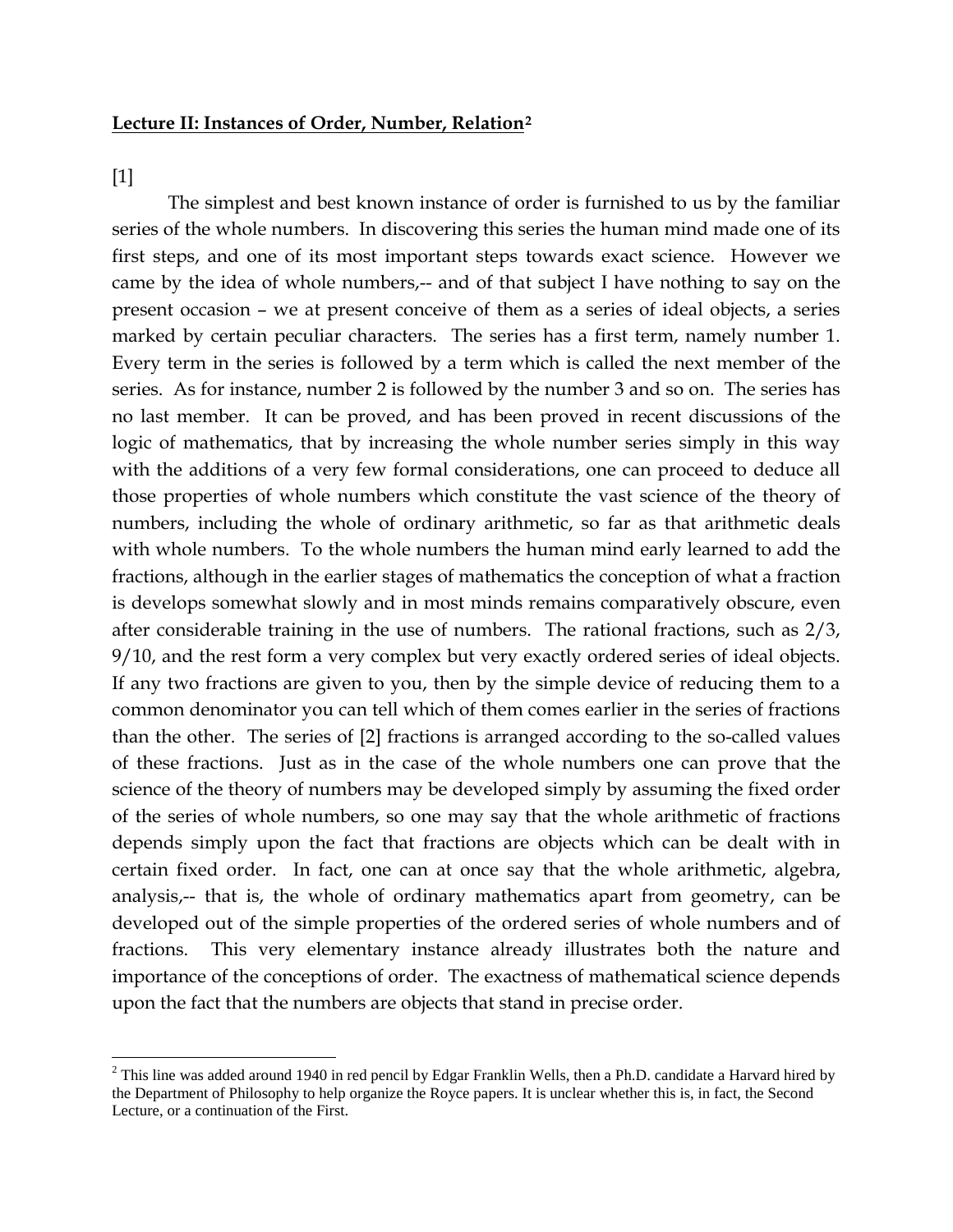But mathematical topics appear to the uninitiated extremely abstract and many of you will not be disappointed if I turn to somewhat more concrete instances of order. As I do so, I shall still call attention for the time being to cases where objects are set in order, but where the order has the same character that one may observe in the series of numbers, namely, the objects in question form a simple series of what is sometimes called a linear series, a series consisting of a single row of objects. [Take a glance at any foot rule, or tape measure, or other scale used in the process of measurement. What you see at once upon the scale is an orderly arrangement of dividing points usually accompanied by numbers. Evidently the whole use of the scale depends upon the precise order of these division points and the names that are attached to them form themselves as orderly series upon which all the knowledge that can be acquired through the use of the measure depends. The thermometer that hangs [3] upon your wall derives again all its usefulness from the ordered series of degrees named upon the thermometer scale to pass next to a case of what is not measurable. The houses on one side of the street are in ordered series, numbered in a way which suggests to us in very marked fashion what the value of ordered series may be.]<sup>3</sup> But linear ordered series are not confined to scales or to rows of houses. The alphabet forms a single and onedimensional series of objects arranged in a single row.[4](#page-14-1) The various stages of any activity that we can carry out, of any list of names that we can repeat, of any orderly arrangement of the day's work; all such series form instances of the type of order that I now have in mind. Series of this type one might call artificial, since they are more or less due to our own activity as persons who are fond of getting our acts or our memories arranged in serial order, but nature [helps us to arrange in order a large number of series of facts whose serial order, when once we have come to conceive it, becomes of the greatest importance for science as well as in many cases for art. The human voice by its well known power to run up and down the scale furnishes to us a certain natural series of tones. These we can recognize in musical instruments, and to a certain extent in the tones of nature, and upon our power to recognize this tone series depends a great deal of our skill in knowing and understanding facts with regard to those tones. But the sounds that we hear are arranged not merely according to the musical scale, they vary also in intensity, as loud sounds or faint sounds, and any given sound can vary from a greater to a less intensity by gradations which themselves constitute a simple series of the kind that we are here considering.<sup>[[5](#page-14-2)]</sup> What interests us at present is the fact that not merely that such a series exists or that it has in many ways interest for our feelings; we are especially concerned with the fact that such series are of

<span id="page-14-0"></span><sup>&</sup>lt;sup>3</sup> Marginal note next to bracketed section reads, "Read."  $4^4$  Marginal note reads, "Om." next to this line.  $5^5$  Marginal note beside bracketed area reads, "Read."

<span id="page-14-1"></span>

<span id="page-14-2"></span>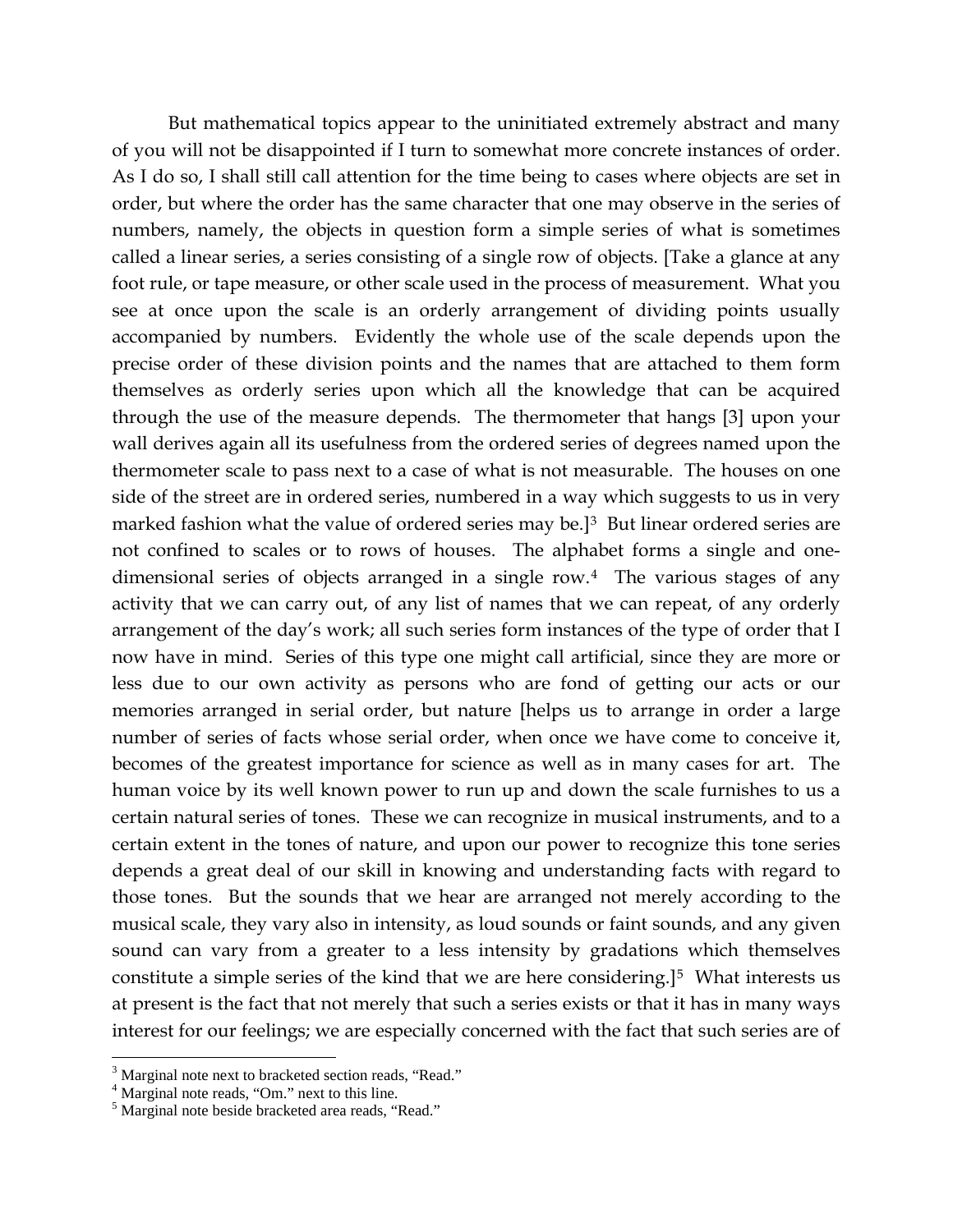importance [4] to our intellect. They enable us to conceive as we say the relations of tones. The dying away of a sound indicates to us something that may have importance in telling us that the object which makes the sound is moving away from us. The increase in the intensity of a sound may indicate the approach of any object or again it may indicate the increase of some physical process which is causing the sound. In this way, you see that a capacity to conceive the facts of nature or of our own minds in a certain serial order is the basis for a kind of scientific knowledge which if less exact than our arithmetical knowledge, still depends for its reasonableness upon similar conditions. [We may here notice in passing that a part of the world of our experiences of sound is not capable of an easy arrangement in any orderly way; or again, that many sounds are not present to us by nature so that we can easily conceive of them in orderly series. The sounds of the kind that we call noises vary, to be sure, in loudness. They vary also more or less in pitch, but they vary in many other ways that we cannot so easily arrange in series. Noises enable us to recognize the various things from which they come, but just because the noises cannot easily be arranged in simple series as the pitches, or the degrees of loudness, our scientific knowledge of the nature of the variety, of the classification, and of the causes of noise, either remains very much more confused and obscure than our knowledge of musical tones, or if we get such knowledge we meet with many obstacles on the way and where the obstacles are surmounted they are surmounted by means of devices which reduce again the noises to some sort of serial order.][6](#page-15-0)

Not only the tones, but the impressions of the sense of sight are capable of serial arrangement. These again differ in degrees [5]<sup>[7](#page-15-1)</sup> of brightness. They differ also in color. Our color sensations are of such great variety that the unaided consciousness does not easily discover the precise way in which colors are related to one another, and our popular appreciation of color remains unscientific. Our scientific knowledge of color depends in part upon the fact that by certain well known physical experiments we can form certain series of colors, namely the colors of the spectrum. Upon the basis of the discovery of this series rests very much our further scientific acquaintance with the nature of color. In the spectrum we see our colors arranged in order, and having once seen this order we are capable of making further investigations into the relations amongst various color experiences that do not at first appear in the spectrum.

If we turn from the world of the colors to the world of the odors we get a striking negative proof of the importance of order for all our scientific insight. Of the odors we have comparatively speaking very poor ideas, despite the wealth of experience that the

<span id="page-15-0"></span><sup>6</sup> Marginal note beside bracketed passage reads, "Omit." Note at the top of the page reads, "Read the whole page except for the marked passage."

<span id="page-15-1"></span> $7$  Note at the top of the page reads, "Read until marl."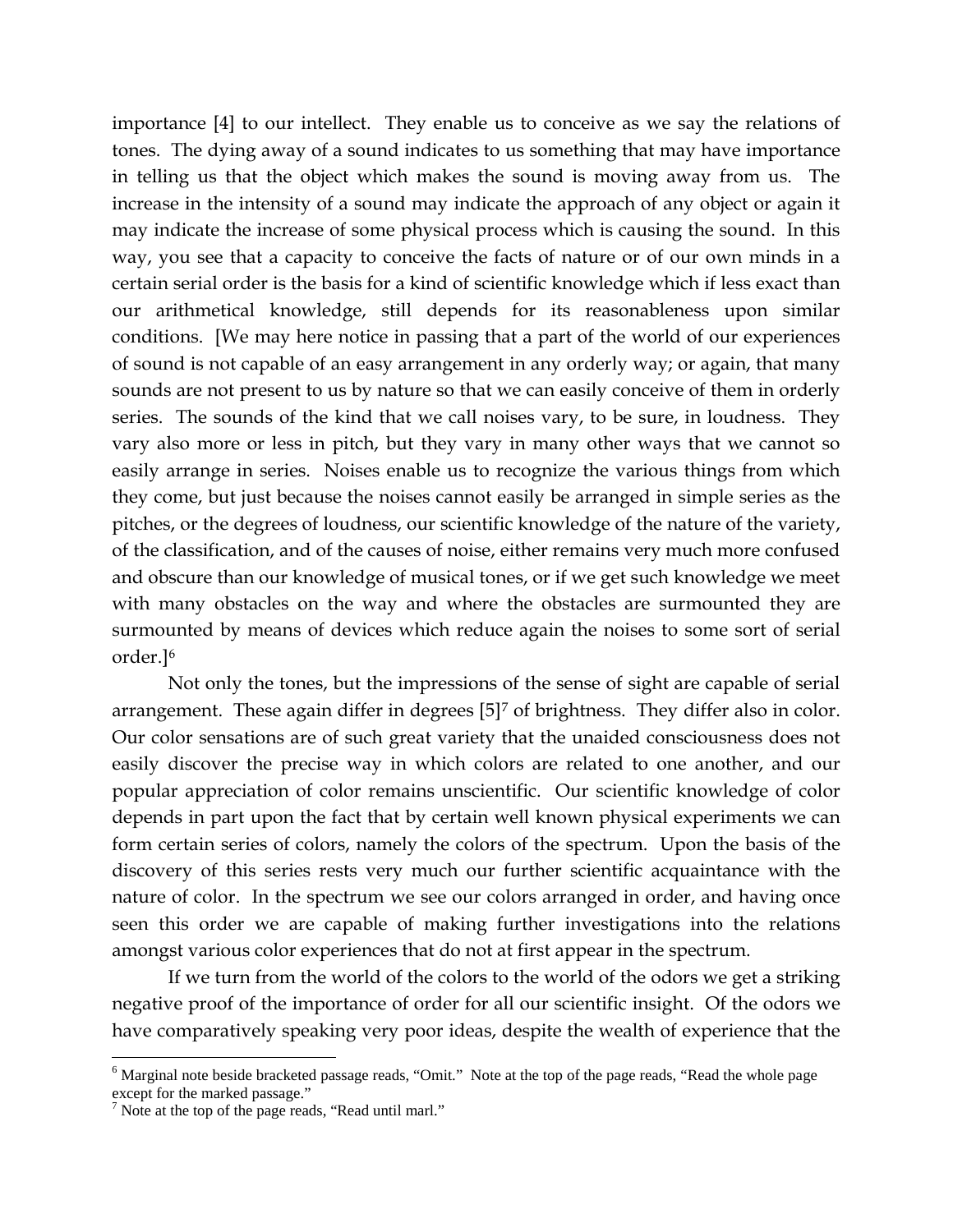sense of smell gives us and despite the very great interest that many of us take in the odor of perfumes, of flowers, or of foods; but the odors in the present stage of science defy our efforts to arrange them in orderly series. They are unlike the numbers, unlike the experience of musical pitch, unlike the colors of the spectrum. They are various, but they remain for our experience disordered and for that very reason our scientific knowledge of them is small.

[In another realm of our experience order again meets us, but with increasing complications and difficulties which stand in the way of our defining precise linear orders of the facts with which we deal. Our pleasures and pains, our comforts and discomforts, form to a certain extent series. The pleasure that one takes in food, in music, or in a particular conversation, may be greater or less, may [6][8](#page-16-0) increase or decrease, and therefore one naturally comes to conceive of many of our pleasures as forming series of greater and less, and just so our pains too, our discomforts, are conceived as greater or less. But, on the other hand, we find it impossible to arrange all pleasures in a single row. It seems impossible to decide whether a particular moral discomfort is greater or less than a particular aesthetic discomfort. If one is asked to be quite sure where in the series of displeasures a given complicated discomfort stands, he may find great difficult in answering the question. A comparatively slight sentiment of remorse, say for what we consider a minor fault, -- is it or is it not greater than the chagrin of one who has made a social mistake, or who condemns himself for a failure to show the kind of knowledge on a given occasion he thinks he ought to show? Instances of this sort show us how hard it is to tell which of two discomforts is greater or less and to arrange all our pleasures and pains in a single series. For that very reason, however, the world of what we sometimes call values is a world especially hard to reduce to the sort of order that makes it the topic of scientific inquiry. There are many other ways of estimating values besides merely consulting our own conceptions of comfort or discomfort. The degree of social approval or disapproval with which our acts meet tend to form series. The public disapproval with which a given kind of fault is greeted seems to be greater than that which attends some other failure of duty, and in this way we get a kind of valuation series in terms of which many people try constantly to understand what the true value of their acts may be. But here again the complexity baffles us. The verdicts of society cannot be arranged in a single series. They are  $[7]^9$  $[7]^9$ not like the numbers, they are not like the tones, they are not like the division points on a scale. As the order grows more complex our knowledge tends to be baffled. So much for instances of simple serial order.

<span id="page-16-1"></span><span id="page-16-0"></span><sup>&</sup>lt;sup>8</sup> Note at the top of the page reads, "Omit this page." <br><sup>9</sup> Notes at the top of the page reads, "Read from the mark" and "Read the MS additional above mark."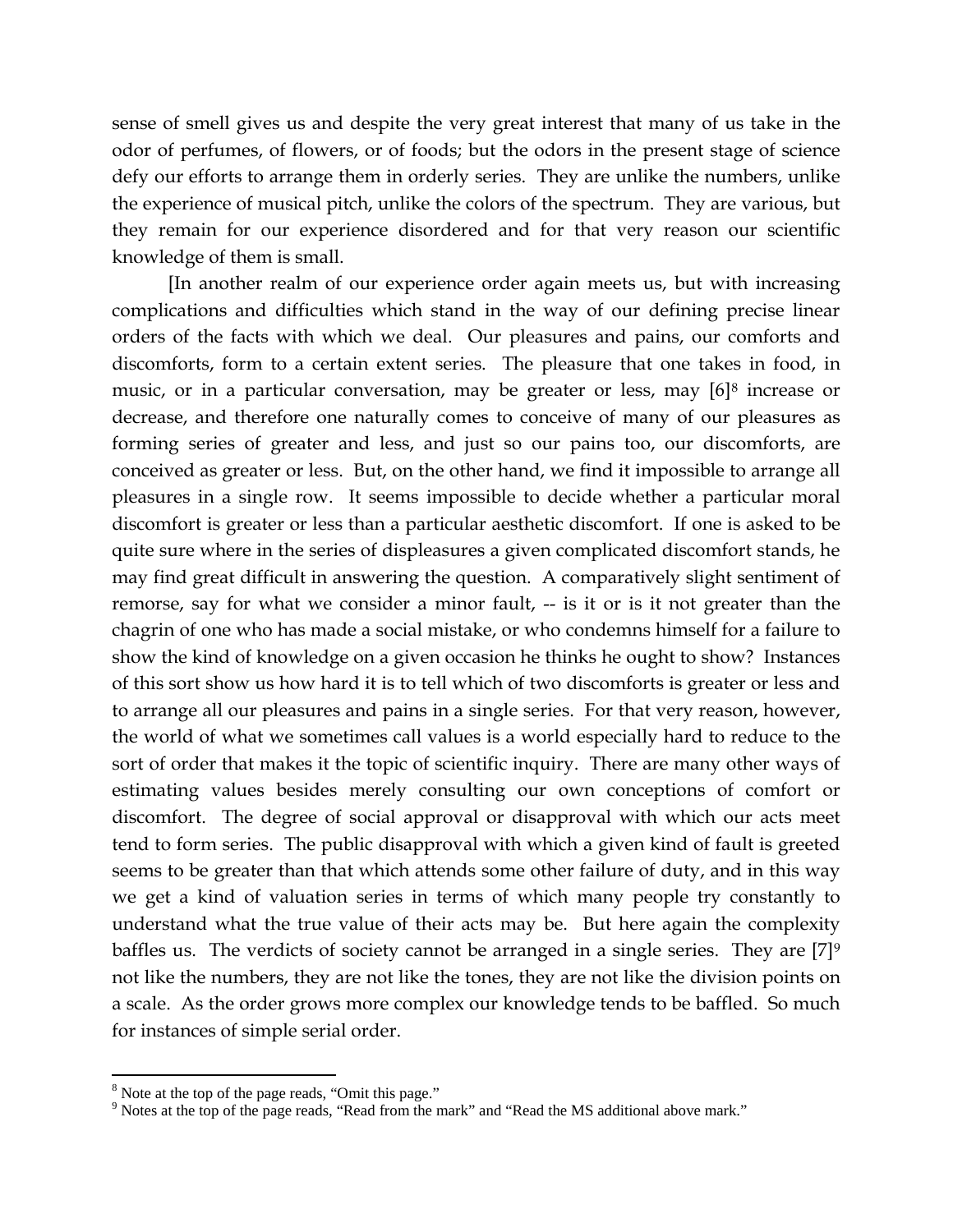But the instances that I have just been mentioning indicate to us that $]^{10}$  $]^{10}$  $]^{10}$  in countless cases where we fail to reduce things to order by arranging them in a single series, we may seek to obtain an understanding of their nature by considering the relations that exist amongst various series of objects. As soon as I pass to this way in which we frequently endeavor to understand the natures of things, I at once come in sight of devices which are of the very greatest service in the science. These are the devices of what I call the correlation of series. Such devices consist in observing what facts occupy corresponding places in various series. Suppose that I am dealing with a number of objects that do not permit me to arrange them according as I say to any principle in a single series. Suppose that I can make two or more, sometimes an indefinitely great number, of relatively independent series of such objects. It still remains possible for me to understand these objects in their relations if I can connect one of these series with another or many of the series at once, in a definite way. The fact that I can do this is especially suggested to me by a familiar process upon which as a fact much of the practical and scientific value of serial order depends. If one asks the questions why are we so fond of arranging objects in series, why does it help us to find things in a row at all, the instance already cited of the numbered houses on the street easily furnishes at least one answer to the question. It is convenient that houses should be arranged in a single row along the street. It is convenient that definite numbers should be attached to the various houses, and why? Because hereby as one says it is easier to find a given house. One knows how to proceed from one house to another. One can look up the address of one's friend, and now in what direction [8] and how far to walk to find his house. But to mention this instance of the value of serial order is at once to remind us that in this case the value in question depends upon the fact that there are three distinct series of facts which in this case may be said to be correlated. My habits make it possible for me to walk along the street in a given direction. But this walking along the street in a given direction is of itself a series of acts. My habits make it possible for me to remember or to understand the order of the houses on the street. The practical importance of the orderly arrangement of the houses depends upon the fact that I can correlate the series of my wits in walking along the streets with the series of houses. Now the numbers form another familiar series which I can correlate both with my own acts and with the houses. This can answer the question as to whether I have to go further still in a given direction to reach a given number, or whether my walk will be a long one or a short one. Such an instance as this is one of the simplest cases of the process of the correlation of various series of which we find instances throughout the whole range of science. [In the library the books are arranged not only

<span id="page-17-0"></span><sup>&</sup>lt;sup>10</sup> Marginal note beside the bracketed passage reads, "Omit."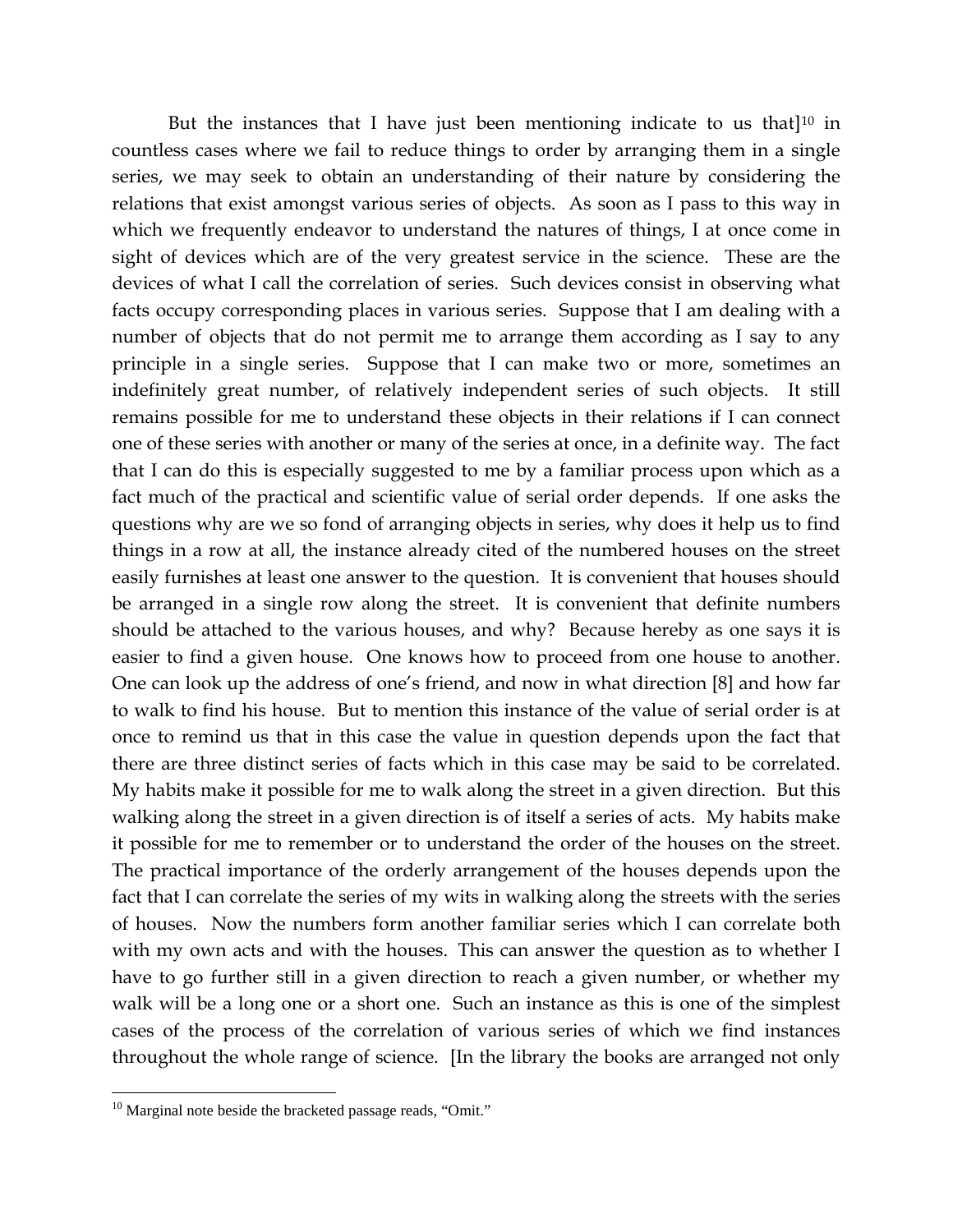on a single shelf, but on many shelves. One finds the single book not by considering its place in a single series, but its place in a very complex collection of series. One may have to go to a given hall, to a given alcove, to a given row, to a given shelf in that row, and look in a particular way for a book of a given number.

Examples of this sort introduce us to the vast realm of complex orders and most cases where we speak of order are instances where more than a single series of facts are concerned.][11](#page-18-0) In this case a moment's thought enables us to say that we are helped in understanding the given order, first, by the fact that each series has its own order, and secondly, by the fact that the many series when taken together constitute  $[9]^{12}$  $[9]^{12}$  $[9]^{12}$  a single complex order. A complex order, however, consists in general of an interweaving or combination of various series, [and herewith we already have obtained a much more definite conception of what order is than the conception with which we began. Arrangement means in the first place serial arrangement. Complicated order means combination of various series.][13](#page-18-2) Let us consider a very few instances of this type in order to supply ourselves with sufficiently varied examples of our general concept of order.

A family tree in a treatise on genealogy constitutes an excellent instance of a complex order. In such an order every descendant whose name stands well down in a series of generations can be connected with anyone of his ancestors by some perfectly definable series which you can read off if you will examine the tree. On the other hand, various series lead you as you examine the genealogy from one branch of a family to another, from one person to a very distant cousin, but meanwhile a glance serves to convince you that the tree as a whole is formed of a certain number of what you call fundamental series of facts arranged in a precise way. The tree for instance shows the descent from the ancestor who is regarded for the purpose of this genealogy as the beginning of the family. Several children of this ancestor are mentioned. Each one of these children has descendants and if you follow along any particular branch of the family you get a single series, but meanwhile, owing to the fact that there are many children of the same generation, the new series take their beginning in each generation and run side by side. Meanwhile when the order is all together before you you [sic] can yourself create as it were new series in the order that you find, and this is what you do if you ask how two very distant cousins are, as you say, connected. Here as you see a [10] complex order depends upon an arrangement of various series together.

Chronology as the historians develop it is a somewhat similar complex order by means of which historians conceive the various events that interest them with reference

<span id="page-18-2"></span><span id="page-18-1"></span>

<span id="page-18-0"></span><sup>&</sup>lt;sup>11</sup> Marginal note beside bracketed passage reads, "Omit to end of bracket."<br><sup>12</sup> Note at the top the of page reads, "Omit from marked passage."<br><sup>13</sup>Marginal note beside bracketed passage reads, "Read marked passage only.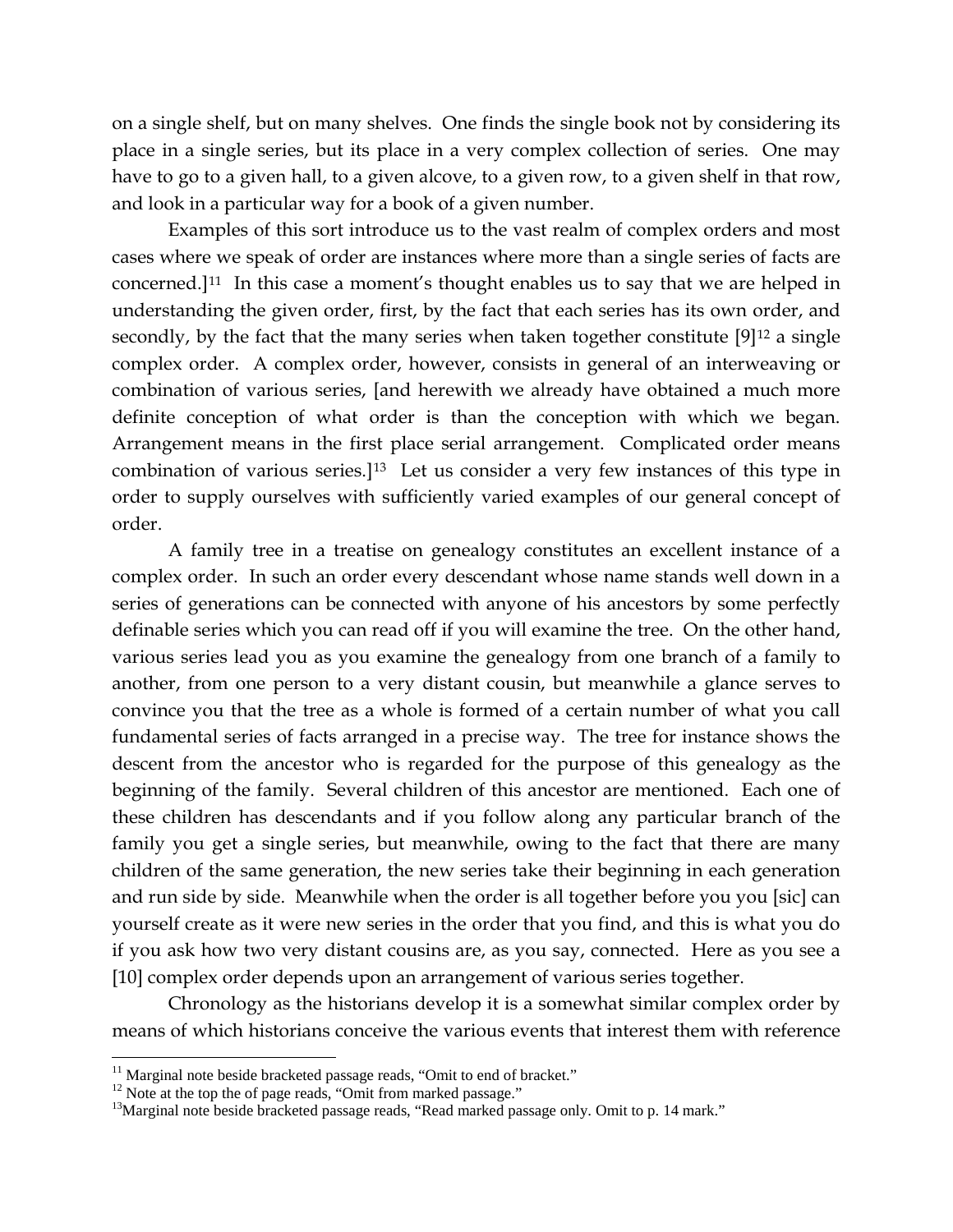to time. Here everything depends upon recognizing what they may call one fundamental natural series, the time series itself. The years follow one after another, and that series is a given fact behind which the historian does not attempt to go. To this series the historian correlates the various facts of any one historical sequence which interests him; the history of Egypt, the history of Greece, the history of China, the history of any state in Europe, may be thus considered and in such a history some series of notable events such as the births and deaths of kinds may be seized upon for examination. This series is first correlated with the series of years. Such processes having been accomplished in case of many series, one has then a chronological system of the history of the world or some portion of the world, and this system enables the historian to make as many new correlations as he pleases. So that before long one is considering how the events in Babylonia are correlated with those in Egypt, or how the kings of England are related to those of France. Here the entire science of chronology consists of serial, and therefore orderly, arrangement of facts. Such cases as the family tree and the historical chronology may make you suppose that complex orders of the type I am now considering have a merely formal interest. They enable one, you may say, to commit facts to memory, but do they assist one in the scientific understanding of the nature of things? Well of course even in the cases just mentioned, one's comprehension of the nature of things is certainly aided by knowing that two events are contemporaneous or that certain children were [11] the descendants of some common ancestor.

But we may turn from such formal instances to sciences that do indeed undertake not merely to report and arrange facts but to explain their laws. Consider the kind of order the astronomical science discovers in the heavens. Astronomical science began with observing the serial orders of the positions of single planets, and of heavenly bodies, such as the sun and moon. This simple series came in the course of time to be correlated so that one could predict what phase the moon would have on a given day; or when knowledge grew greater could discover on what day an eclipse of the moon might be expected, or even perhaps an eclipse of the sun. All astronomical knowledge of our own solar system has ever since depended upon our increasing knowledge of such series and of how they are correlated. But the heavenly bodies have been from a very early stage the very type to mankind of a world of order. It is very likely if we had been unable to see the heavenly bodies we should not have obtained the conception of natural law anywhere nearly as soon as we have obtained it. Modern astronomical science is now dealing with problems far more complex and difficult than those which the solar system presents. Now-a-days one is inquiring into the constitution of the whole stellar system, into the types of stars that are there present,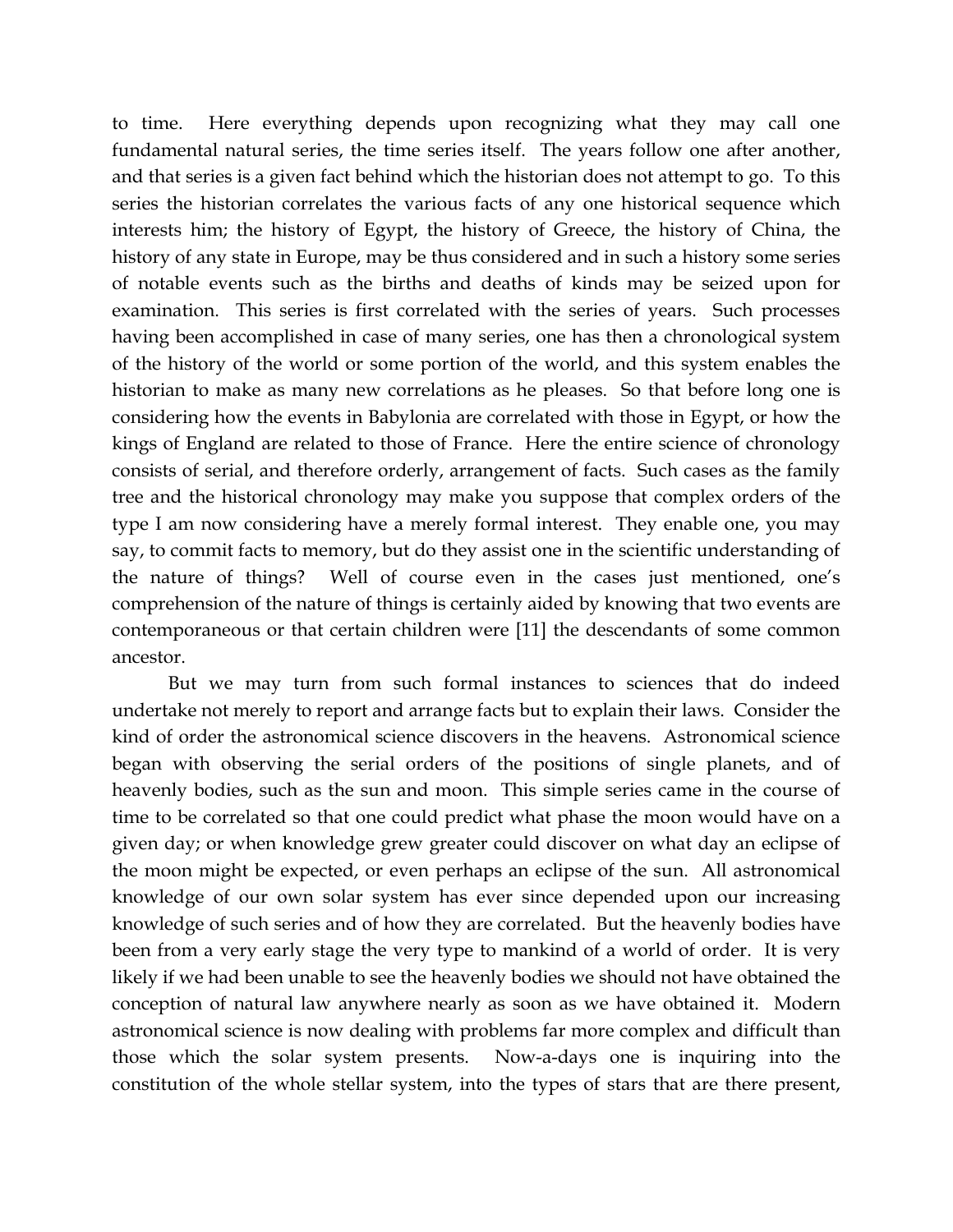into the laws that govern their appearance, their brightness, their physical constitution, their variations, their distribution, and even their whole evolution. But how does one proceed to acquire a knowledge on these vast and difficult topics? One learns to arrange facts about the stars in serial order and these serial orders grow more and more complex and more and more variously correlated as one proceeds. The stars vary in brightness. The modern astronomer deals amongst other [12] things with such questions as to how the stars of the various degrees of brightness, or as we commonly say, of the various magnitudes, are distributed. Are the stars of the fainter magnitudes very much more numerous than the stars of the higher magnitudes? Does the number of the stars of fainter magnitudes increase as rapidly as one would expect it to do in case the stars are somewhere nearly of the same actual size and are distributed in all parts of the heavens? Or do they cluster in certain ways and if so, according to what laws are they grouped? The physical constitution of the stars is in a great measure revealed to us by a study of their spectra. What series of spectra can spectroscopic examination of the stars reveal? Do all the stars belong to one type, or are there numerous types of physical constitution revealed by various types of spectra, and if in fact there are such various types, in what serial order can they be arranged and how shall this order be interpreted? What light does it throw if any upon the physical processes which led the stars to become what they now are? Certain stars vary in brightness, in more or less regular periods becoming more and more luminous and gradually fading away, or again, remaining steady for a long period and then for a brief period being almost extinguished. What are the various serial orders in which these phenomena occur? Again, as to these various stars, all of which are variable, do their ways of variation again form series so that some stars vary in one way, while others vary in another, and while still others lie between these two types? Upon the answer to such questions depends a knowledge with regard to the causes which make the stars vary in light and this knowledge, difficult as the problem is, is constantly growing. In a case like this you have an investigation relating to many of the most stupendous, remote, and [13] problematical facts of the physical world. The success of this investigation entirely depends upon the power of the astronomer to arrange observed facts in certain series. Some of these like the series of the brightnesses of the stars are so to speak forced upon him immediately by the observed fact that some stars are bright and others faint. Others of these series are so to speak much more artificial. For the different types of spectra that the stars when examined by a spectroscope show can be arranged in serial order only according to principles which the astronomer himself must more or less invent. Nevertheless whether the series are natural or artificial, upon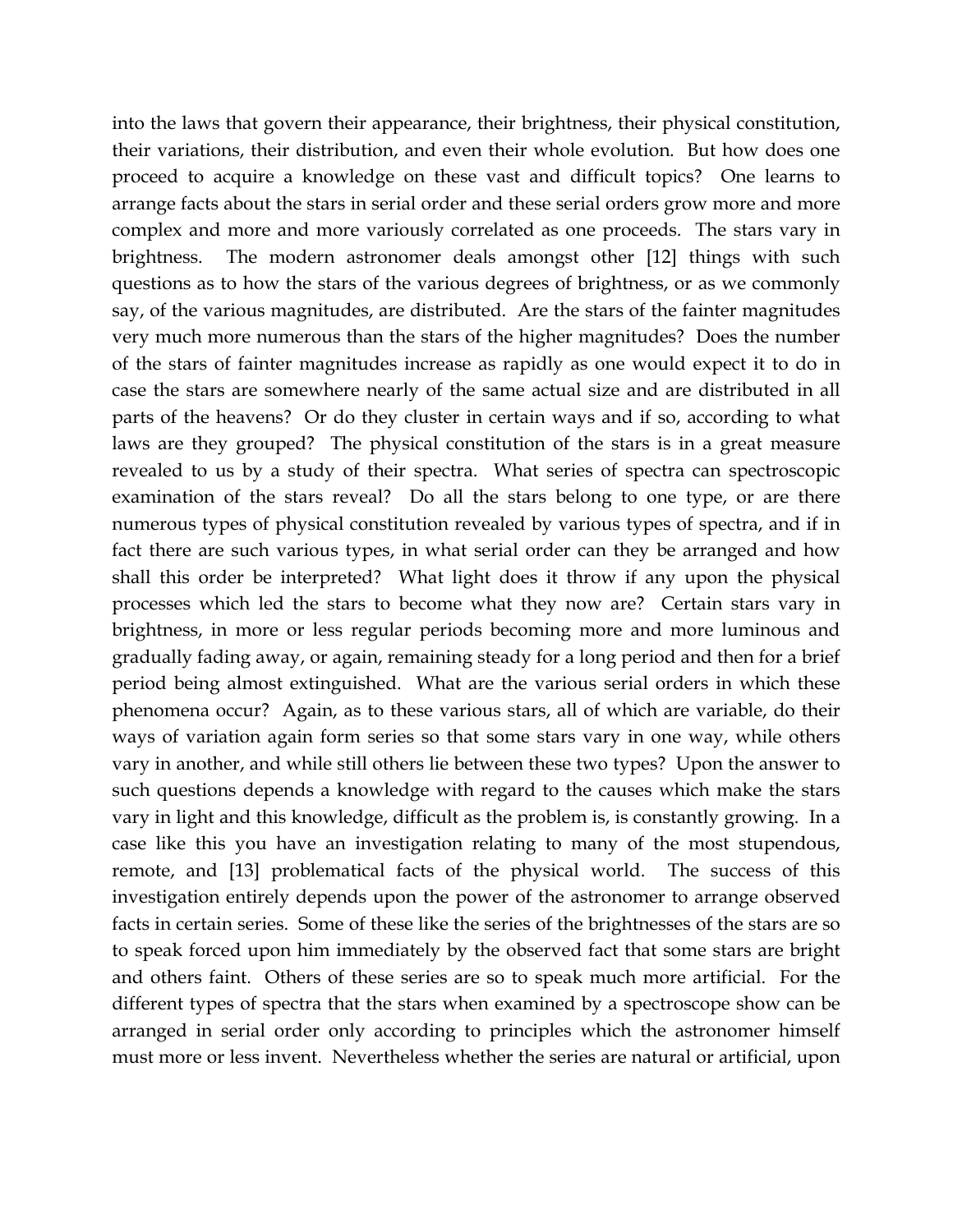their formation, their correlation, and the study of what results, the progress of modern astronomy depends and always will depend.

What the astronomer does in his world resembles after all what you find the chemist doing in his. A very slight study of chemistry will show you how important the conception of series is at every stage of the great science. The chemical elements themselves form a series or rather they can be arranged in a complex order which involves several related series. Upon the formation, the study, and interpretation of these series momentous problems of chemical theory depend. If one turns from such sciences in the apparently lifeless world to the world of natural history one still meets the same characteristics. Serial order is the first thing that a scientist seeks to establish. Correlations of series are the basis of all our higher knowledge of the connections of facts. Order means the existence of complex systems of interwoven series. Our scientific knowledge is a knowledge of the relations of such series. In terms of them we find facts, we know how to name them, we know  $[14]^{14}$  how to find them again when we need them, we learn how to measure them, we learn how to discover the conditions which determine the variations to which facts are subject. Every law with which we are acquainted, if it is an exact law at all, relates to the serial order of facts or to the connections amongst series, and this I say is as true in the world of living forms as it is in the world of the stars or of the chemical elements. \*I mentioned in the early part of this lecture the way in which a geologist views the facts that have to do with rock formations and mountains. A very slight acquaintance with geology shows you that the entire science depends upon discovering the serial order of certain facts. The geologist has his kind of chronology. One formation succeeds another. Two different formations in different parts of the world are more or less exactly contemporaneous or at any rate belong to the same general geological period. Here as you see you have on one hand the series of geological formations and on the other hand the correlations of various series as they occur in different parts of the world. Every explanation of geological formations depends upon the establishment of a similar series. If we were to pass from the world of natural history back again nearer to the practical world, to the world of social affairs, you would again see how the establishment of serial order among facts is the key to every exact comprehension that we have of the connections of facts, in society as in inorganic nature. You would also see how our inability to discover certain series which we should like to be able to know in our study of social phenomena limits our power to comprehend the workings of society.

<span id="page-21-0"></span><sup>&</sup>lt;sup>14</sup> Note at the top of the page reads, "Read from the bracket."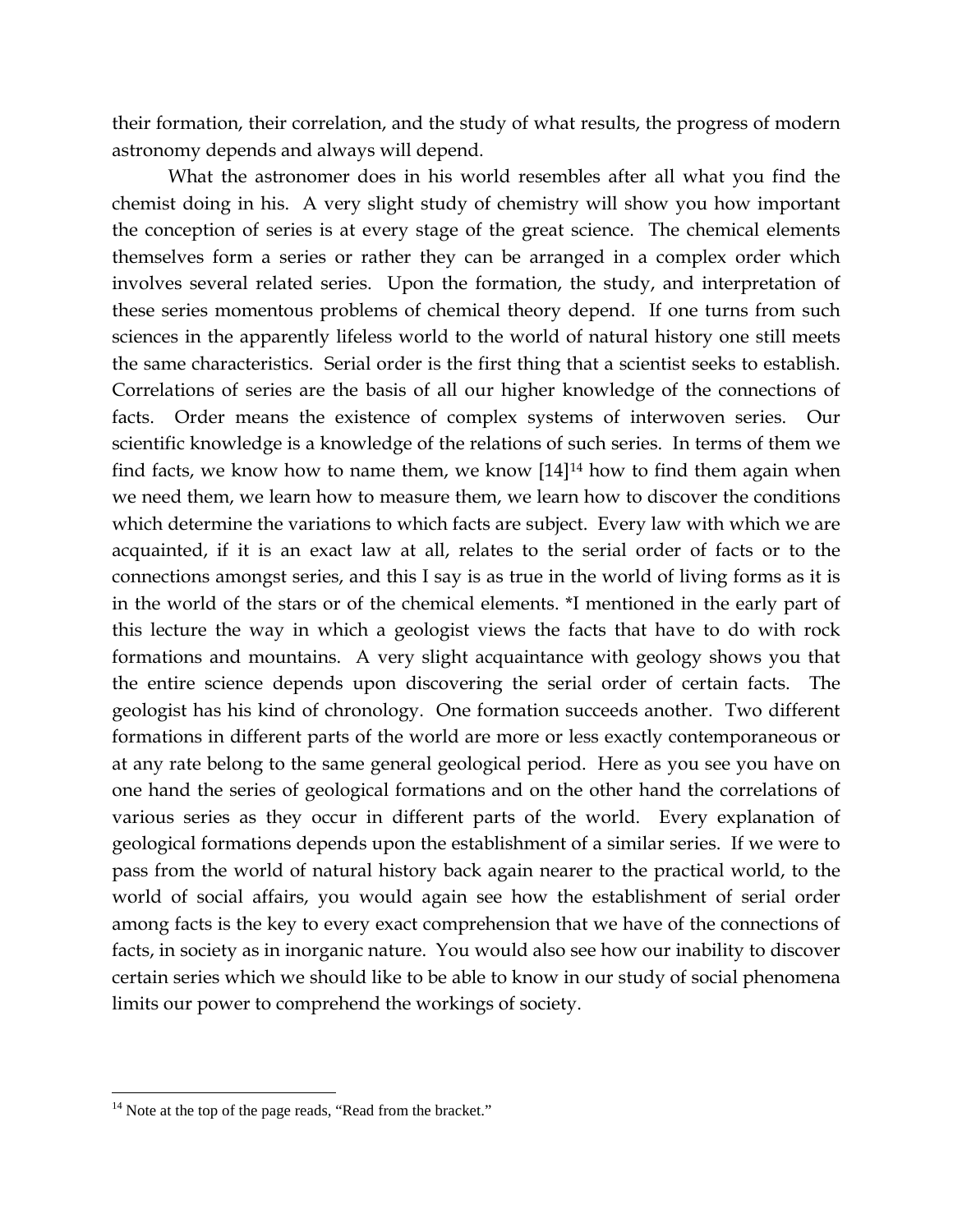But I will not weary you here with further illustration. We set out to find out what order is. We have found that order in its [[15](#page-22-0)]<sup>15</sup> simplest form consists in the existence of certain linear series such as the series of numbers or the series of the division points on a scale. We have found that all more complex instances of order are complications made up out of series. We have already seen in a measure why serial order is so important. It is because in so far as we conceive facts in a series we are able to find the single fact in its place and to understand definitely its relation to other facts. We have further seen that our knowledge of the laws of nature is very largely dependent upon our power to correlate series. That is, to find out what fact in a given series is corresponds [sic] in a given way with facts in some other series or as I should say, is on a level with these other facts. And so then we may say to reduce things to order is to arrange them serially and to apply similar processes to the arrangement of these series so that out of various series a complex but still orderly system results. We see that in as far as we have science we succeed in arranging our ideas of things in this way in our minds. We see that nature helps us to form these series of ours by presenting to us in a large number of cases facts that as it were come to us already arranged in series. But we see that in many other cases nature does not come in this way to our aid, but on the contrary furnishes to us facts that appear disorderly. In such cases our understanding depends upon our power to form artificial series which still more or less represent the true nature of things. We then find that all our further power to comprehend the order of things depends upon our skill in bringing into relation these various series, in correlating them, in linking one part of one series to a given part of another series according to some definite principle.

Science then has this in common with housekeeping, with the [[16](#page-22-1)]<sup>16</sup> arrangement of dinner parties, with the orderly conduct of a railway business, with the activities of the courts of law, with all in fact that is rational about our lives, science mainly depends upon finding or making serial order.

But the generalization which we have thus far made is after all not very enlightening unless we are able to understand a little better what we mean by a series itself. I spoke of the series of numbers. I have spoken of the series of the dividing points of a scale. I have mentioned numerous other cases of what we call series of facts, but just as I before asked what is order, and have now answered order is arrangement in a series or in systems of series, so now I must press the question further and with you ask what constitutes a series? By series one plainly means a collection of objects. A single object forms no series. Two objects can hardly be said to constitute a series.

<span id="page-22-1"></span><span id="page-22-0"></span><sup>&</sup>lt;sup>15</sup> Note at the top of the page reads, "Read."  $^{16}$  Note at the top of the page reads, "Read."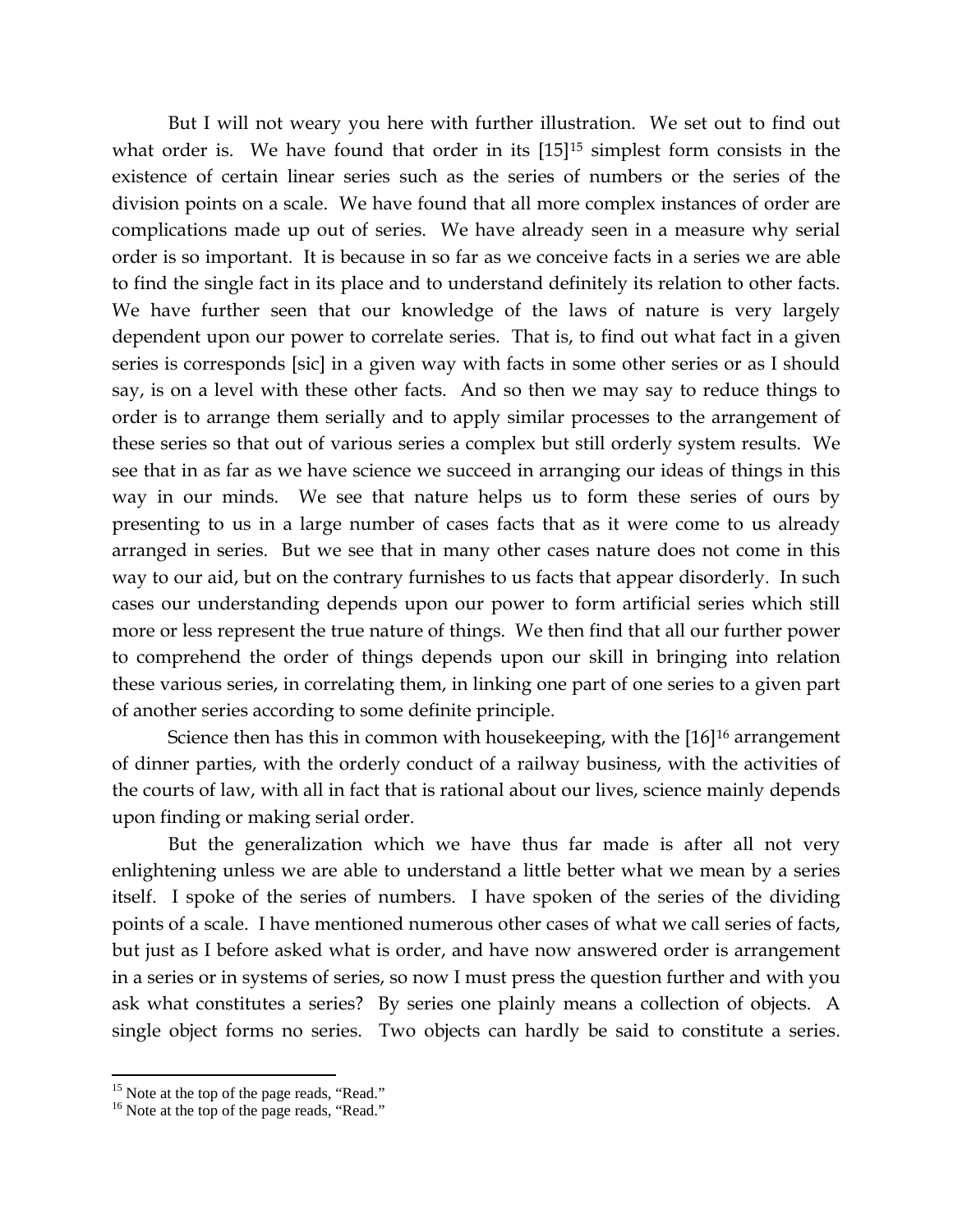Three objects you can arrange in series and any greater number may constitute a series. But a series is a particular kind of collection. It is a collection that is obviously characterized by something very much like a law. To be able to count already tells me something about the laws of numbers. It is very common to speak of the law of a series. Nevertheless the term "law" is somewhat too broad and vague a term to assist us in comprehending just what is meant by that arrangement of objects which constitutes a series. Because the matter is decidedly important for our subsequent understanding of the principles and the meaning of science, I must venture to trouble you as I close this discussion with a few very highly technical considerations, simple, but like most logical matter at first sight, very dry and uninviting. [[17](#page-23-0)]<sup>17</sup>

Finally the objects which constitute a series are in some notable kind of relation to one another. To understand what I mean by series depends then upon a still more fundamental conception. It depends upon understanding what I mean by a relation. Now nothing is more familiar to the intelligent mind than the relations of things. Your family life depends upon relations. Relation of brother and sister, of parent and child, of husband and wife. All commercial and social life involve relations. Every form of exact knowledge is a knowledge of relationships. But if again you ask me what relation is, I find it difficult to tell, although nothing seems more familiar if you do not ask me. I will not attempt in the present discussion to answer all the philosophical questions that may be raised about the nature of a relation, but this I may at once say: a relation considered as the relation of anything you please to anything else, a relation such as that of a brother to a brother, of a debtor to a creditor, of an equal to an equal, of a king to a subject,-- a relation, I say, is the character that a thing possesses when that thing belongs to a certain collection and where the thing loses it in so far as the thing can get out of that collection. Thus, a member of a club has a certain relation to the other club members. That relation belongs to him as long as he belongs to the club. If he leaves the club the relation lapses. The king has a certain relation to his subjects. It exists because the king and his subjects form a particular kind of collection. If the subjects rebel or vanish the king loses his character,-- no longer has his relation,-- ceases to be a king. The fact that objects can possess certain characters when they are in certain collections and lose these characters when [18][18](#page-23-1) they leave the collections is a fact that for the time being we shall regard in this discussion as fundamental. So much then about relations in general. Now as relations are a very familiar fact so they are in a sense a vast realm of very various facts. It seems at first sight hopeless to try to classify them. Yet for our present purpose there is one classification of relations that it is

<span id="page-23-1"></span>

<span id="page-23-0"></span><sup>&</sup>lt;sup>17</sup> Note at the top of the page reads, "Read."  $18$  Note at the top of the page reads, "Read."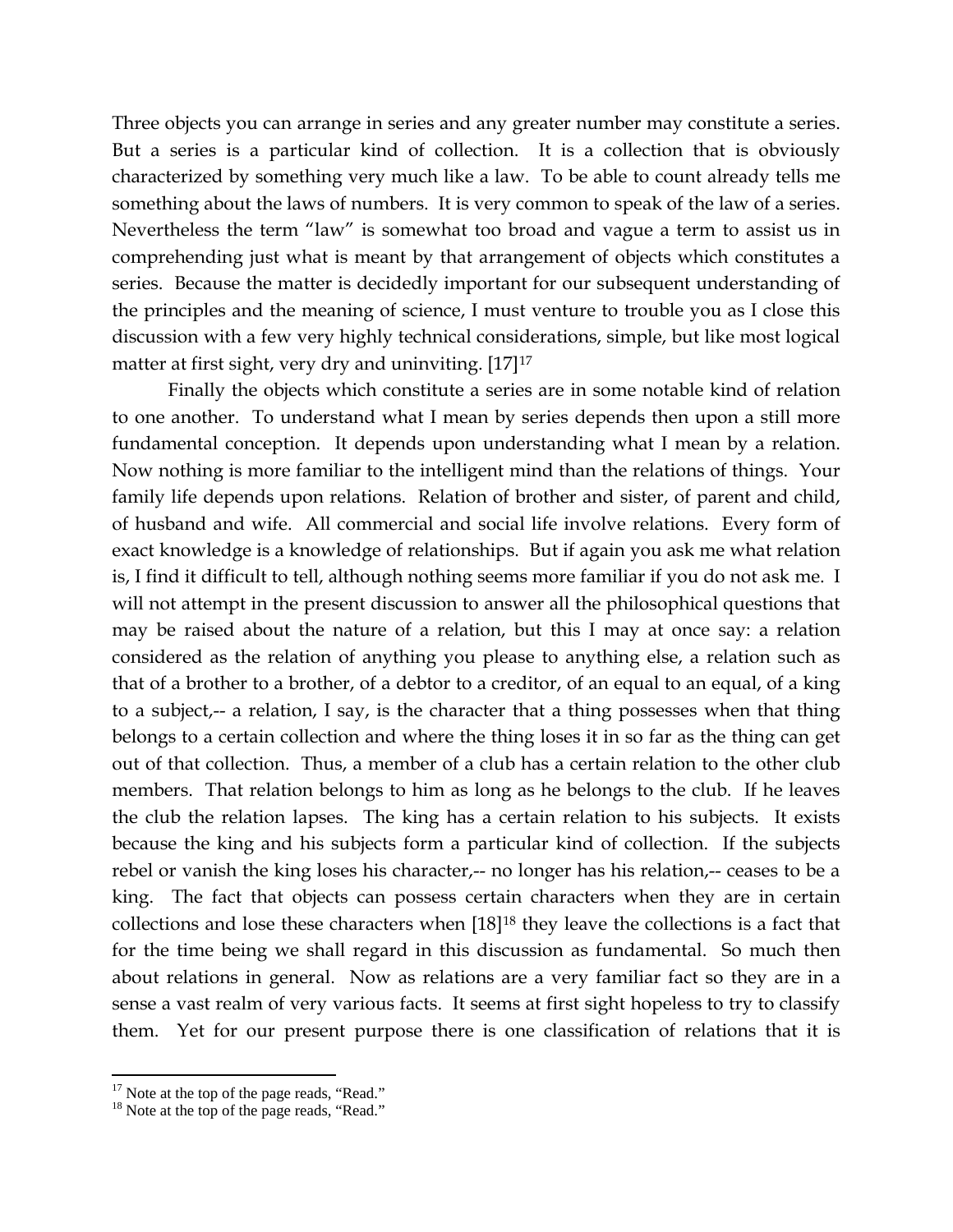necessary for me to make, because if we understand that classification we shall be able to understand better the nature of series, and so better the whole conception of order, and in the end we shall be able to understand better why orderly arrangement is so vital, both theoretical and practical. Relations might first be classified according to the size of the collections in which they hold. [Thus obviously a king needs in general a great many subjects, and one who declared that he was a king, but who lived on a desert island with only a single subject, would not appear to us to be worthy of the name. Exactly how many subjects a king must have in order to be a king, we cannot say, but kingship is a relationship that involves a decidedly large collection. Instances of similar and more definite collections with attending relationships we see in the case of such collections as a baseball nine. The pitcher of the nine stands in a definite relation to every other member of the nine. His position as pitcher then determines a system of relations which belong to him in this collection, and which he would lose if he were no longer a member of the nine; but the relations themselves belong to him as a member of a certain group consisting of the nine itself and including perhaps the substitutes.][19](#page-24-0) The size of this collection is limited. Some relations are characteristic of collections of three objects. Thus, if I tell you that  $[19]^{20}$  $[19]^{20}$  $[19]^{20}$  on a bench there is one man who is between two other men, you observe that the property of being between is a property that belongs to one member of a collection of three. But the most familiar instances of relationship are characters that an object possesses as a member of a pair of objects. Some people are fond of limiting the use of the terms to this case. As a fact such limitation is unfair, yet on the other hand, pairs of objects present certain relationships which are extremely familiar and which especially interest us in ordinary life. Thus when I say that A is in front of B, I mention a character that A possesses as a member of a pair which pair consists of A and B. Similarly, when I speak of A as a debtor of B or as a lover of B, I mention each time a relation which exists between the two objects, or rather a character which belongs to one of them as a member of this pair of objects. Now such relations existing within a pair of objects only sometimes get the technical name of dyadic relations, and as I said, dyadic relations are a most familiar one and most such relation names as friend, lover, father, servant, debtor, creditor, enemy, etc., are names for such relations. Let us hereupon fix our attention upon these dyadic relationships and observe how they may be classified. There is one classification which has great technical interest and also a very obvious practical interest. If two objects constitute a pair, they may be on even terms as members of the pair or they may be in some sense unequal members of this pair. Thus if you are speaking of the world

<span id="page-24-1"></span><span id="page-24-0"></span><sup>&</sup>lt;sup>19</sup> Marginal note beside bracketed section says, "Omit." <sup>20</sup> Note at the top of the page reads, "Read."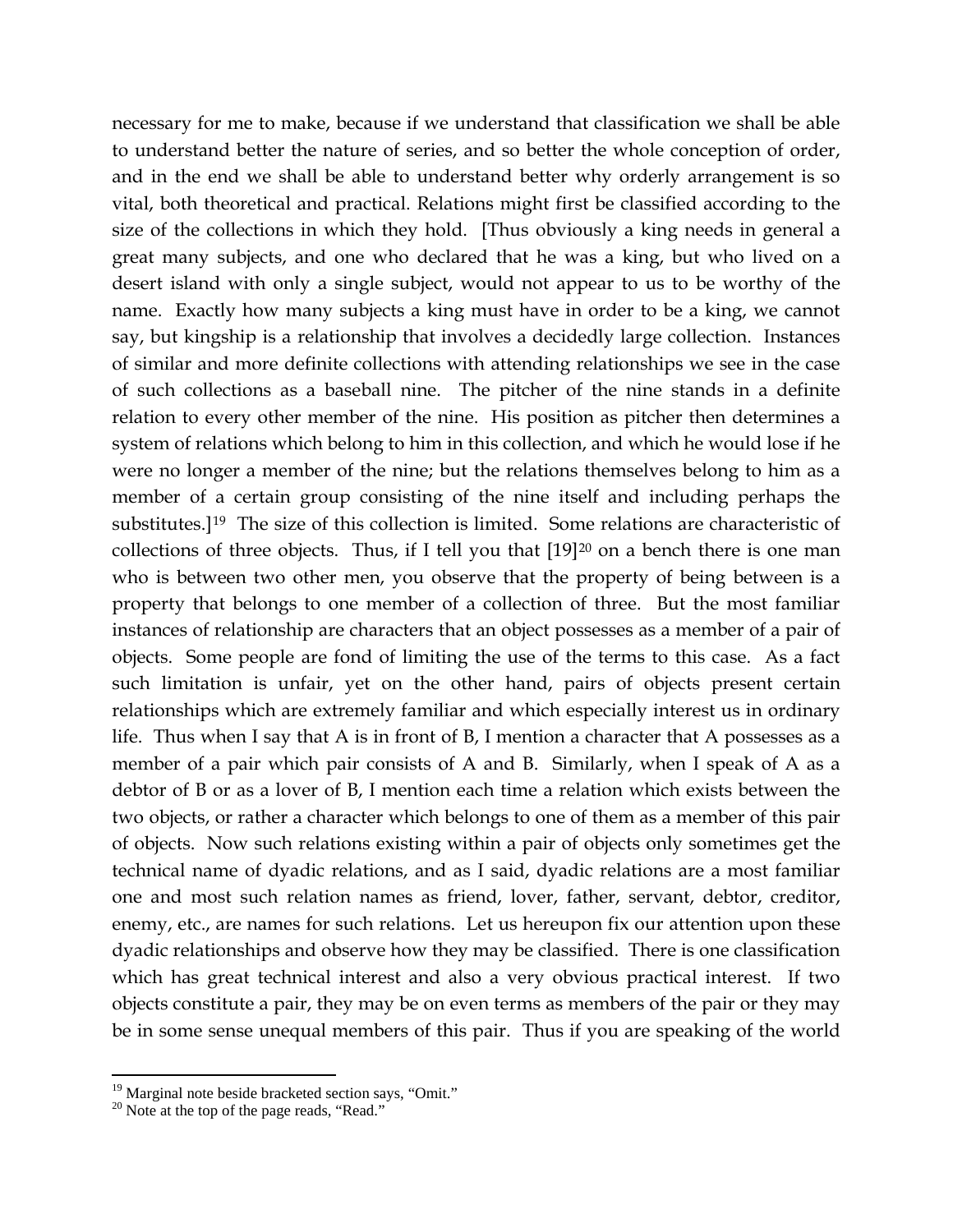of man, and you say that A is the brother of B, then at once in this pair B has the same character that A has; B is a brother of A, and that is the nature of the relation. It is what one may also call a reciprocal relation. It is  $[20]^{21}$  $[20]^{21}$  $[20]^{21}$  a relation such that if one of the members of the pair has it, the other also has it in the same sense. Again, if for any reason you say that A is the equal of B, you say that B is the equal of A. The relation of equality is reciprocal or mutual. But there are dyadic relations which are distinctly not mutual or reciprocal. Thus if A is the debtor of B, B is in so far of course the creditor of A, and the relations of debtor and creditor have a sharp contrast. If A is the superior of B, B is the inferior of A. If A is greater than B, B is less than A. Now relations of this sort, relations in respect of which the two members of the pair in question are not on the same level, are not equal, are called non-reciprocal relations. There is another and more technical way of naming the distinctions between these relations which we shall here find convenient. The relations of the first type which we have called the reciprocal relations are often and conveniently denominated symmetrical relations. Such I repeat are the relation of brother, friend, equal, companion. You must observe at once that these relations have a certain practical interesting character. They are relations of comity. They are the relations of the type which we sometimes have in mind when we speak of fair play, or of even justice, or of something of that kind. Nevertheless these relations are of very great importance as you shall see in regions of thought to which such practical considerations do not apply. The relations of the other type are called unsymmetrical. They are, I repeat, such relations as debtor and creditor, greater and less, higher and lower, father and son, etc.

So much for a very simple classification of dyadic relations which in a moment we shall find very important for the purpose of understanding the nature of series. I now am obliged to trouble you with [21]<sup>[22](#page-25-1)</sup> another classification of relations. A relation may hold within a pair of objects and there may be another pair of objects within which the same relation again holds, and now these two pairs of objects may have a member in common. Thus for instance A may be the friend of B, B may be the friend of C. Again A may be the equal of B, and B may be the equal of C. Or A may be the debtor of B and B may be the debtor of C. Whenever such a situation appears the relations in questions may have one or another of two very markedly distinct characters. Consider for instance the relation of equality. As they say, things equal to the same thing are equal to each other. Hence, if A is the equal of B, and B is the equal of C, it follows inevitably that A is the equal of C. The relation of equality is then one which enables me to do what Professor James has called "skipping intermediaries." When I once

<span id="page-25-0"></span><sup>&</sup>lt;sup>21</sup> Note at the top of the page reads, "Read."

<span id="page-25-1"></span> $22$  Note at the top of the page reads, "Read."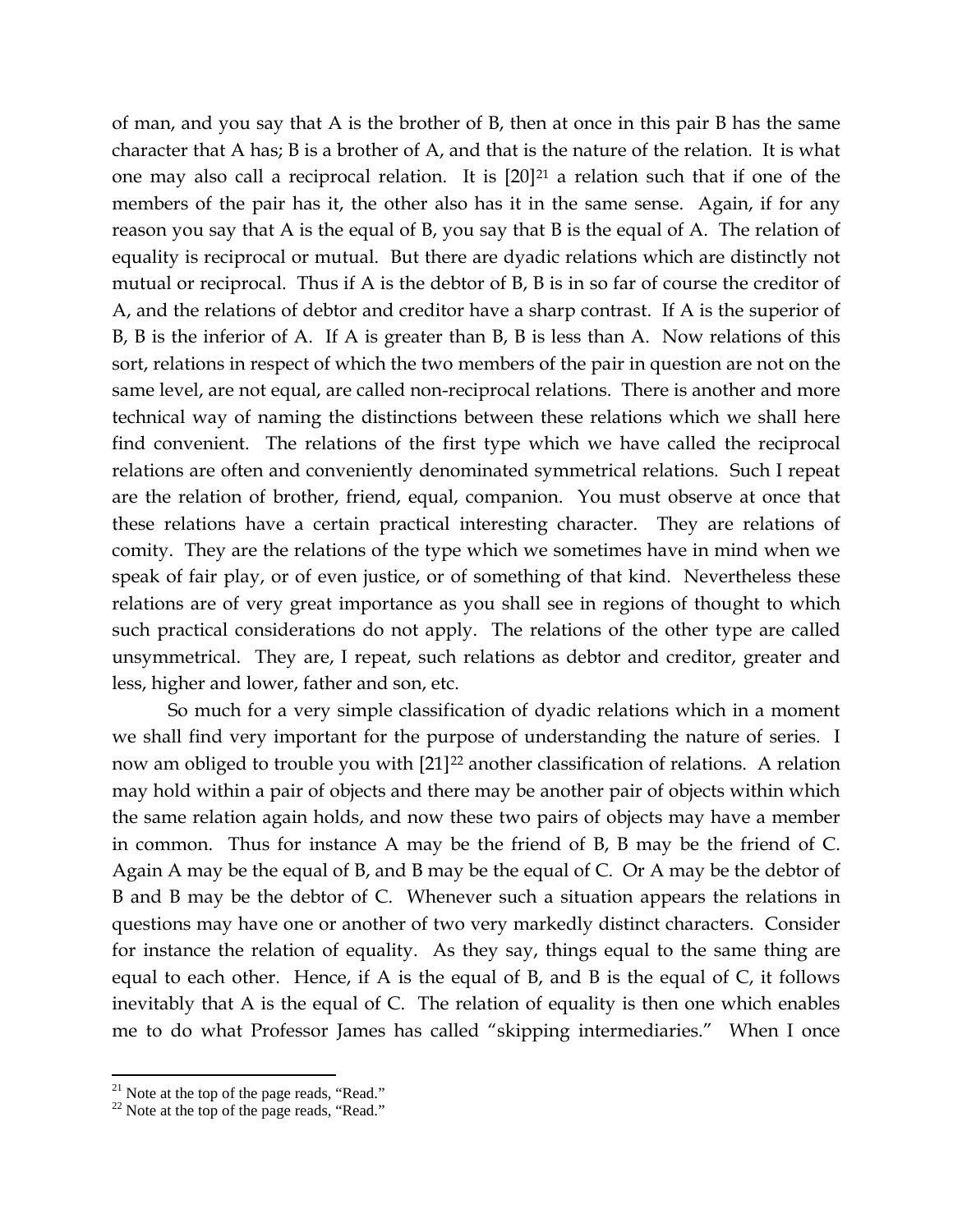know that A is the equal of B, and B is the equal of C, I can skip B altogether and say at once that A is the equal of C. Now there are a great many relations of this type. The relation of greater and less for instance is of this type. If A is greater than B, and B is greater than C, A, B, and C being for instance quantities, then A is greater than C. I can here skip the intermediary although I am no longer dealing with the relation of equality. If B is to the right of A, and C is to the right of B on the line, then C is to the right of A, and the relation of "to the right of" is again a relation which enables me to skip the intermediary. If B is in front of A, and C is in front of B, then C is somewhat remotely of course, but still really in front of A, and here again is a relation which enables me to skip an intermediary. Relations of this sort have a technical name; we call them transitive relations. They are relations which enable us to skip intermediaries  $[22]^{23}$  $[22]^{23}$  $[22]^{23}$  and to proceed to certain conclusions. You will observe at once that such relations can be themselves either symmetrical or unsymmetrical. Thus, equality is a symmetrical relation, but since it permits me to skip an intermediary and the reason that if A etc., equality is also a transitive relation. On the other hand, the relation of greater and less is unsymmetrical, but it is transitive, and in so far is like the relation of equality. But some relations, both symmetrical and unsymmetrical are not of the transitive type. Thus, if A is the father of B, and B is the father of C, the relation of fatherhood proves to be not transitive for then A is not the father but the grandfather of C. On the other hand, the relation of ancestor and descendant is transitive. If A is an ancestor of B, and B is an ancestor of C, then A is an ancestor of C.

Herewith we reach another classification of our relations. Some of them are transitive, and some of them are intransitive. This classification again has a very great practical importance. Upon transitive relations depends our whole power to arrange our world in linkage, as it were, so that by intermediate steps we can pass from one thing to another. Every chain or rope is an example of a sort of transitive relationships [sic]. If you pull the end you pull the middle, and thereby you pull the other end. If you move one link of a chain you move the next, and so on to the end of the chain. The locomotive pulls the last car. Wherever many things are linked they are so by transitive relationships, or at any rate, by relationships which can be interpreted as transitive dyadic relationships. On the other hand, relations which are not transitive help to break up the [23][24](#page-26-1) world into disconnected groups, to separate things, to keep them apart. Some relations are so to speak intermediate between the two types, being sometimes transitive and sometimes intransitive. The relation of friendship is an instance of this sort. If A is a friend of B, and B is a friend of C, that tends to establish a reasonable

<span id="page-26-0"></span><sup>&</sup>lt;sup>23</sup> Note at the top of the page reads, "Read."

<span id="page-26-1"></span> $24$  Note at the top of the page reads, "Read."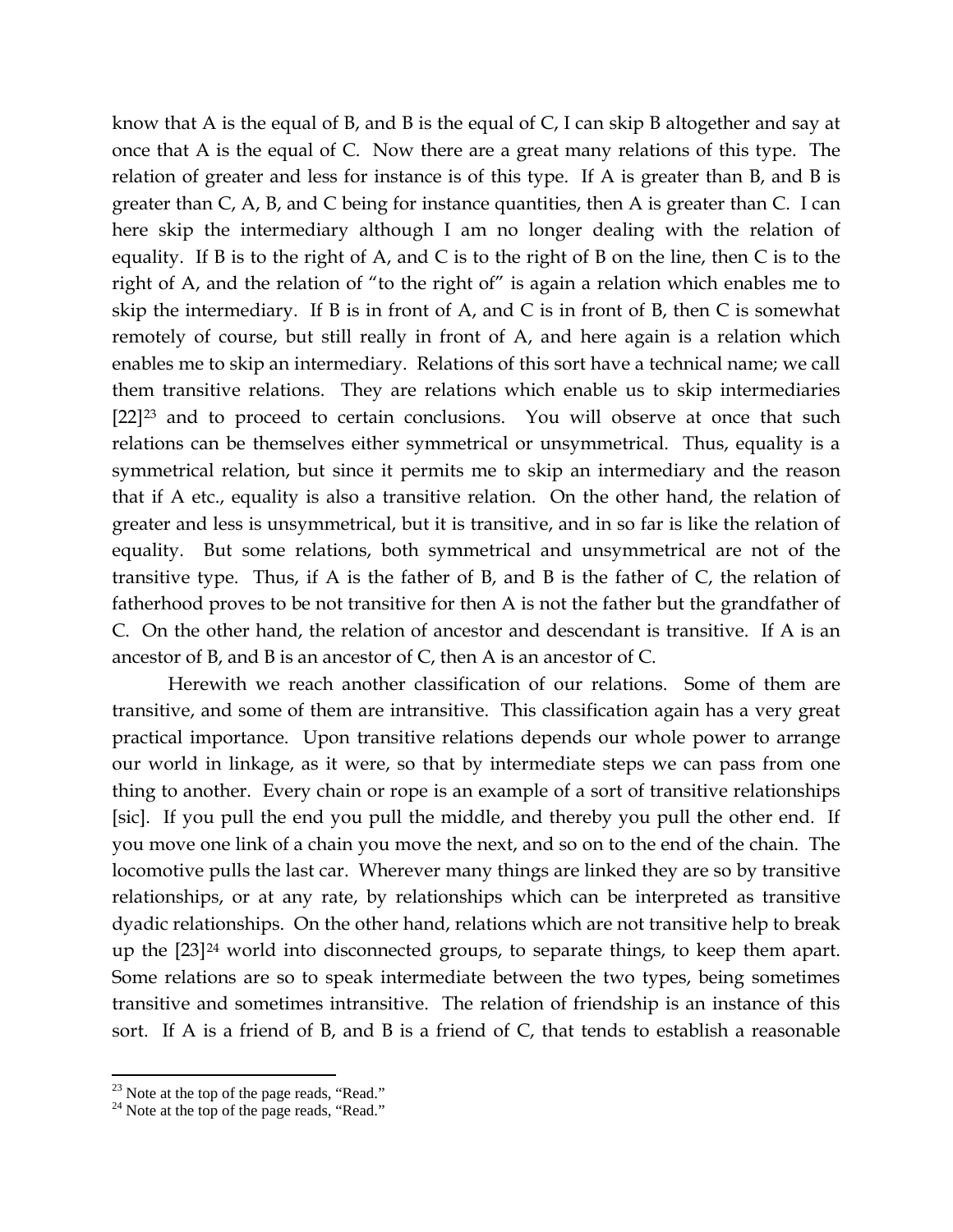probability that A under favorable conditions should become the friend of C, and the relation there is a fact frequently proved transitive. On the other hand, as we know, the transition is by no means always made.

Well so much for our two classifications of relations; symmetrical and unsymmetrical on the one hand, transitive and intransitive on the other. But now in mentioning all these cases I have been intending to prepare the way for an understanding of the nature of series. How can I accomplish this? I said in beginning a series is a collection of objects. I now add, wherever there is a series there is a single transitive and unsymmetrical relation which links together the members of this series in such wise that if you choose any two of them, one of them stands to the other in this transitive unsymmetrical relation. Thus, a row of men constitutes a series. There is a transitive unsymmetrical relation. The relations of before or after. If you choose any two men of this row, one of them is before the other, and the fact that this same relation binds any pair in such wise that one of the pair is before the other enables you to arrange all the members in the series in a single row. Precisely so with the numbers. There is the relation usually of greater and less. It binds any two numbers together in such wise that one of them is greater than the other, and that fact makes the numbers stand in one series. Now I say that wherever we have a series we have such a transitive, unsymmetrical relation which binds any pair of things that [24][25](#page-27-0) belong to the same series. This relation remains constant throughout the series. It is a relation upon which the series depends.

But now let us glance at what happens when we correlate or link together many series which belong to a single system. And in order to see what then happens let us turn our attention once more to the relations of the other type that I mentioned, the symmetrical relations. Symmetrical relations I said may be transitive, so the relation of equality is transitive. Now you will observe at once that if I have a large collection of objects of which I merely know that any two of those objects are equal to each other in some respect,-- in size, in weight, or in capacity, or whatever you please,-- then those objects are indeed set in no sort of order by this fact. Thus a collection of weights, all of the same size, do not so far constitute an order, whereas if I had a set of weights that could be arranged in a single series that would be because some such relation as greater and less held between any two of them. If I have then a collection of objects any two of which are bound together by a single symmetrical transitive relation, such as equality, these objects do not of themselves constitute an order, but such a set of objects may form a very important part of an ordered system. Of course when I correlate or bring into connection two or more series of objects I do so by establishing symmetrical

<span id="page-27-0"></span><sup>&</sup>lt;sup>25</sup> Note at the top of the page reads, "Read."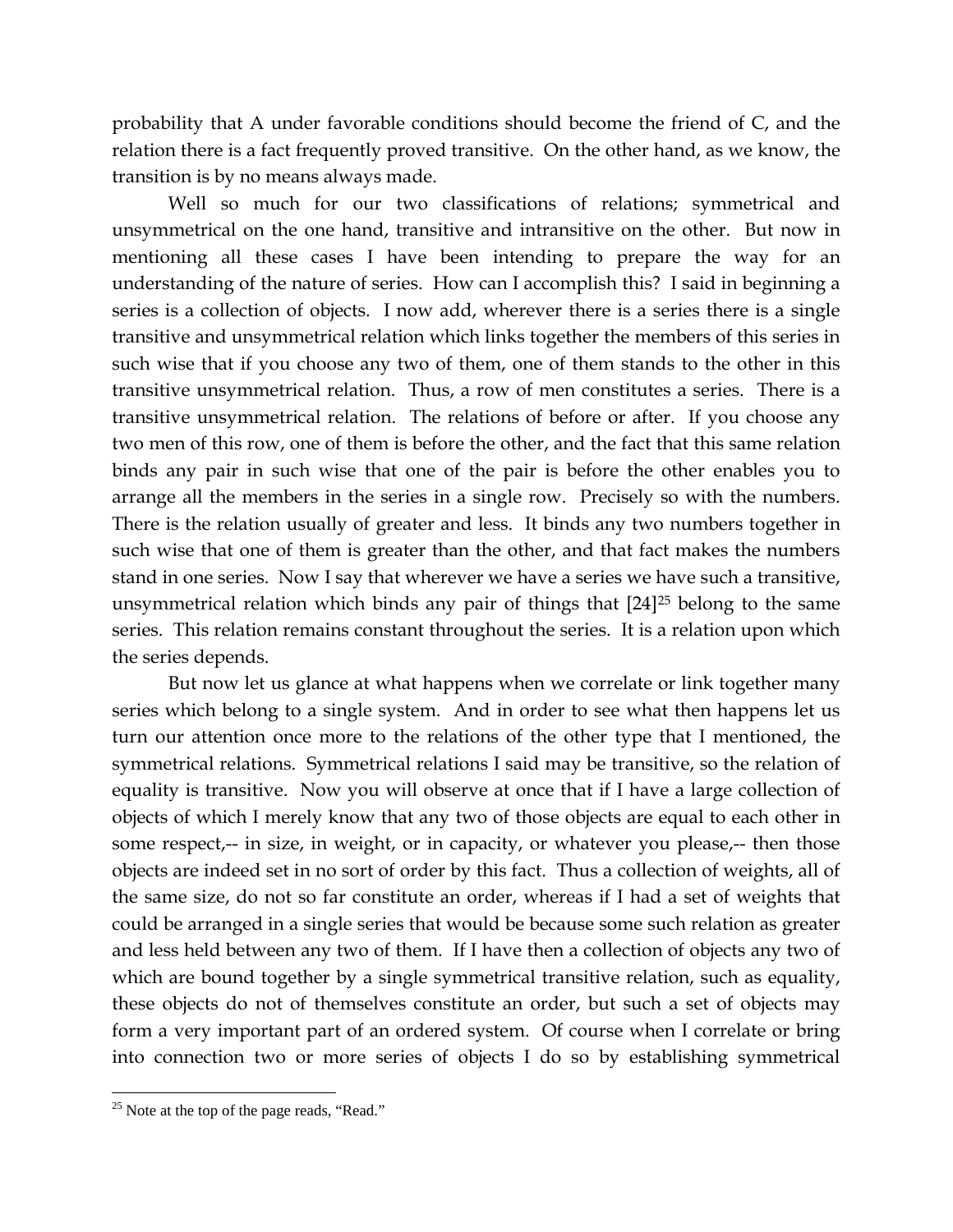relations amongst the members of different series. Thus when you get a train to run on time, you establish certain symmetrical relations between the train and any station that you please on the road. Namely, the train and the station are together at some determinate moment of time, but the relation of being together is a symmetrical relation. So correlation depends in general upon symmetrical relations. These relations may be transitive, and in that case they enable me to correlate a great number of series. Now when I look back upon any of these complex instances of order which I [25] discussed earlier in this lecture, you will see if you examine these cases carefully that in all of them the facts with which one deals are either arranged in series or else are in places which in various series correspond, so that they are in some wise correlated together. And now let me define one more term. When a collection of objects is such as to be bound together by a single symmetrical transitive relation, I call this collection of objects a level. Thus the things that are in two pans of an apothecary's scales are on a level if the scale pans balance. The places that are on a level with the sea are in a symmetrical transitive relation to one another. When in a large social order a great number of men are legally or socially equal one to another, these individuals constitute a level. And now if you look over the various orders that I have spoken of, you see that what we do when we deal with such orders in so far as we consider the correlation of various series is to arrange various objects on the same level. Thus while levels themselves do not directly put things into order they help us to bring various orders into correlation with one another.

We began our discussions with the inquiry, what do we mean by order? We have found that order consists in the existence and correlation of series. We have discovered that where various series are correlated we have what may be called levels. We have discovered that the arrangement of things in series has both a practical and theoretical importance. We have seen that both the formation and correlation of series depend upon the establishment of certain relations which again have both a theoretical and practical importance. These relations are of two types: [26] the symmetrical transitive relation, such as equality, the unsymmetrical transitive relation, such as greater or less. We have seen that these relation types have their practical importance. What we shall have further to see at our next lecture is the way in which these relations and the orders which result from them help us to an appreciation of the laws of nature.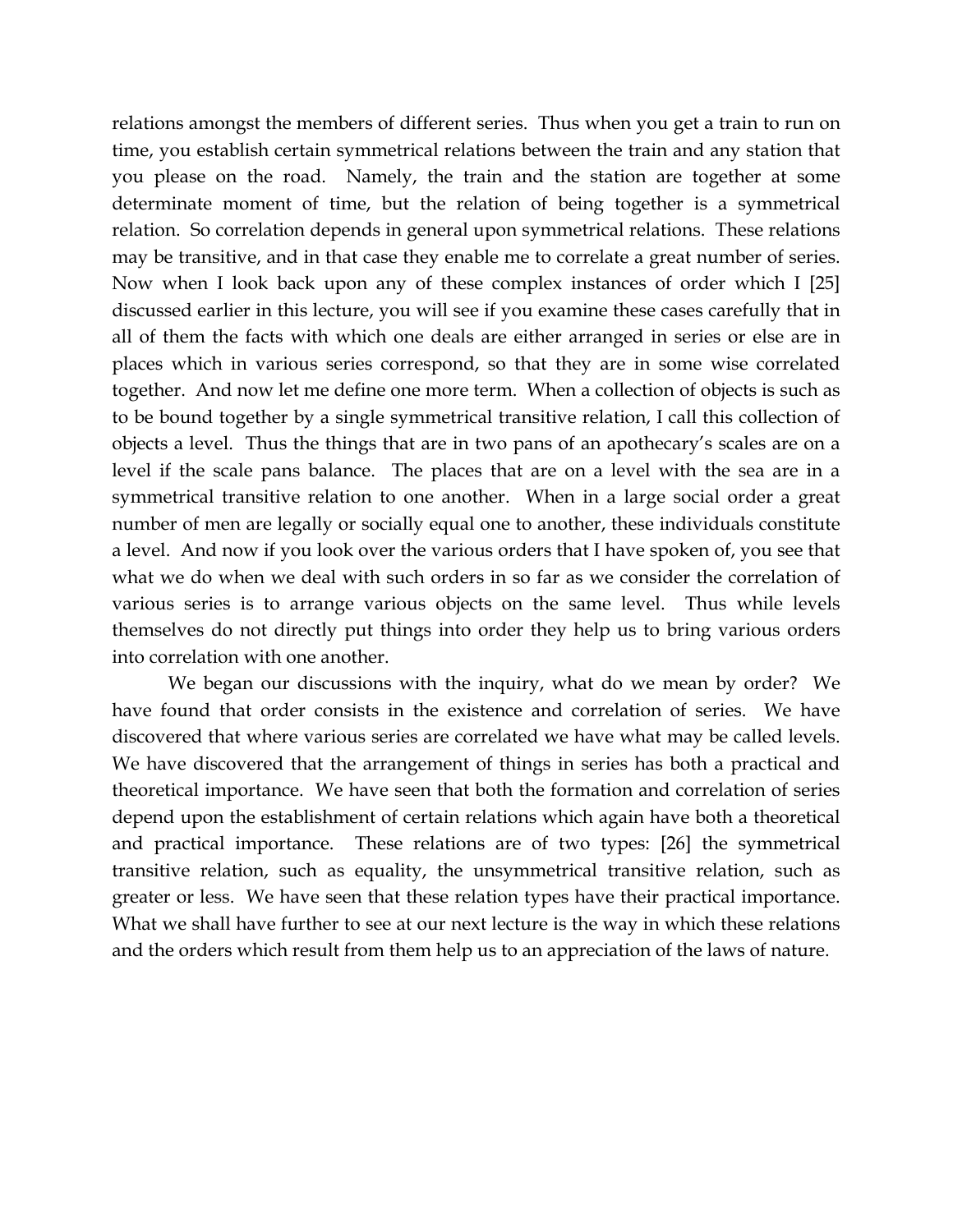#### **Lecture III: Instances of laws, series, levels[26](#page-29-0)**

[1]

 $\overline{a}$ 

The term law is used in a very great variety of senses and one sometimes feels that such usage has made it so vague that one would prefer not to employ it in designations that pretend to exactness. Still the word is once for all there, and it is supposed to be of great importance to us to become sure that nature is subject to law. We ask the question with which these discussions opened, namely what is the general lesson that the study of science has taught us and the most familiar answer is that we have learned from the study of science how nature is everywhere a realm of law. Since in many cases the laws of nature as discovered by the special scientists do not seem to have any very close relations to our own ideals and human interest, it is not infrequently asserted that when we study science we come to deal with a world that seems hard and cold and opposed to the aspirations of the heart. Yet precisely as we have found that the arrangement of objects in series and the grouping of other objects upon the same level with respect to a given series is a process that expresses human activities and that when accomplished involves the successes of human efforts, so we have now to see that every time that a human mind leads to the successful issue. Whatever ideals a man has to give up when he studies science, he certainly wins something in return for them. The view of the world that science gives us is everywhere a rational view, and in so far the ideal view. We are interested in finding law in our world of experience. What I wish to say to you on the present occasion is what interest the search for law in experience meets and what ideals we accomplish when we discover that law exists. To this end I must begin with somewhat vaguer and less definite conceptions of law and then quickly pass to those instances [2] which permit a sharper characterization of what it is that we look for when we seek for law, and what we find when we discover law. In the vaguest sense I know something that I can call a law whenever I can make with confidence a general assertion. Whenever I can say that all men are mortal or that all summer days are long, I may be said to be acquainted with a law, but the law that appears in this form is not one that stands for any very highly developed type of scientific knowledge. Even within the range of common-sense we are not content to know laws of this type and these alone. When you go shopping you are not content to be certain that everything that you buy must be paid for. You need to know the various prices of various things. In general, if you are considering what to purchase, you arrange various purchases and prices in series, or again upon a level. You consider that this object will cost more than that, or that any

<span id="page-29-0"></span> $26$  This title, too, was added by E.F. Wells in red pencil (cf. note 2).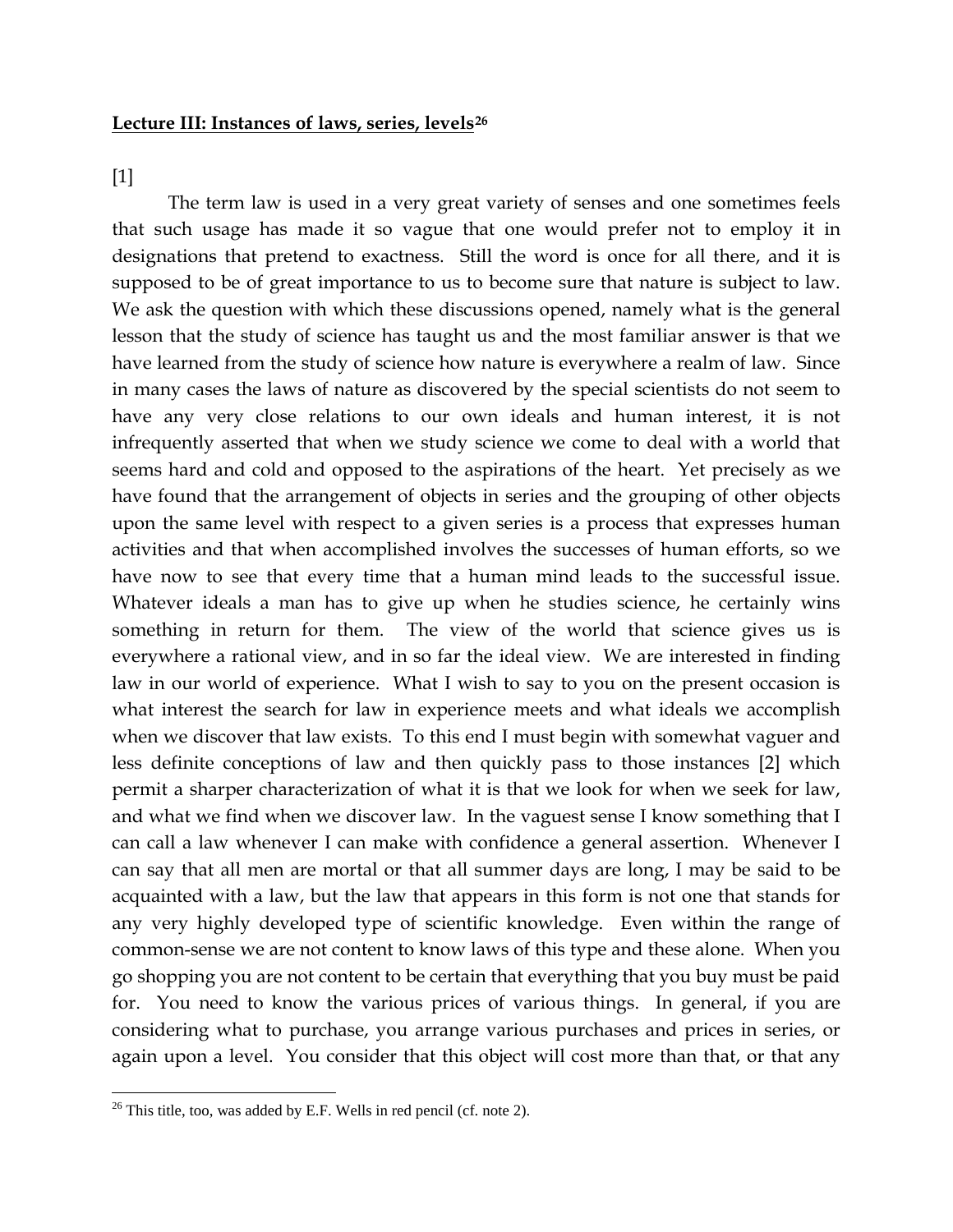one of these objects may be bought for a given price. Only when you have a considerable number of assertions of this sort in your possession, only in other words when you have reduced the prices of possible purchases to order, have arranged facts in series and upon levels,-- only then can you say that your shopping is conducted according to some kind of system, and that your knowledge of the present laws of the market is a knowledge that approaches exactness. Well now what holds in the world of common-sense holds also in the world of science. Propositions of the form, all A is B, and therefore if A occurs then B occurs, are frequent propositions in science, but no one such assertion is enough to constitute a scientific insight into the connections of facts. We know that all men are mortal, but such knowledge is not scientific. The knowledge that an insurance company possesses about the average percentage of the healthy men of a given age who will die within ten years is a knowledge that in its own way [3] approaches the scientific type. It is knowledge of what we call the statistical kind, and knowledge of this sort always relates to series of facts, and not merely to single classes of facts. The life tables show what proportion of a given class of men may be expected to die within a year, within two years, within three years, or within ten years. And the use of mortality tables depends entirely upon the construction of such series and of the various levels that go with them. Our knowledge of the laws that relate to the consumption of fuel is a very good instance of the sort of knowledge of law that really interests us in dealing with nature. To know that whenever you want to run an engine you must burn coal is not yet to know very significant laws of nature. The question that you desire to answer when you have to deal with a particular engine is the amount of fuel that you will use in a given time in case you are to get a given amount of work from that engine under the given conditions. Knowledge of this sort is inevitably related to a knowledge of facts that form a series. If you burn so many tons of coal you will get so much work done. A given increase in the amount of coal burned will produce a given increase in the amount of work to be done, and so on. Such knowledge becomes at once valuable for deciding how much coal must be put into a given ship in order that she may make a certain voyage. Again, how much coal must be purchased by the manufacturer in order that certain goods shall be turned out? You see then that it is almost useless to say that when we study the laws of nature we are endeavoring to find out merely general propositions. Our various general assertions must be assertions about objects that form a series, or again, about the relations of various series to one another. I may put the same consideration in another form. Textbooks of inductive [4] logic, that is, of the logic of science, very frequently tell you that the purpose of scientific investigation is the discovery of causes. Now a cause, such books say, in physical science, is an antecedent such that if this antecedent is present in a given case a certain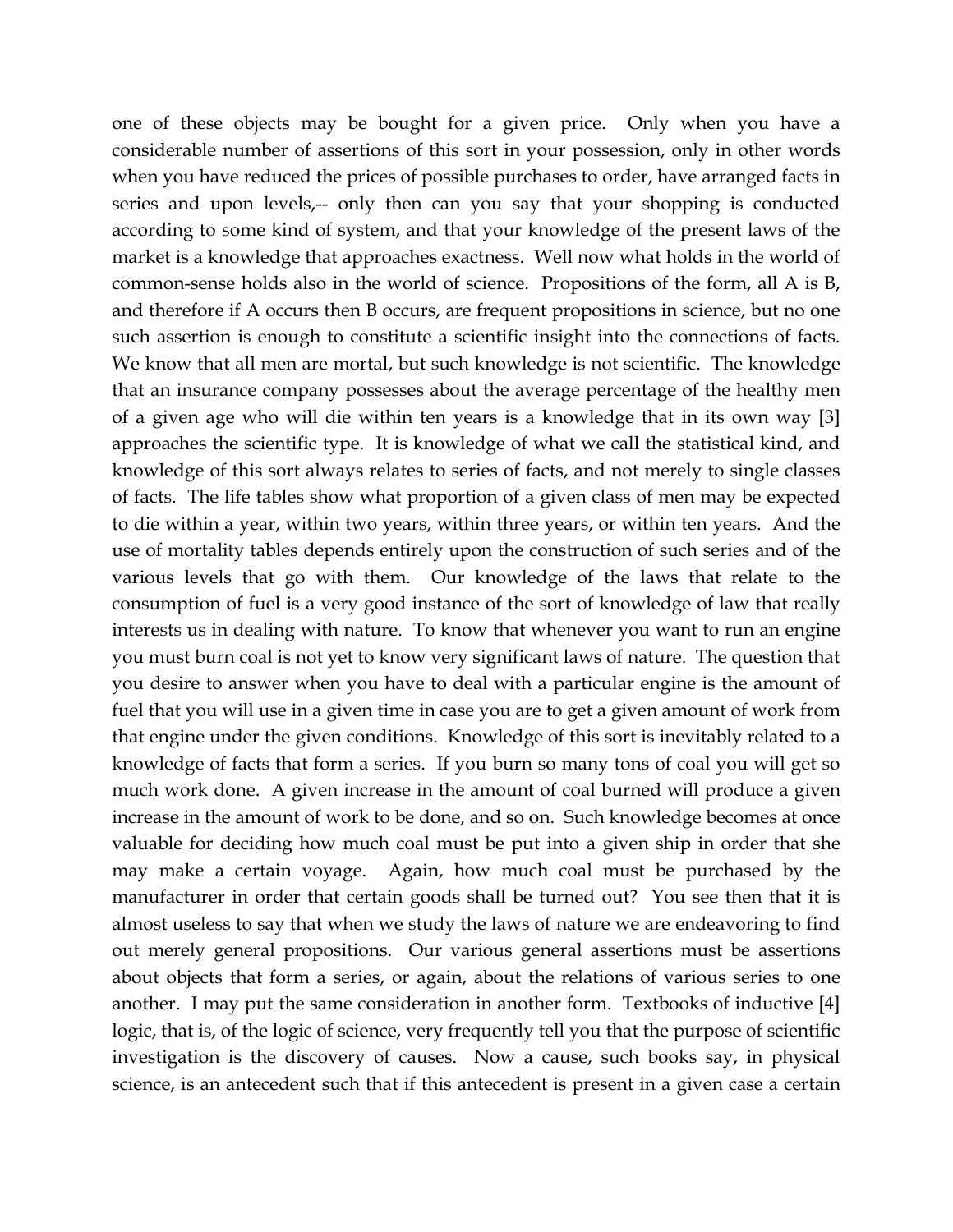consequence will follow. Examples of a knowledge of causes one finds in the textbooks in a case like this: An inquiry arises as to why a feather and a bullet fall with unequal velocities when they are dropped in the air, the bullet coming at once to the earth, the feather floating slowly down. The hypothesis arises that it is the resistance of the air which causes the feather to descend slowly. This hypothesis is tested by a well known experiment,-- the experiment of permitting the bullet and feather to fall in an exhausted receiver. The air is here to a very great extent eliminated. The bullet and the feather fall in almost exactly the same time. And so one concludes that the air is indeed the cause of the ordinary difference in the behavior of the two bodies. Such, say the textbooks, is scientific knowledge. I do not deny its importance as such a fragment. What I wish to point out is, however, that physical science does not merely consist of setting side by side a large number of essentially fragmentary assertions like this one. Physical science is interested in quite another aspect of such laws besides the aspect that can be expressed in a single general proposition.

John Stuart Mill in his logic laid considerable stress upon a method of investigating nature which he called the method of concomitant variations. You wish to find whether the air causes the various bodies to fall with different velocity. Accordingly you study various cases where the air has been partially taken out of a receiver, where the air has been still more completely taken out of a receiver, and so [5] on until you come to the case of a receiver as nearly exhausted as for the purposes of your experiment it is possible or convenient to exhaust it. In such a case according to Mill you reason that whatever antecedent varies in such wise as to be attended by variations of a given consequent must be a cause or at least part of the cause of that consequent. Here one speaks as if the study of a great number of cases where a given supposed cause varies in amount, has as its principle object the discovery of the one proposition that the cause which thus varies must indeed be the cause of that effect which is found always varying amongst the consequences present in the various instances. Similar is the reasoning according to such account when one notices that heat expands a large number of substances. One finds for instance that the more one heats a bar of iron the longer the bar grows, and that similar concomitant variations are observable with a great many different kinds of substances. Mill's treatment of the method of concomitant variations is usually interpreted by the student as if the principal lesson of it were that in view of these manifold parallelisms between the variation of a certain cause and the variation of a certain effect, we can generalize and say this cause is indeed the producer of this effect. I do not suppose that Mill regarded such a generalization as the sole or as the principal significance of his method of concomitant variations. What I wish to point out here is, however, that as that method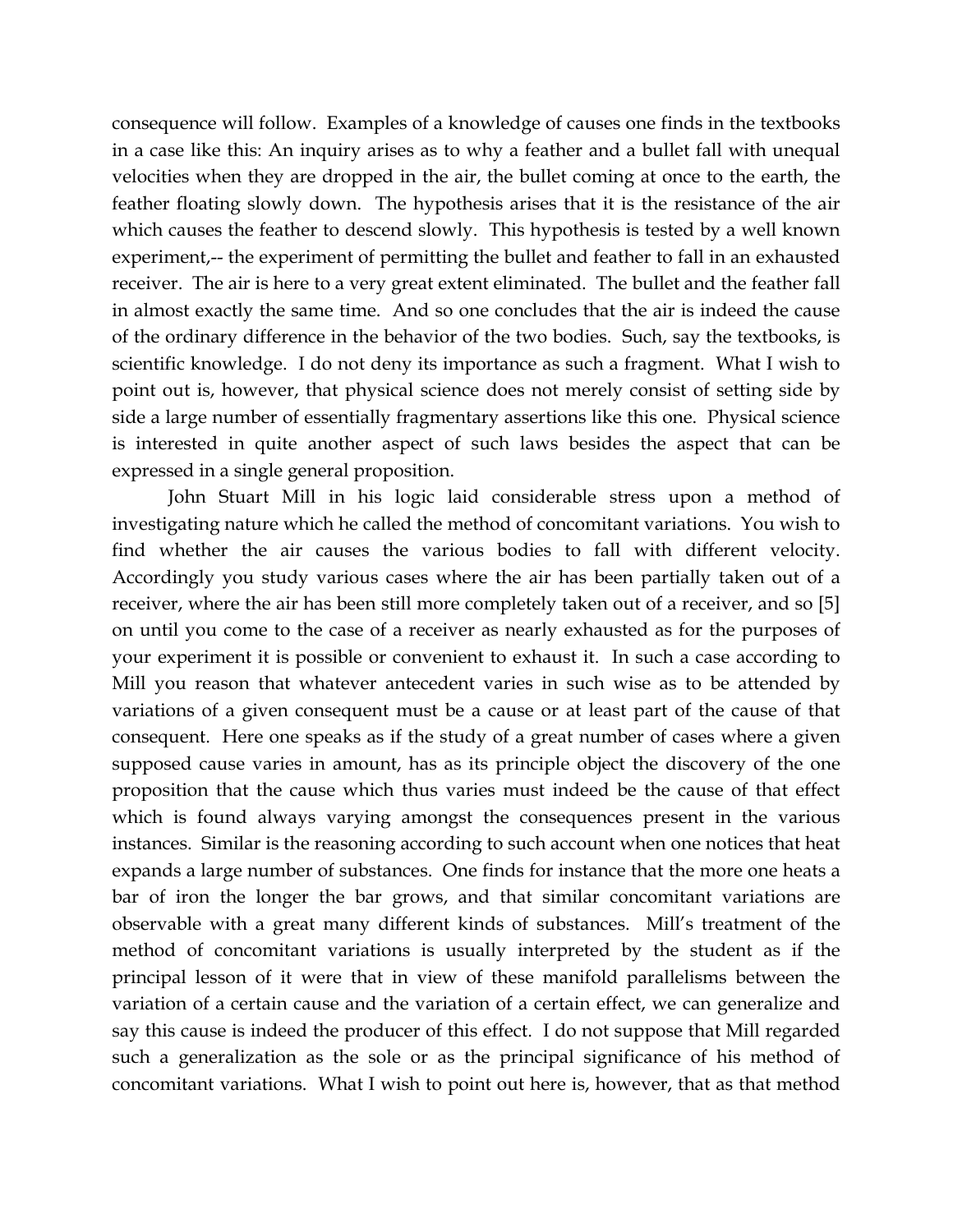is very generally interpreted by students the essential point of such investigations is missed. What interests us in case we discover that certain variations of A are attended by certain variations of B is not the mere generalization which under such circumstances may become very [6] soon a common-place, namely the generalization that A is at least a part of the cause of B. What interests us is the correlation of two series of facts. The various stages, degrees, amounts of A, and the various resulting amounts of B. You may know some such generalization as the socalled [sic] law of the relation of demand and supply. You may know that if the beef supply in Chicago is hindered by strikes or by combination the price of beef in your market bill will rise. But the interest of the householder is not in this generalization. What he wants to know is how the price of beef varies. In other words, he wants to know such series of facts. If he becomes interested in tracing the causes of these facts, his interest will inevitably be to discover if possible how the variation of the supply of beef in Chicago is related to the price of beef in his market bill. He can discover this only in case he can correlate two series of facts.

And so now I say our knowledge of nature assumes the form of exact law precisely in so far as we know how various series are correlated together. So much for our first view of what we mean by knowing the laws of nature. It is because of this interest of ours in correlating various series of objects that the processes of measurement become of such great importance for scientific work. Exact science is possible, so we are often told, solely because of measurable facts. This assertion is logically speaking not universally true. But the extent to which it appears to be true is mainly due to the fact that whenever we are capable of measuring objects we are capable of arranging measurable objects in perfectly definite series. Assume for instance that I am able to weigh the amount of coal in a ship's bunkers or the amount consumed in a given time, it is possible to correlate the consumption of coal with the length of the voyage, with [7] the speed of the ship, or with some other such fact, this other fact itself being capable of measurement, so that different speeds of the ship, or different lengths of voyage may be exactly correlated with given amounts of coal burned. There is then nothing magical about the importance of quantity in science. The value of quantities in measurable objects generally is that they can easily be arranged in series and the consequent various series can be correlated together. But quantities are not the only objects that can be arranged in series. The points on a line constitute a very definable series of objects, although the points themselves are not measurable quantities, and although it is possible to consider their relative positions without measuring lengths. The fact of a highly exact science of a branch of geometry is possible, and exists, wherein no sort of measurement is used, and one is dealing merely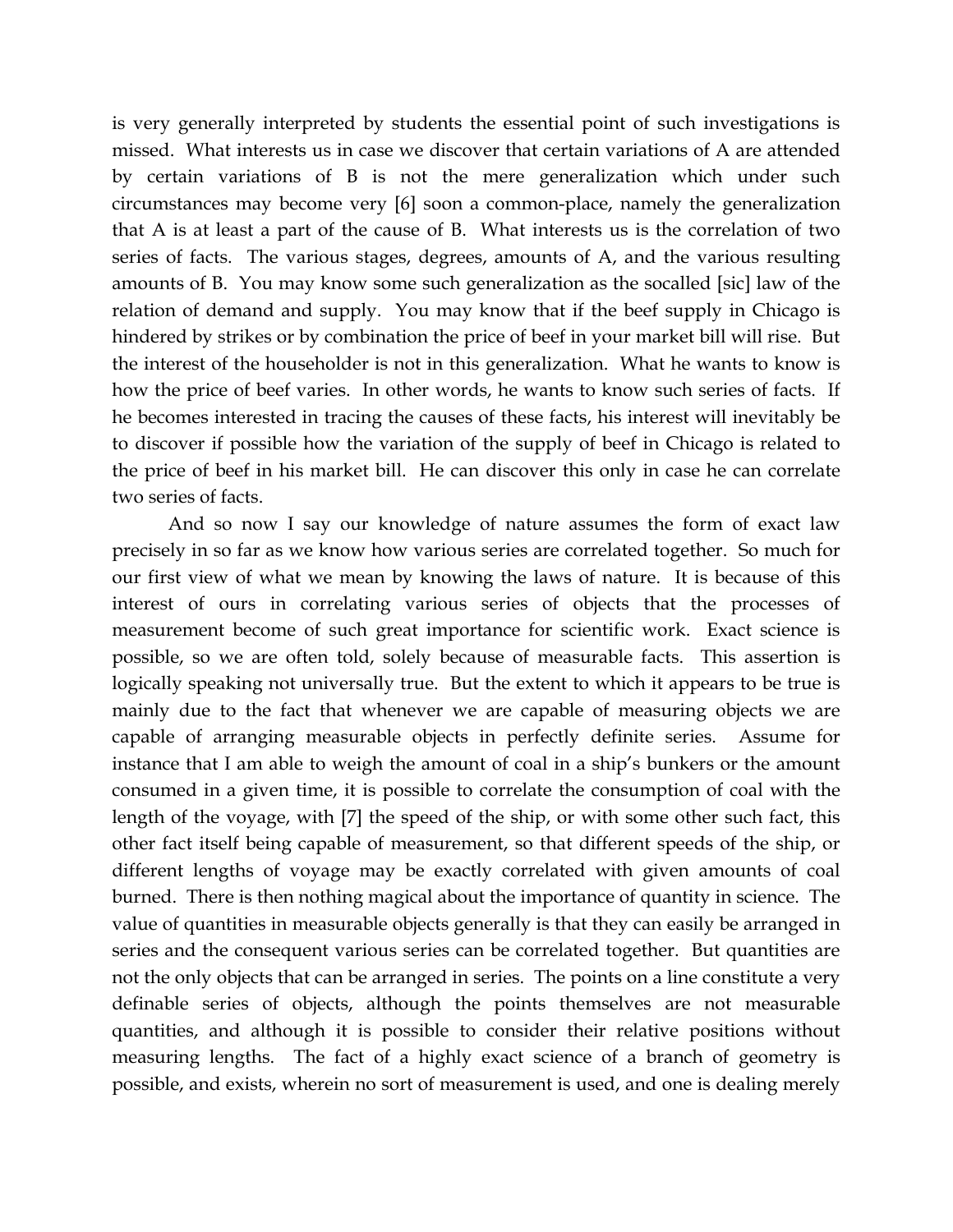with the relative positions of various points. This branch of geometry is precisely exact as that popular and more familiar branch of geometry which turns upon measurement. In what is called non-metrical geometry one correlates various series of points; declares for instance that the points, a, b, c, and d on a line form a particular kind of row with b between a and c, and c between b and d. One further proceeds to prove that such socalled [sic] ordinal relationships amongst the various points remain unchanged when you pass from a given line to the shadow or projection of that line on a given plane. Such geometry continues by making assertions with regard to whether two lines have a point in common, and what point they have in common. A prodigiously exact science can thus exist in which nothing is measure, but everything is ordinally [sic] determined and the whole system of facts with which one is dealing constitutes an exact order with precise series and definite levels by means of which [8] definite series are correlated. I can conceive an absolutely exact moral science, remote enough from our present inadequate knowledge of our moral relationships, but such as some higher being might have. This exact science would determine precisely what act rightly or justly corresponds with a given situation. The laws of such acts would be laws that you would have to express in the form of complex series interwoven in systems. But neither acts nor their consequences, nor the situations in which they are required would need to be measured. Everything would have to be reduced to order. And everything would be reduced to order by means of establishing certain series. Thus, one would arrange possible morally significant situations in series. One would arrange corresponding acts in series. One would declare by a correlation of these series what act or acts properly corresponded to definable situations. And one would express all these correlations in terms of moral law; being in possession of such a complete moral system of the universe, would know precisely what to do in every possible situation. He would have an exact moral science, but he would not be measuring anything. The general relation of our conception of law to our conception of serial orders of facts having thus been suggested, I shall now try to proceed to a somewhat more detailed statement of what happens when we try to reduce our knowledge to scientific order with respect to the laws of nature.

In order to proceed further in this inquiry I have to introduce yet one more technical word. It is the word that you will have seen in my title, the term transformation. By transformation I mean the same as any definable change. A mere change may seem to us very unintelligible, in case it is sufficiently novel or violent or rapid. Thus when a flash of lightening comes it may be hard for us to tell [9] precisely how the flash seemed to be related to ourselves, what it direction [sic] it came from, and so on. A sudden and violent physical pain seems to us surprising, but unless the pain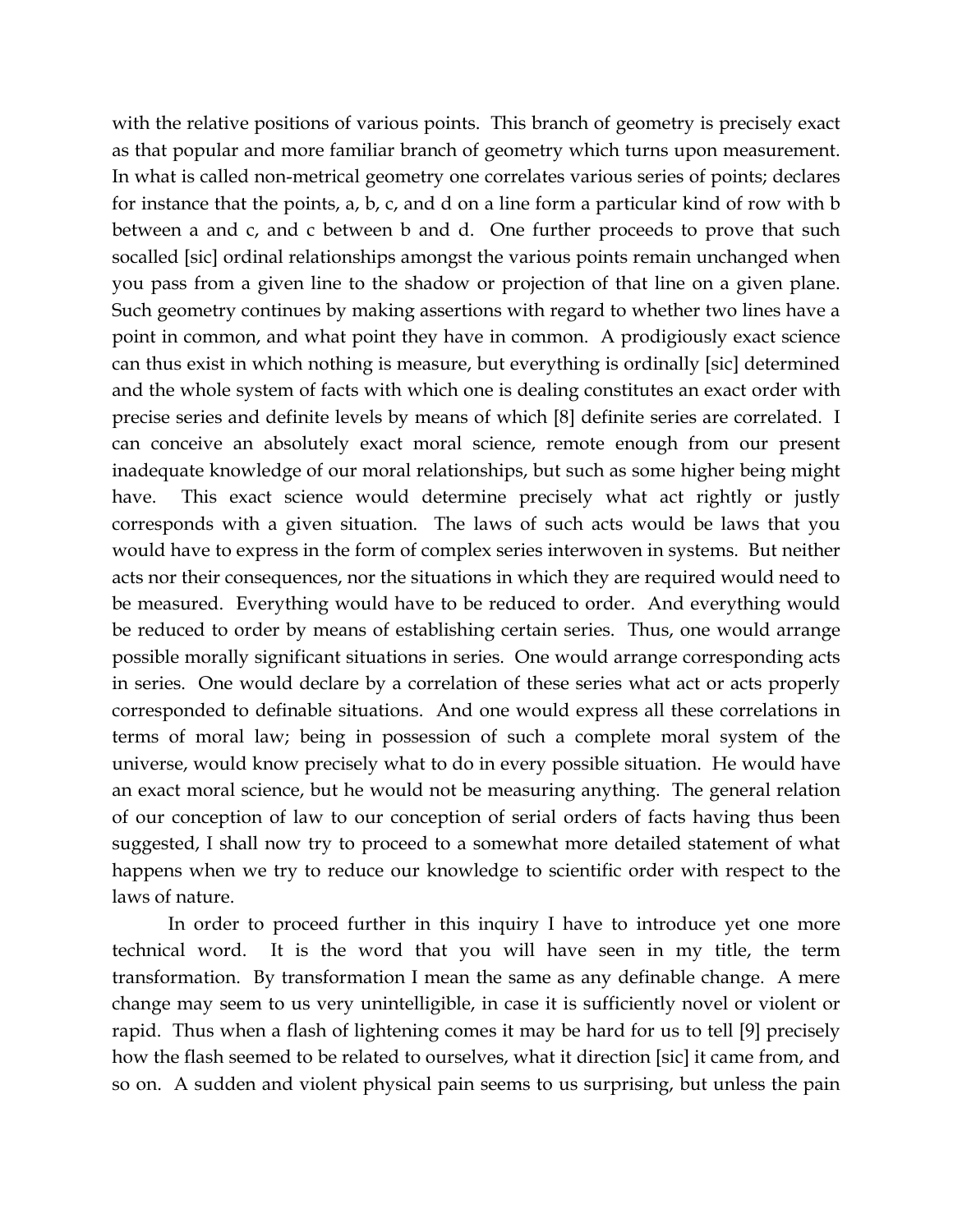lasts some time, we find it hard to describe at what point the pain began. A patient at the outset of a given illness whose nature is unknown to him finds it difficult to give an account of his own symptoms to his physician. If for the first time you feel a Leyden jar shock your impression is that something of great importance has happened but you find it very difficult to say what has happened, except in so far as you are sure that you do not wish to repeat that experience. When the dentist pulls a tooth a similarly unintelligible change of one's state of consciousness occurs. It arouses tremendous repugnance, but resists analysis. On the other hand by a transformation I mean a change in so far as it is conceivable, definable, analyzable. If I pick up this object and remove it from this place to that place, a change not merely occurs but I observe what it is. A journey made according to a plan constitutes a definable series of transformations. A series of events constitutes a set of transformations precisely in so far as the historian can tell us what happened. Now it is obvious that all our knowledge of the laws of nature is a knowledge that has to do with the transformations of nature. The world of our experience is a realm where phenomena are constantly shifting, so that new things get substituted for old. So far as our knowledge of these changes remains vague, indescribable, indefinite, the changes may be real, but we do not conceive of them as definite transformations. The changes of the weather, vaguely noted by our passing consciousness do not in so far constitute scientifically definable transformations. But the Weather Bureau, taking hourly observations, defines the transformations [10] of weather that occur in the country during the day in a precise order. And of course all scientific knowledge of the weather must be obtained by such exact analyses of transformations.

And now when we study nature, of necessity we are not interested in single transformations, but in long series of transformations. That at ten o'clock in the morning of a given day the temperature in a given place rapidly fell – this is a transformation which may for a given purpose be regarded as a single transformation. A knowledge of the laws of the weather depends upon knowing long series of such transformations. Here again serial knowledge inevitably proceeds and lies at the basis of all the study of the laws of things. But what constitutes a single series of transformations? Anything that happens in the universe is succeeded shortly afterwards by something which happens, it may be in a far distant place in the universe. Thus every event may concern entirely different objects or people. Thus the eruption of Krakatoa on the earth may have been followed some time afterwards by an event which occurred on the moon or some distant star. It seems inconvenient to arrange such apparently miscellaneous transformations in a single series. Even historians whose reports of events have often to be very miscellaneous are anxious to reduce their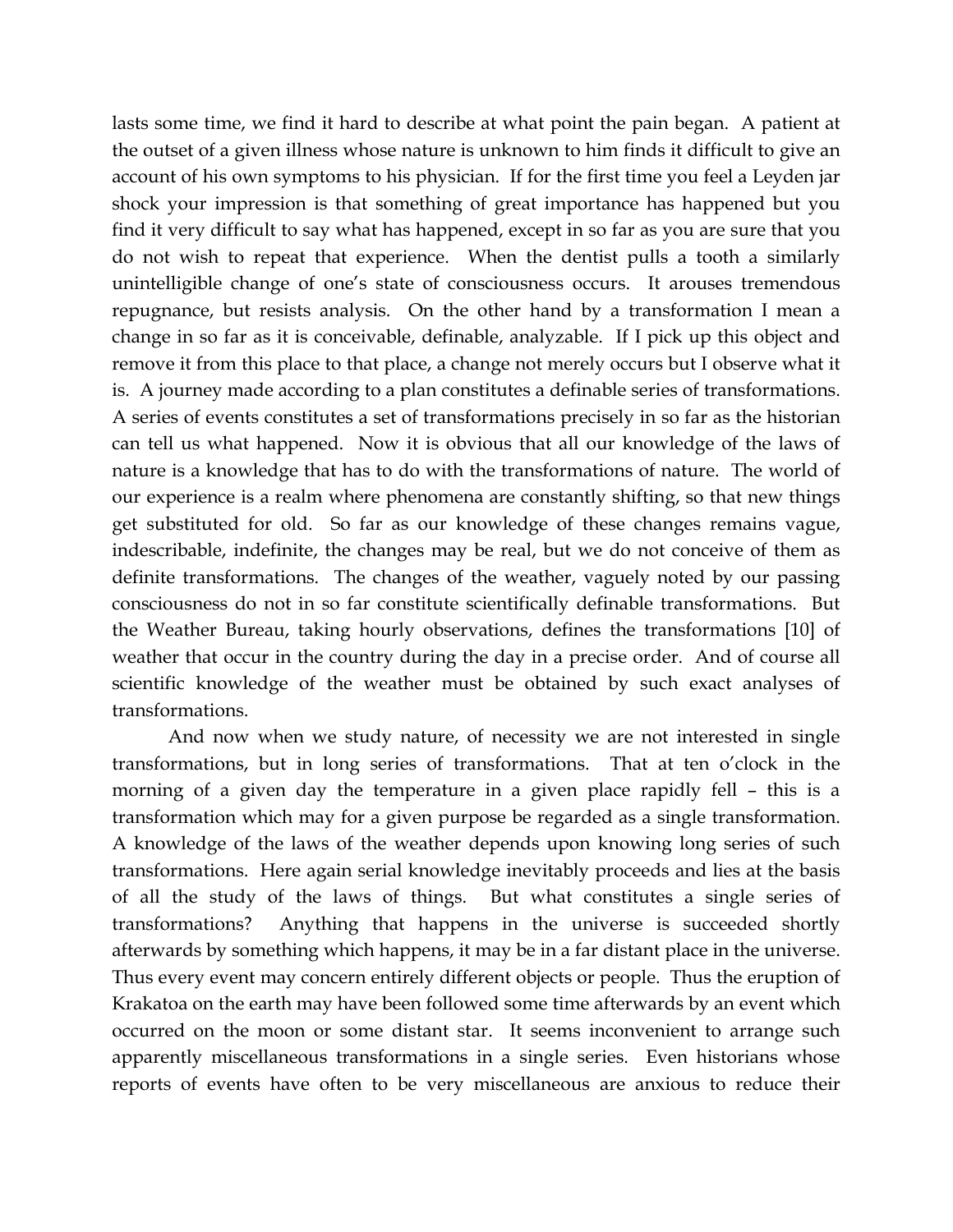narrative to order by putting in a single series of events which as they say belong together and so constitute a single set of transformations. A chapter of the history of France may be put in a general history by itself. It may then be followed by a chapter relating to some nearly contemporaneous events in the history of England. And so one may proceed from country to country. However, when one's facts are arranged there is a strong interest in regarding certain facts as belonging to one series and certain other [11] facts as belonging to another series of definable changes or transformations of the natural world or of human experience.

If we ask now what principle determines us to call a given set of events, events in some one series, and to regard certain other events as belonging a different series [sic], the answer is not difficult to give. A single set or series of transformations always means for us a set or series of transformations which appears to us to leave something constant, something changeless throughout the series. We estimate transformations by contrast with permanence. In a world when anything was followed by anything, and where not the least constancy could be observed, we should have no reason to arrange transformations in serial order, or to conceive them as constituting connected systems of events. The series of changes which take place when the steamer during the voyage consumes her coal is a single series in so far as despite the changes in the coal something remains constant throughout the voyage, namely, the ship, her destination, and whatever else it is in terms of which we recognize the series of incidents in question. A series of events in the history of France is characterized by the fact that even if this series occurred during the French Revolution when tremendous changes were in question, something, namely, the French people, remained in some notable respects the same, throughout that series of changes. A historical narrative whose scene and people change with every new event mentioned would have no sort of unity. In short, the unity of a series of events is definite in what remains permanent to that series of events. So far we have in our possession these results; that our knowledge of the laws of nature is a knowledge which has to do with series of events; that a series of events is defined as a single series by [12] virtue of something that remains constant throughout that series; while our knowledge of the laws in question depends upon the correlation of various such series. Having premised these considerations, I may now proceed to assert in general that when one knows a law of nature one is aware that a certain set of changes or transformations forming a series is such as to leave unchanged or unaltered certain definable conditions. If the law of nature that one knows is a complex and important law, one's knowledge goes further. It then consists in ascertaining that a great many different series of events are such that the type of transformation present in all of them leaves unchanged a particular type or character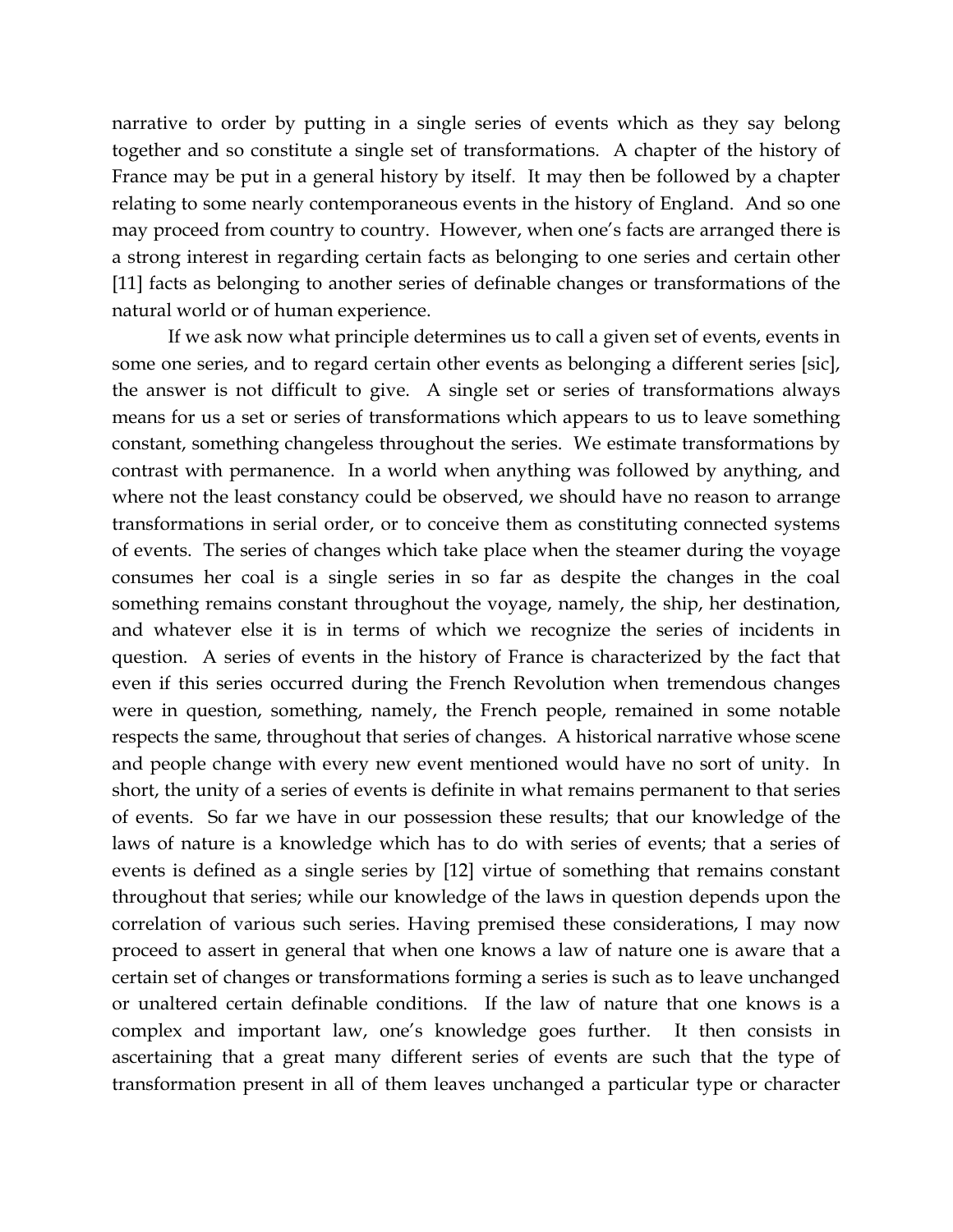present in the things which you are considering. The statement now made becomes by itself too abstract, and must at once be illustrated. When the officials in charge of navy supplies know such laws regarding the consumption of coal as enable them to determine what supply each ship should have for a given purpose, the laws that they know relate to some such complicated relations as the following: If any ship sails she will burn coal. The series of events consisting of the tons of coal burned by a given vessel on a given day, will determine the time which will elapse before all the coal in the bunkers is consumed. Now the officials who determine the supplies of the navy will be able to predict for a given ship within limits how much coal she will burn during a given voyage. By virtue of what knowledge of law are they able to make this prediction? By virtue I say of their knowledge that a great many different series of events, each one of which consists in the burning of coal by some one ship. Now a series that have certain characters in common; that is, if you pass from one such series to another, you find that the coal burned has a certain [13] constant relation to the work done. This constant relation remains unchanged no matter how many different ships and how many different voyages you are considering. Or if it does not remain actually unchanged, that is precisely because the laws of the process in question are not fully known and the influences which determine the consumption of coal are so complicated, including the habits of engineers and coal heavers, that you are unable to say precisely what will be always the amount in case of all the voyages and all the ships. Supposing the loss to be known, the laws always take the same monotonous form. Consider a great many series of events. In each one of these series something remains constant. If you pass from one series to another this contrast will itself change, as the ship that is engaged in one voyage is different from the ship engaged in another and the coal used is different. But still as you pass from series to series something will still remain unchanged. If you correlate such series as the ships burning their coal with such series as stationary engines on land burning their coal, and finally with such series as the student of the theory of heat considers in general, you get still wider and wider generalizations. They all have the type that great numbers of series are in such wise correlated that this or that remains unchanged as you pass from series to series. Since your passing from series to series constitutes itself a more or less ideal set of transformations, you reach the final result that all our knowledge of law assumes this form, that certain series of changes, real or ideal, constitute such a system that a definable something remains unchanged throughout these series. The ideas of which I am dealing are here decidedly technical, but the illustrations are simply countless. Let us exemplify the whole process is still another way. A socially [14] skillful person knows how to behave in various company. This knowledge he has with regard to the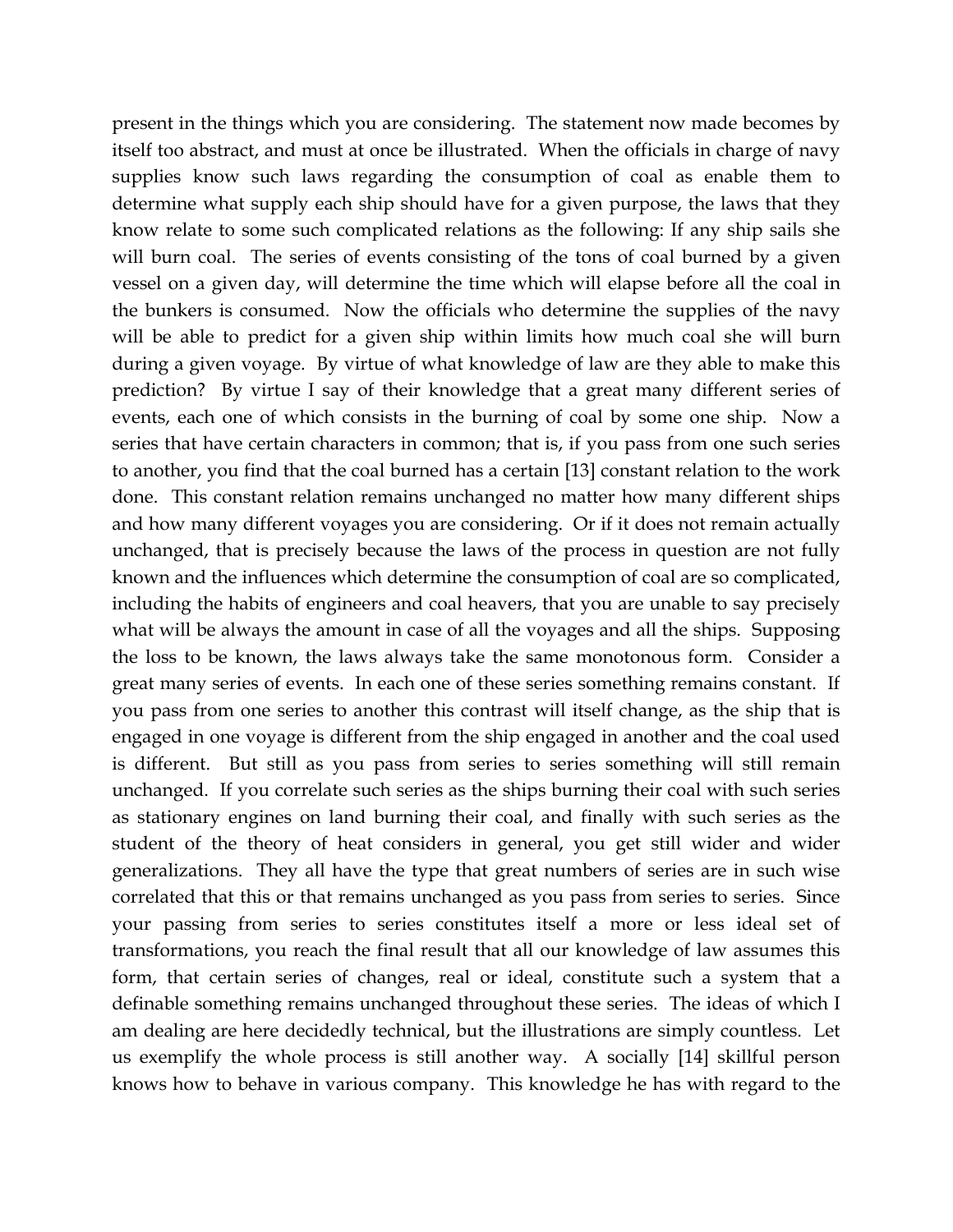proper behavior is of course founded upon a knowledge of the laws of such social groups as he is accustomed to associate with. Now any occasion when a man meets a company of people presents to him a set of transformations. The people speak, move about, co-operate, come and go. These transformations on any given social occasion are such as to leave unchanged certain conditions, namely the conditions upon which civilized society in general, and this social occasion in particular, may depend. The socially skillful person now not only follows any such series of events with success, but when he passes from social occasion to social occasion, when he meets now this company of people, and now that, he knows how to behave and to succeed on each new occasion. But in so far as he is aware of his skill, in so far as he knows upon what his success depends, his knowledge consists in an acquaintance with certain principles of conduct which remain unchanged whatever the company or whatever the social occasion. Such a knowledge of the laws of social occasions is of course very insignificant. It is practically liable to all sorts of error. With most socially skillful persons a great deal of such knowledge remains unconscious. Every social life consists in so much of definable transformations, as of more or less fascinating, surprising, or appaling [sic] changes in the social environment. But so far as such knowledge is exact, is conscious, is such as to lead to success, it is always a knowledge of what relations, character, principles, modes of behavior,-- the transformations of the social order always leave unchanged. The socially successful man who comes into a new social group has in so far very greatly transformed his social situation. He no longer is where he was or amongst such [15] people as he has been meeting in the past. So far as he still adjusts his conduct to the situation and knows why he does so, he keeps on following such principles as he has already established. In other words, the very novelty of his conduct, the skill with which he adjusts himself to a new situation, depends upon preserving intact exactly those principles of conduct by which he succeeds. He acts well this time upon this novel occasion because he has rules that he can hold constant, while these rules are precisely such as determine what he has to do upon this occasion. So here again the knowledge of law is the knowledge of what remains unchanged amid transformations.

I have thus defined the nature of the knowledge of law by first speaking of the series of facts whose laws we discover and by then pointing out that our knowledge of law is the knowledge of what some series of changes inevitably leaves unchanged. I could approach the whole subject in another way and repeating considerations which occurred to us at the outset I could illustrate how no knowledge of what is changeless in the world is of the least service to us unless it at once is related in our mind to the definition of a series of objects, and in fact to the definition of a series of changes. What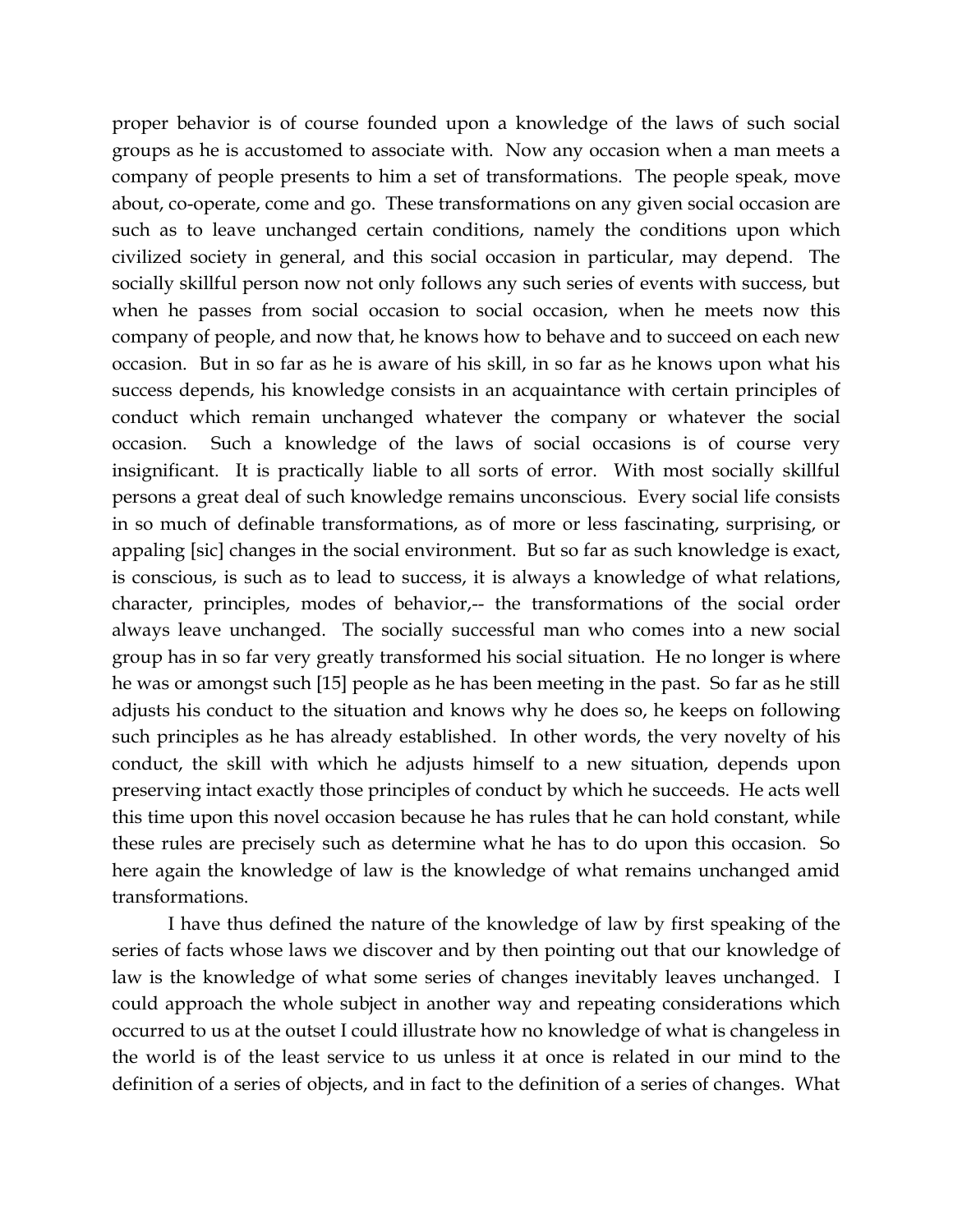is it that always happens in the world? I can of course answer life always goes on, the sun always shines, men die daily, in brief, I can utter any common-place that you please about life and the world. In so far I do not name any notable law which is of real scientific importance. But as soon as I say this time when you are preparing coal for this voyage you need so and so much coal, because this case has a definite place in a series of possible cases, a series consisting of different possible ships with different possible voyages and different possible amounts of coal needed,-- then and then only do I make use of a definite knowledge of the law. But my knowledge of law [16] now takes the form of saying that since all the members of this series are of a certain type, this particular character, just in order that it may conform to the general type. In the series of whole numbers, each new whole number is a single case. But of course the whole series is formed according to a certain law, and all the whole numbers conform to the type of this law. This whole number in its own place in the series must have some special character in order that it may here illustrate the general law. The general law of the whole number is that each one follows a particular number and precedes a particular number. In order that seven for instance should obey this law, it must follow six. And as the follower of six it has to have special character which results from its place in the series. Hence, series and laws are inevitably correlated. If I begin with a series, it becomes of scientific importance to me in so far as I observe some law, it either holds in a single series or holds when I pass from series to series. On the other hand, so far as I define law I define what is a mere common place unless I apply it to the series of facts and so determine what this fact must be in its place in the series, because of a general law that is verified by all the facts that form the series.

So much for a sketch of the way in which laws and series go together in our knowledge of nature. But now for one or two illustrations of how the notion which we defined at the last time, the notion of a level, is related to our conception of a law of nature. When I set a great number of series side by side in my mind, and so correlate them that certain facts belonging to these various series occupy a corresponding place in all the series, then as I said at the [17] last time the facts in question lie on what one may call a level. Thus, if I correlate the series of facts that I meet with ascending one mountain with the series of facts that I meet with in ascending another mountain, one very convenient way of carrying out this process is furnished me by the familiar process of defining how high above sea level any given point on any given mountain is. Now all the places on the earth's surface that agree in being 1000 feet above sea level, are themselves upon a certain level. This level may determine certain similar constant characteristics which I can verify from place to place on the earth's surface. Thus for instance within limits the air pressure at a given level tends to have the same relation to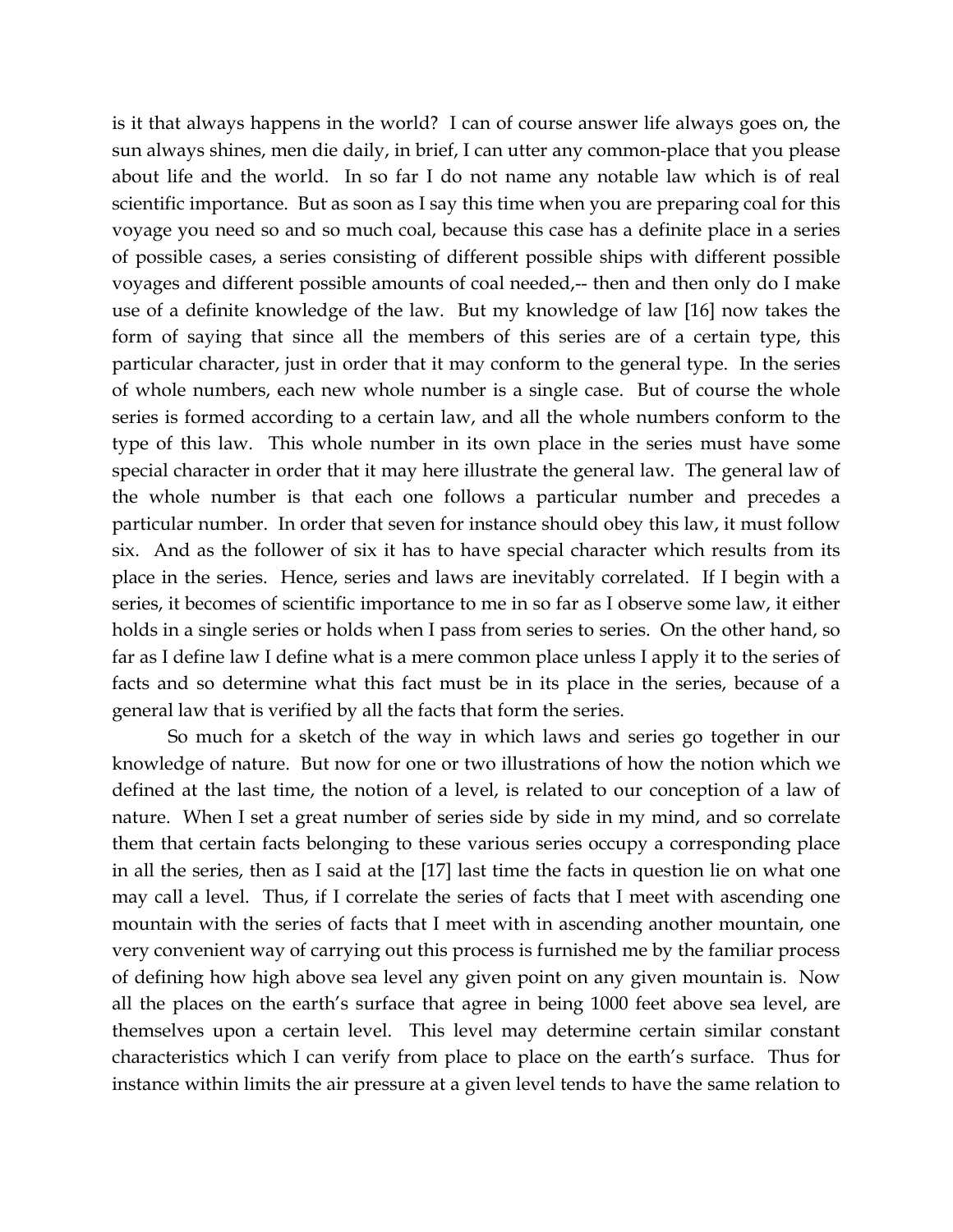the air pressure at sea level at the same moment whatever part of the world I may happen to be in. In this way, the correlation of the various elevations above sea level is carried out by what one may call a series of levels. Since wherever we correlate various series the same considerations come into sight, we may observe that most, if not all, instances where we speak of laws of nature, can be expressed by saying that various facts in various real or ideal series stand upon the same level. For as we have thus seen, to know a law of nature is to know something that remains constant when you pass from series to series. If various mountains, or rather elevated places, agree in certain respects with regard to the air pressure present at those levels, then I am in possession of a certain law relating to the connection between elevation and atmospheric pressure. But just as the sea level enables me to define this law, so the facts about the pressure at various places on the earth's surface might themselves be used to establish something equivalent to a level amongst all these places. If a great number of places on the earth's surface [18] agree at a given time in having the same pressure of atmosphere, these various places constitute a system of facts which stand in symmetrical transitive relations in so far as the pressure at any one place is equal to the pressure at another place. As soon as I ask what is the cause of this equality of pressure, and find its cause in elevation or in any other constant physical condition, I then inevitably set the places which have the same atmospheric pressure on a level, while at the same time I place in a series various places which have different atmospheric pressure. Consequently, in my mind I arrange all the places on the earth's surface with reference to atmospheric pressure in what may be called a series of levels. All those places which have the same atmospheric pressure being at a given moment on the same level, different places which have different atmospheric pressures being upon different levels, and all these levels themselves forming series.

To change the instance once more, if we return to the socially successful man in the various societies, he may define his laws to himself by defining certain classes of social situations, which in a certain respect are all alike, or are on the same level. Thus there is something that one does in greeting, there is something that one does in making or in returning compliments, in accepting or declining invitations, etc. All greetings, compliments, acceptances, acts of declining, and so on, are social facts, each state of each are on the same level. And now if one can define one's social laws one defines how one's acts would alter their character as the social levels in question change. Only in case one could define the possibilities of changing situations, the ways in which different types of invitations ought to be accepted or rejected, only in so far as one [19] could do this would one have significant laws of social behavior, and as soon as one did, these various social levels would be again arranged in a series.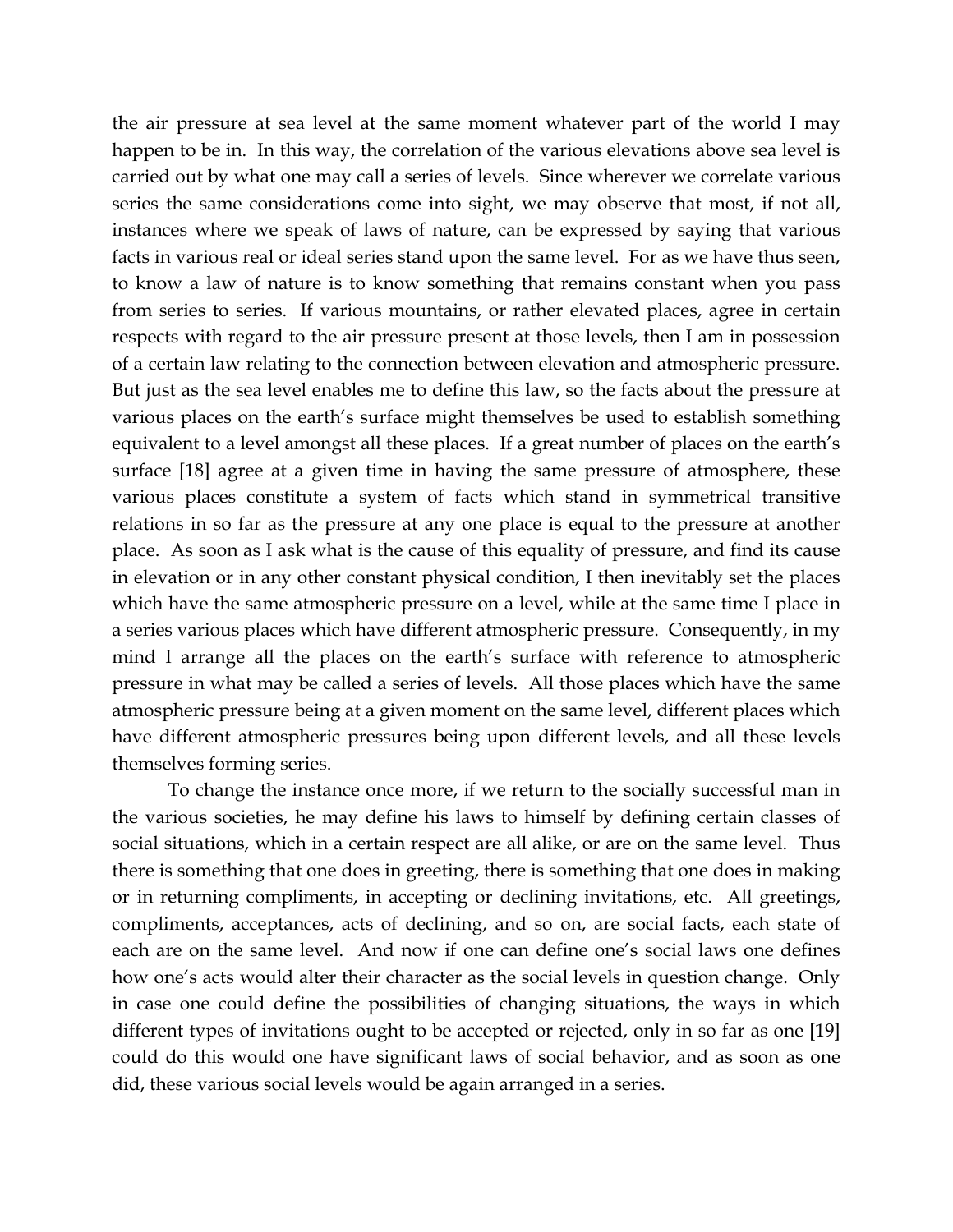In view of these considerations we may get a general view of what happens in all our scientific thinking if we think of the matter in this way. Suppose all the changes that occur in the world to be arranged in a system, so that all the changes were formed into series in so far as any set of changes gave good reason for regarding them as members of a single series, while all these series were grouped in some way side by side as lines may be grouped in a diagram. Suppose then various cross lines such as levels are drawn from part to part of this diagram, and suppose hereby one correlates various parts of one series with various parts of another, then the result is that one gets the sort of insight into the laws of things that we human beings are constantly endeavoring to get.

My result so far is that since our knowledge of law depends upon this endless arranging, grouping, and regrouping of series and systems of series of transformations, our whole knowledge of the laws of nature consists in such serial arrangement, and such observation of what remains unchanged through varying conditions, and in consequence includes all sorts of artificial rearrangements of our experience. Our science is not a mere report of facts of experience. It is a rearrangement of these facts. It is not an account of how the world would look if one took no interest in these series that we so carefully consider and arrange. It is an account of the world considered with reference to such series as we find it interesting to construct. If the facts decline to permit any such construction we should indeed be helpless. That the world permits us to make such constructions is [20] if you like, something of great value in estimating what kind of world this really is. But on the other hand, our own constructive activity constitutes by far the larger portion of our scientific insight into the laws of things. When we arrange events in series we are never merely at the mercy of the order in which the events happen to occur in time. Even the historian artificially rearranges his facts, establishing those levels and distinguishing those series which interest him. In any series there must be something that remains unchanged throughout the series, but this something must be something that so appeals to us, to our human interest, to our practical concern in the fact that our attention is attracted by it. It is essentially *we* who remain unchanged in a given case when we observe a given system of facts. Our interest, our experience, our attitude, our valuation of certain facts, remain in such wise unchanged that we are able to appreciate these facts as forming a single series. Leave our interest our way of experiencing, our attitude, our fashion of construction out of account, and you have no sense left in which the facts can be said to form a series. On the other hand, when we correlate many series together, we do so in a distinctly artificial fashion. The levels that interest us are again determined by certain unchanging features which we find in various series as we pass from one to another.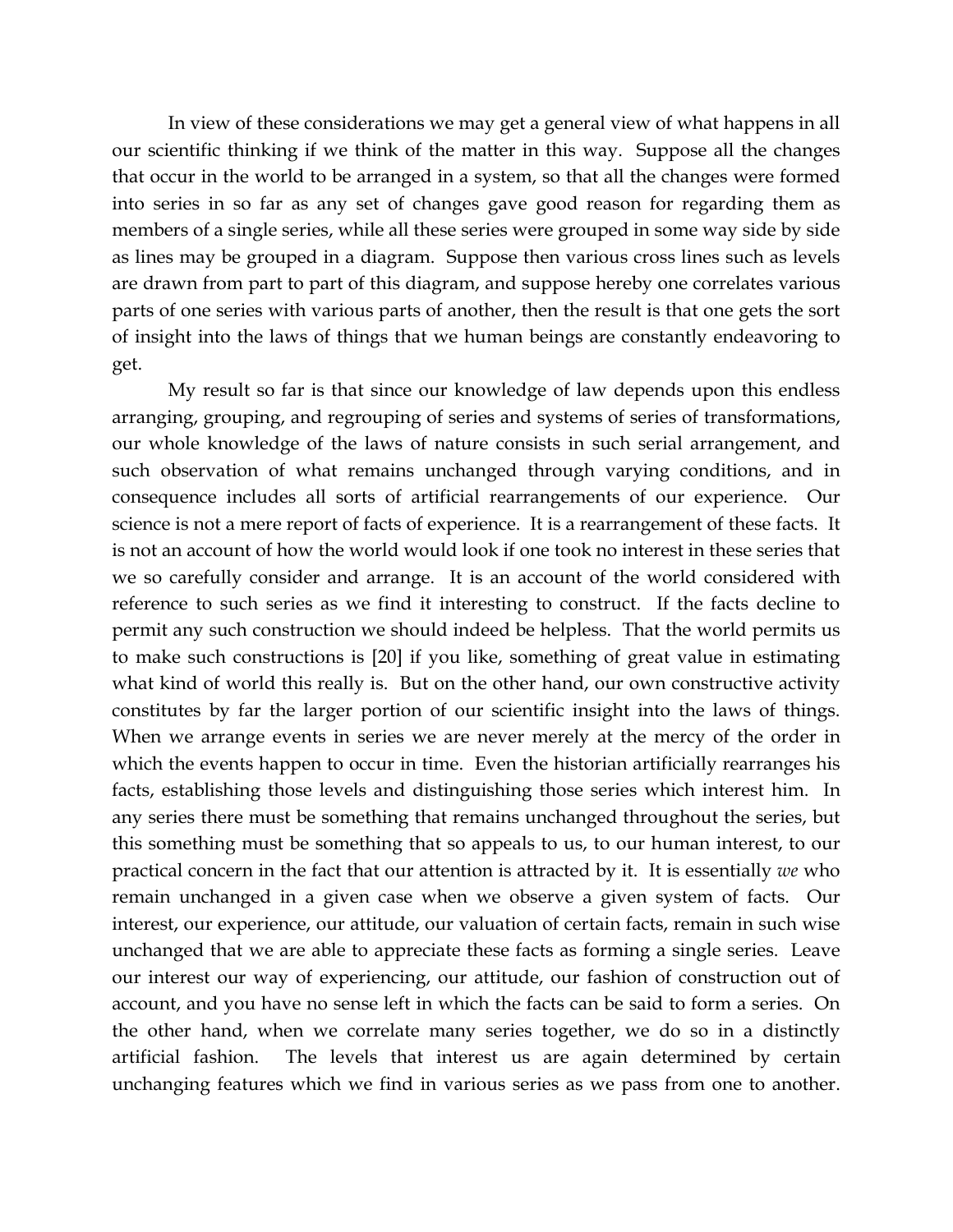These unchanging features exist with such reference to our own interest, to our own attitude, to our own attentive deeds that if you abstract from our part in the process it is quite impossible to say what the facts alone by themselves would determine. The kind of significance which all this arrangement of facts in series, and of this study of the various levels has, our social instance has plainly shown us. The man to whom social situations form series exemplifying various [21] laws, because they are capable of being considered with reference to certain constant social interests and fashions of behavior, deals with the social world in a practical way and arranges his series and levels for the sake of success. The official coaling [sic] the squadron has to deal with facts, which indeed in one sense are stubborn enough, while in another sense they fall into these series and exemplify these laws because he approaches them with a certain human interest and because he wishes to accomplish a certain task. Abstract from the kind of success that we are seeking in our dealings with nature and you have no aspect of nature left which defines any precise system of laws. Beings interested in arranging facts otherwise, beings whose attention was attracted by other changeless aspects of their experience than those which interest us, might come to a different view of the laws of nature, as beings with wholly different sense organs from ours would reach. It is true that when we deal with nature we are not in the least privileged to be capricious. But on the other hand, we are not in the least able to abstract from our own forms of thoughtful activity and to define what the natural world would be if we had a wholly different type of conception.

We have now reviewed some of the fundamental conceptions of science, and we have found that they are distinctly human in their character as they are empirical in their illustrations. Nature permits you to conceive her fact in certain systems, but what these systems are your own interest as a thinker determines. Nature does not say to you, "Such I am and such I would be if you were not conceiving me." Nature says "Thus I present myself to your sense and thus I permit you if you are laborious enough and patient enough to succeed in rearranging my facts so that your industrial art makes its [22] triumphs and so that your scientific theories assume their well known types." The vastest generalizations that we make concerning nature conform to this principle as well as do the simplest. The great principles of the theory of energy of which our modern scientific inquirers rightly make so much are simply principles relating to series and to levels,-- the series and the levels in question being such as have no meaning apart from certain very human processes of description, definition, and rearrangement of facts. It is possible, experience permits it, that we should correlate certain physical facts with quantities of energy, with a series of facts known as our own numbers, so that as we say we measure anything, and assign a certain number to a certain energy, as